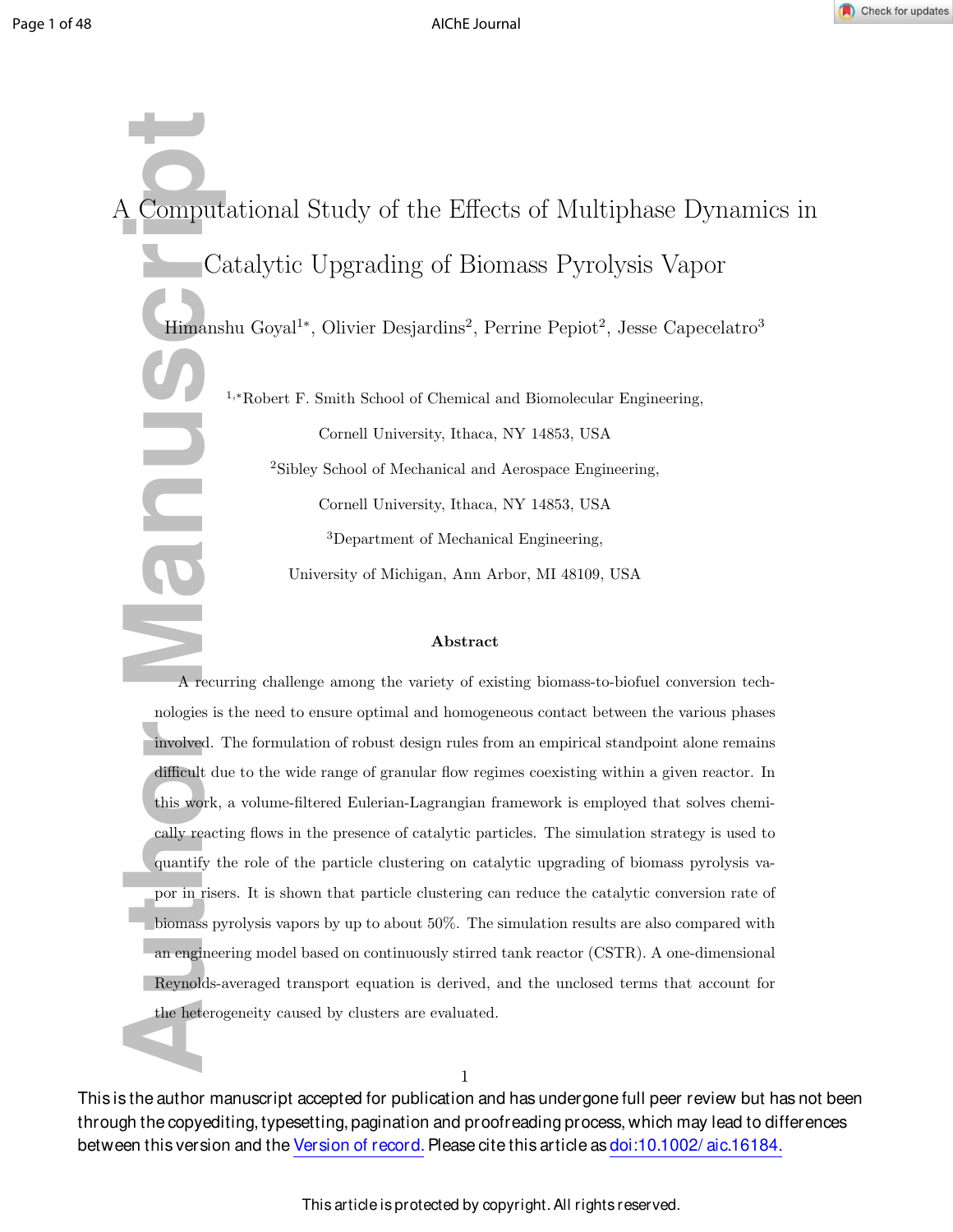### Introduction

In response to global climate change and society's continuously growing energy demand, there have been substantial efforts in recent years to reduce our dependence on fossil fuels and limit their associated environmental impacts. Many countries and regions have set aggressive goals for near-term deployment of second-generation biofuels derived from lignocellulosic biomass. By 2013, biofuel blend mandates were identified at the national level in 27 countries, and regulatory policies promoting the use of biofuels existed in more than 49 countries<sup>1</sup>. However, the high cost associated with efficient conversion of biomass to biofuel and the difficulties in developing new conversion processes make the large-scale commercialization of biofuels a significant challenge<sup>2,3</sup>.

Among technologies for developing liquid biofuels derived from lignocellulosic biomass, thermochemical conversion techniques (e.g., gasification and pyrolysis) show great promise for being economically competitive with conventional petroleum derived gasoline and diesel $4,5,6$ . In particular, the fast pyrolysis process in fluidized bed reactors is an emerging technology that can potentially yield liquids of up to  $75\%$  weight on a dry-feed basis  $7.8$ . The biomass volatile obtained from fast pyrolysis can be upgraded over a catalyst (e.g., zeolites or silica-alumina) prior to condensation for improving the compatibility of bio-oil with conventional processing infrastructure, yet this technology is still far from industrial application<sup>9</sup>.

**Author Manuscript** Catalytic upgrading of biomass is typically done in the riser of a circulating fluidized bed reactor (CFB), characterized by gas velocities greatly exceeding minimum fluidization. The high flow rates encountered in CFB risers cause the flow to become unsteady with large fluctuations in catalyst concentration. Local regions of densely packed catalytic particles, referred to as clusters, develop in the flow and fall at the walls of the reactor, while dilute suspensions of particles rise in the central region<sup>10</sup>. Clusters have been observed to reduce mixing and interaction of particles with the transport gas<sup>11,12</sup>, potentially lowering operating efficiencies significantly. Meanwhile, detailed studies demonstrating the quantitative impact of particle clustering on chemical processes occurring in such flows remain elusive.

Because the solid phase is opaque and highly unsteady, experimental studies on the fluidiza-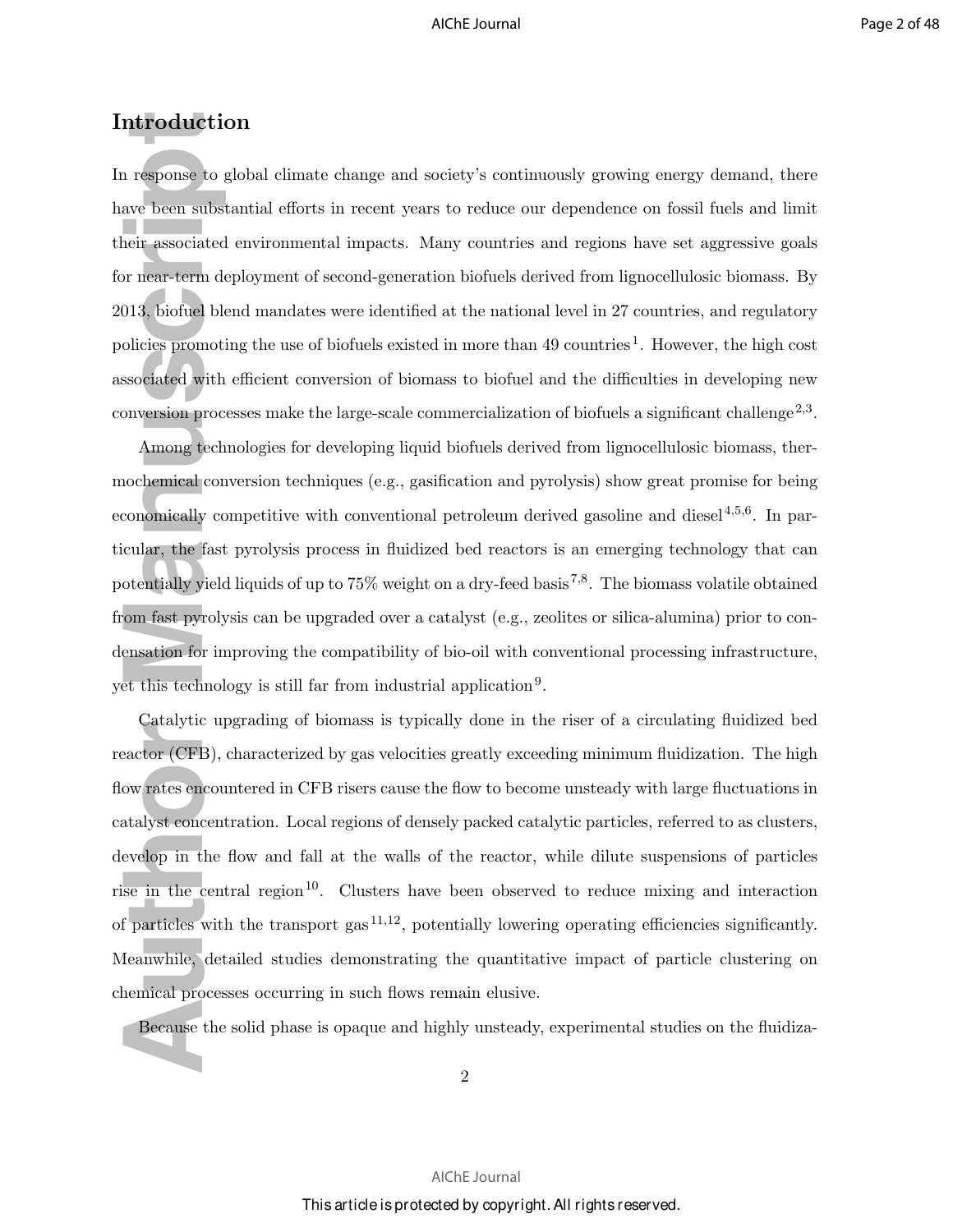on of biomass l<br>and time scales angles in develop<br>as emerged as a<br>s reactors. Sim<br>b describe the c<br>escription is tyle<br>thods. EE rep<br>reatly reducing t<br>mit where the f<br>ensity function is<br>two-fluid mode<br>Lathouwers a<br>ynamics o tion of biomass have proven to be an arduous task<sup>13</sup>. In addition, the wide range of length and time scales associated with chemically reacting multiphase turbulence poses severe challenges in developing predictive models<sup>14</sup>. In recent years, computational fluid dynamics (CFD) has emerged as a promising tool to study the multiphase dynamic effects in practical pyrolysis reactors. Simulating catalytic conversion in fluidized bed reactors requires a kinetic model to describe the complex chemistry and a framework for solving gas-solid flows. The gas-solid description is typically computed using Eulerian-Eulerian (EE) or Eulerian-Lagrangian (EL) methods. EE representations solve the gas phase and solid particles on a common Eulerian grid, greatly reducing the computational cost as individual particles do not need to be tracked. In the limit where the flow is highly collisional and assumed to be nearly at equilibrium, the particle density function is close to Maxwellian and a Chapman-Enskog expansion can be used to derive a two-fluid model (TFM) using ensemble or volume averaging  $^{15,16,17}$ .

Lathouwers and Bellan<sup>18</sup> provided a comprehensive model for describing the thermofluid dynamics of dense, reactive, gas-solid mixtures to study the influence of operating parameters on tar yields during biomass pyrolysis. The equations were derived from the kinetic theory of granular flow and take into account multiple chemical reactions in both phases. In a more recent study, Xue et al.<sup>19</sup> combined TFM with a lumped, multi-component, multi-stage kinetic model. The model was used to simulate for the first time steady-state conditions of fast pyrolysis in a lab-scale fluidized-bed reactor. Within the last 15 years, the application of TFM to biomass pyrolysis has primarily focused on modeling dense two-dimensional bubbling fluidized bed reactors18,20,19,21,22,23,24,25,26. Lee et al.<sup>27</sup> recently performed several Euler-Euler simulations of biomass pyrolysis in three-dimensional bubbling fluidized beds to investigate the effect of bed geometry on biomass pyrolysis.

Due to the increased flow rates in CFB risers, the particle concentration becomes highly non-uniform and the velocity distribution deviates far from equilibrium. In this regime, particle trajectory crossings play an important role and higher moments of the particle number density must be considered to yield accurate results<sup>28</sup>. EL strategies provide an alternative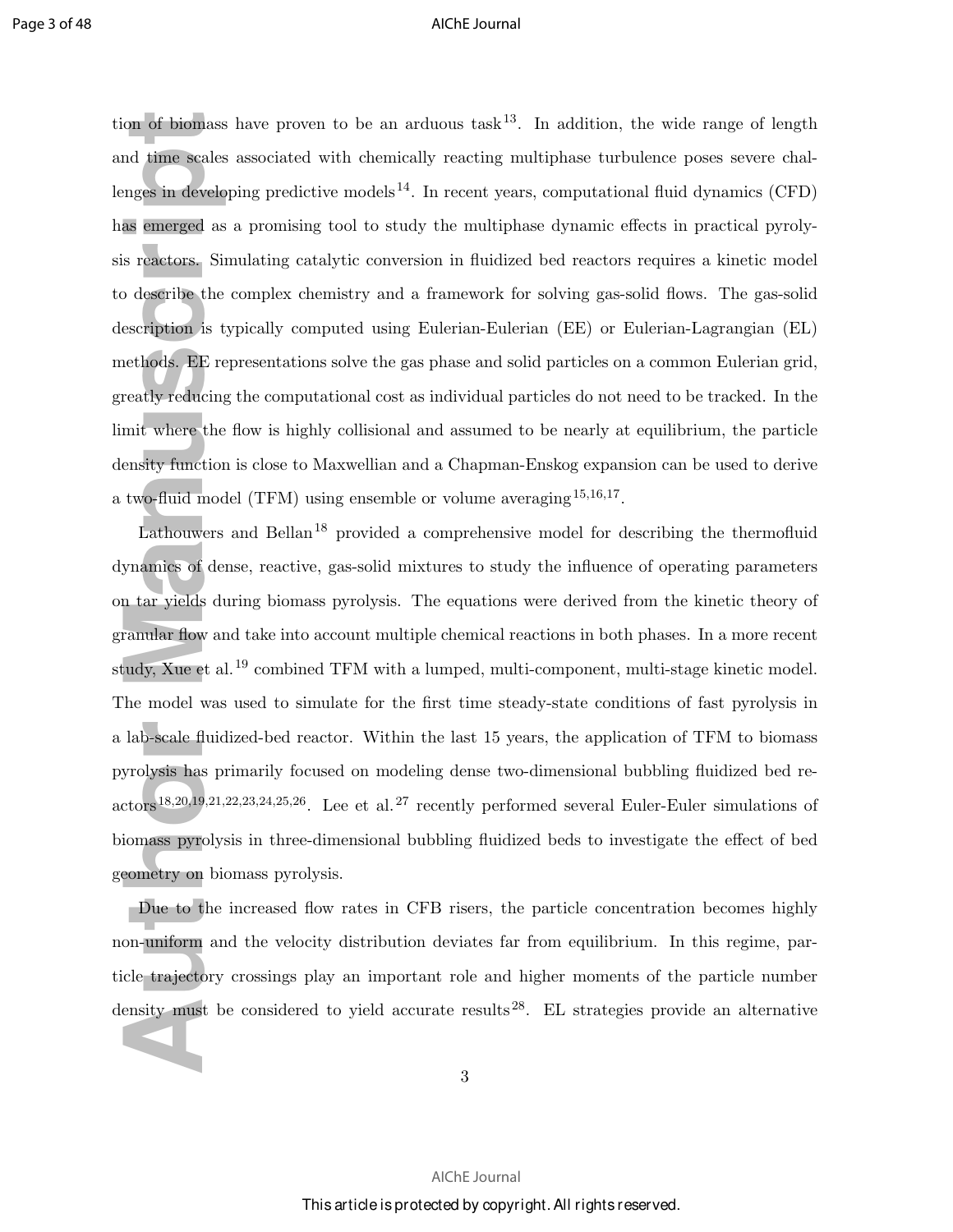rajectories are s<br>
schange and paratticles, EL me<br>
imensions<sup>29,30,12</sup><br>
ine reactor. Most<br>
er of particles (<br>
mulations are o<br>
ince-dimensiona<br>
in CFB risers. C<br>
articles in a period paratticles in a period in this study<br> framework that typically rely on simpler closures compared to EE. With EL, individual particle trajectories are solved using Newton's laws of motion, and models are required for interphase exchange and particle collisions. Due to the added computational expense of tracking individual particles, EL methods coupled with a kinetic model have only recently been applied in three dimensions<sup>29,30,12</sup>, and are generally limited to the dense granular flow regime near the inlet of the reactor. Most EL studies to date consider two-dimensional flows with a relatively small number of particles  $(e.g., 31,32,33,34,35,36)$ . Recent work<sup>37,38</sup> has demonstrated that two-dimensional simulations are only capable of capturing qualitative features of particle clustering, and a fully three-dimensional description is required to accurately capture the quantitative flow behavior in CFB risers. Capecelatro et al.<sup>12</sup> performed three-dimensional EL simulations of catalytic particles in a periodic pipe flow. Those simulations showed that the presence of clusters delayed the conversion process by up to 85% compared to a corresponding homogeneous flow. However, the simulations did not account for spatial variations in the vertical direction that are known to have a large effect on biomass fast pyrolysis<sup>39</sup>. More details about CFD simulations of biomass pyrolysis can be found in a recent review by Xiong et al.<sup>40</sup>.

In this study, we focus on characterizing and quantifying the effect of cluster formation on catalytic conversion in a three-dimensional CFB riser. The catalysts are representative of zeolites (e.g., HZSM-5), as they have been found to promote high yields of liquid products<sup>8</sup>. The EL approach is coupled with a simple kinetic model such that biomass vapors react with the catalytic particles to form light gases and cracked hydrocarbons. In section "Volume-filtered Euler-Lagrange approach", we present a volume-filtered EL approach for solving chemically reacting flows in the presence of solid particles, and provide a description of the corresponding numerical implementation. Simulation results are analyzed in section "Catalytic upgrading of volatile in a CFB riser". A comparison of simulation results with a representative engineering model is made in section "Reduced-order modeling". Finally, a reduced-order model based on Reynolds-averaging is proposed to account for the heterogeneity introduced by the multiphase dynamics in section "Reduced-order modeling". We are using SI units throughout the paper.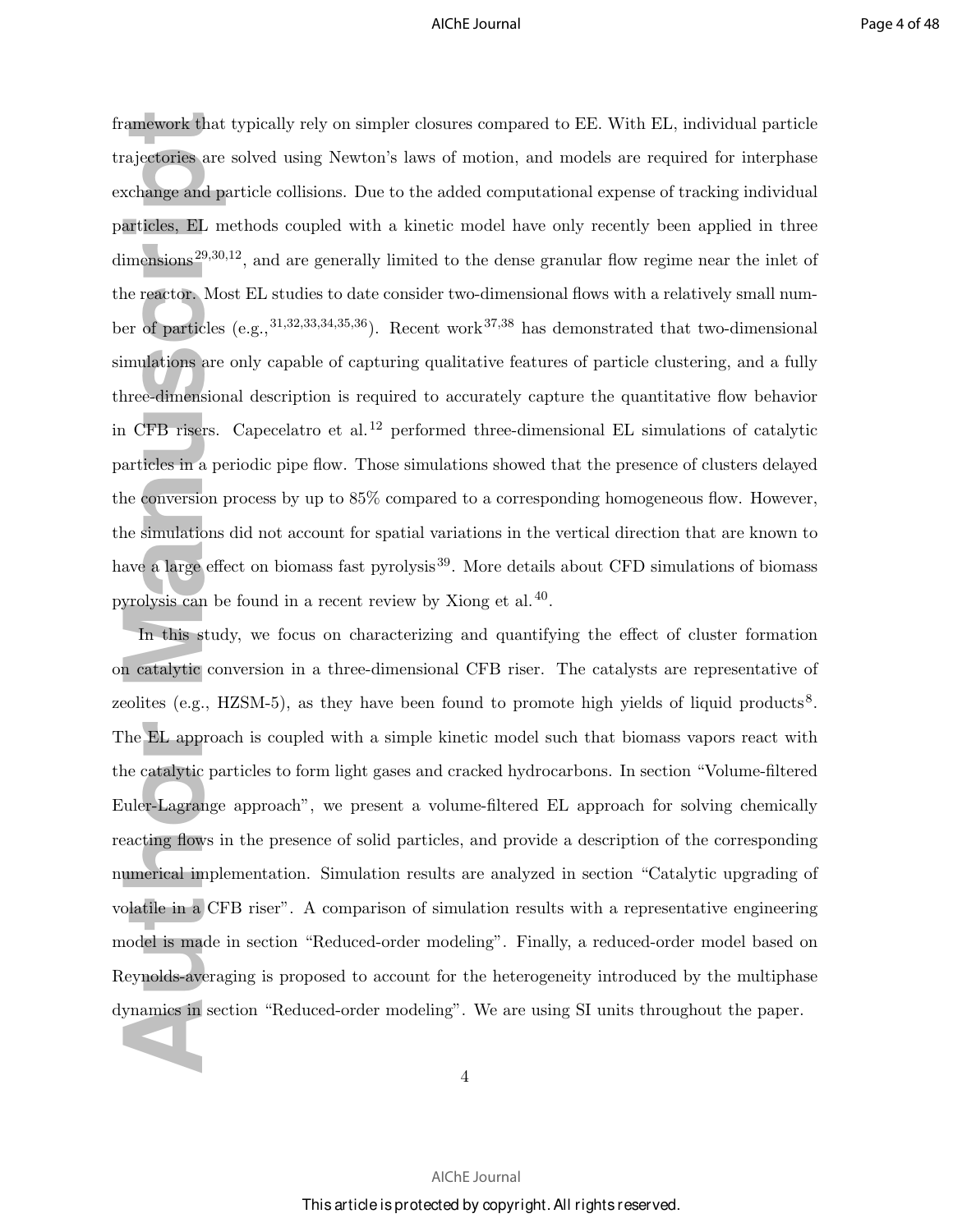### Volume-filtered Euler-Lagrange approach

For the unsteady and modeling changed in the unsteady and fluid instabilies<br>copic behavior.<br>If magnitude sm system of equastablished by invions of motion <sup>41</sup><br>nabling the use is<br>cosity, the filter of  $\mathcal L$  is a charad ol The unsteady and multiscale nature of chemically reacting multiphase turbulence poses significant modeling challenges. In typical fluidized bed configurations for example, surface reactions and fluid instabilities taking place at the particle scale will ultimately influence the overall macroscopic behavior. Furthermore, the time scales associated with the reaction rates are often orders of magnitude smaller than the typical residence time of the gas phase. In order to formulate a system of equations that remain computationally tractable, a separation of length scales is established by introducing a local volume filter to the microscale (i.e., sub-particle scale) equations of motion<sup>41,42</sup>. To capture a significant portion of the small-scale features of the flow while enabling the use of classical models for microscale processes such as particle drag and mixture viscosity, the filter length scale  $\delta_f$  should satisfy  $d_p \ll \delta_f \ll \mathcal{L}$ , where  $d_p$  is the particle diameter and  $\mathcal L$  is a characteristic size of the mesoscale flow features (e.g., clusters). The corresponding volume-filtered EL equations are presented below. The reader is referred to Capecelatro et al.<sup>42</sup> for a more detailed description and complete derivation of those equations.

### Gas-phase description

The volume-filtered continuity equation for a variable density flow is given by

$$
\frac{\partial}{\partial t} \left( \varepsilon_f \rho_f \right) + \nabla \cdot \left( \varepsilon_f \rho_f \mathbf{u}_f \right) = 0. \tag{1}
$$

where  $\varepsilon_f$ ,  $\rho_f$ , and  $u_f$  are the volume-filtered fluid-phase volume fraction, density, and velocity, respectively. Here, we assume that catalytic coking does not become significant: therefore, the particle size remains constant. A comparison of the timescales for mass transfer between a particle and the surrounding gas and the gas-particle reaction shows that the mass transfer process is significantly faster than the catalytic reaction. Also, from the literature<sup>43</sup>, for gasporous catalyst system the mass transfer between the particle and the surrounding gas has negligible effect on the catalytic reaction. Hence, mass transfer resistance between the particle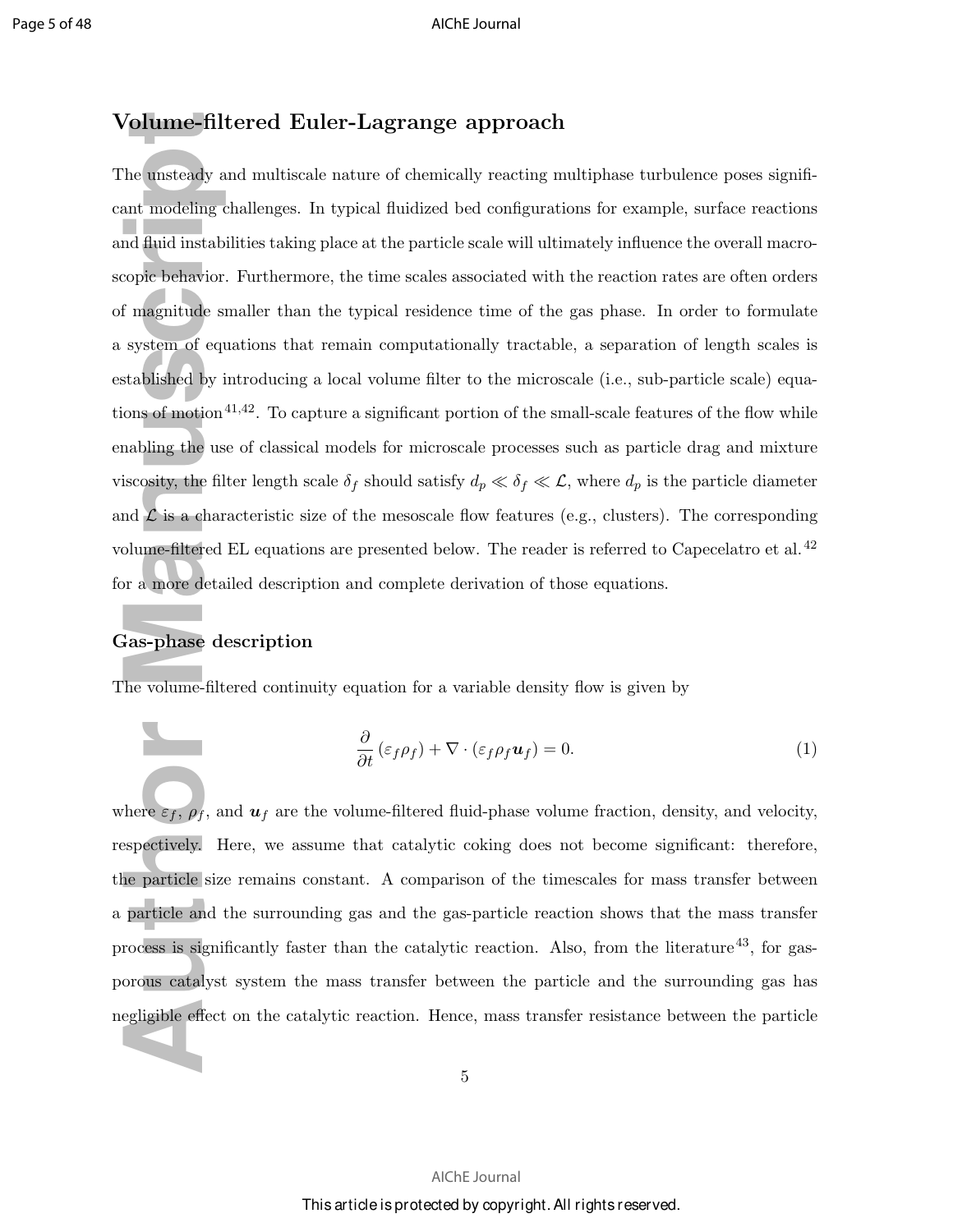and the surrounding gas is neglected. The volume-filtered fluid-phase momentum equation is given by

$$
\frac{\partial}{\partial t} \left( \varepsilon_f \rho_f \mathbf{u}_f \right) + \nabla \cdot \left( \varepsilon_f \rho_f \mathbf{u}_f \otimes \mathbf{u}_f \right) = \nabla \cdot (\boldsymbol{\tau} - \boldsymbol{\mathcal{R}}_u) + \varepsilon_f \rho_f \mathbf{g} - \boldsymbol{F}^{\text{inter}}, \tag{2}
$$

**Automorphism**<br> **Automorphism**<br> **Automorphism**<br> **Author Manuscript**<br> **Author Manuscript**<br> **Author Manuscript**<br> **Author Manuscript**<br> **Author Manuscript**<br> **Author Manuscript**<br> **Author Manuscript**<br> **Author Manuscript**<br> **Auth** where  $\tau$  is the volume-filtered stress tensor,  $\mathcal{R}_u$  is akin to a Reynolds stress and requires closure, g is the gravity vector, and  $F<sup>inter</sup>$  represents the interphase exchange between particles and the fluid, which will be made explicit in subsection "Interphase exchange". The isotropic part of sub-filter Reynolds stress term is absorbed in the fluid pressure p, whereas the anisotropic part is closed via a turbulent viscosity model, given by

$$
\mathcal{R}_u \approx \mu_t \left[ \nabla \boldsymbol{u}_f + \nabla \boldsymbol{u}_f^\mathsf{T} \right], \tag{3}
$$

where  $\mu_t$ , analogous to a turbulent viscosity, is computed via a dynamic Smagorinsky model<sup>44,45</sup> based on Lagrangian averaging<sup>46</sup>. The volume-filtered fluid-phase stress tensor is expressed as

$$
\boldsymbol{\tau} = -p\boldsymbol{I} + (\mu + \mu^*) \left[ \nabla \boldsymbol{u}_f + \nabla \boldsymbol{u}_f^{\mathsf{T}} - \frac{2}{3} \left( \nabla \cdot \boldsymbol{u}_f \right) \boldsymbol{I} \right], \tag{4}
$$

where  $\vec{I}$  is the identity matrix,  $\mu$  is the dynamic viscosity. The effective viscosity,  $\mu^*$ , arises from filtering the velocity gradients in the microscale viscous stress tensor and accounts for enhanced dissipation by the particles. In this work, an effective viscosity derived by Gibilaro et al.<sup>47</sup> for fluidized beds is used, given by

$$
\mu^* = \mu \left( \varepsilon_f^{-2.8} - 1 \right). \tag{5}
$$

Volume-filtered transport of reactive species  $i$  is given by

$$
\frac{\partial}{\partial t} \left( \varepsilon_f \rho_f Y_i \right) + \nabla \cdot \left( \varepsilon_f \rho_f \mathbf{u}_f Y_i \right) = \nabla \cdot \left( \varepsilon_f \rho_f D_i \nabla Y_i - \mathcal{R}_{Y_i} \right) + \dot{\omega}_i, \tag{6}
$$

where  $Y_i$  is its mass fraction,  $D_i$  is its mass diffusivity,  $\dot{\omega}_i$  is its filtered chemical source term, described in detail in the following section, and  $\mathcal{R}_{Y_i}$  is a sub-filtered scalar flux. In turbulent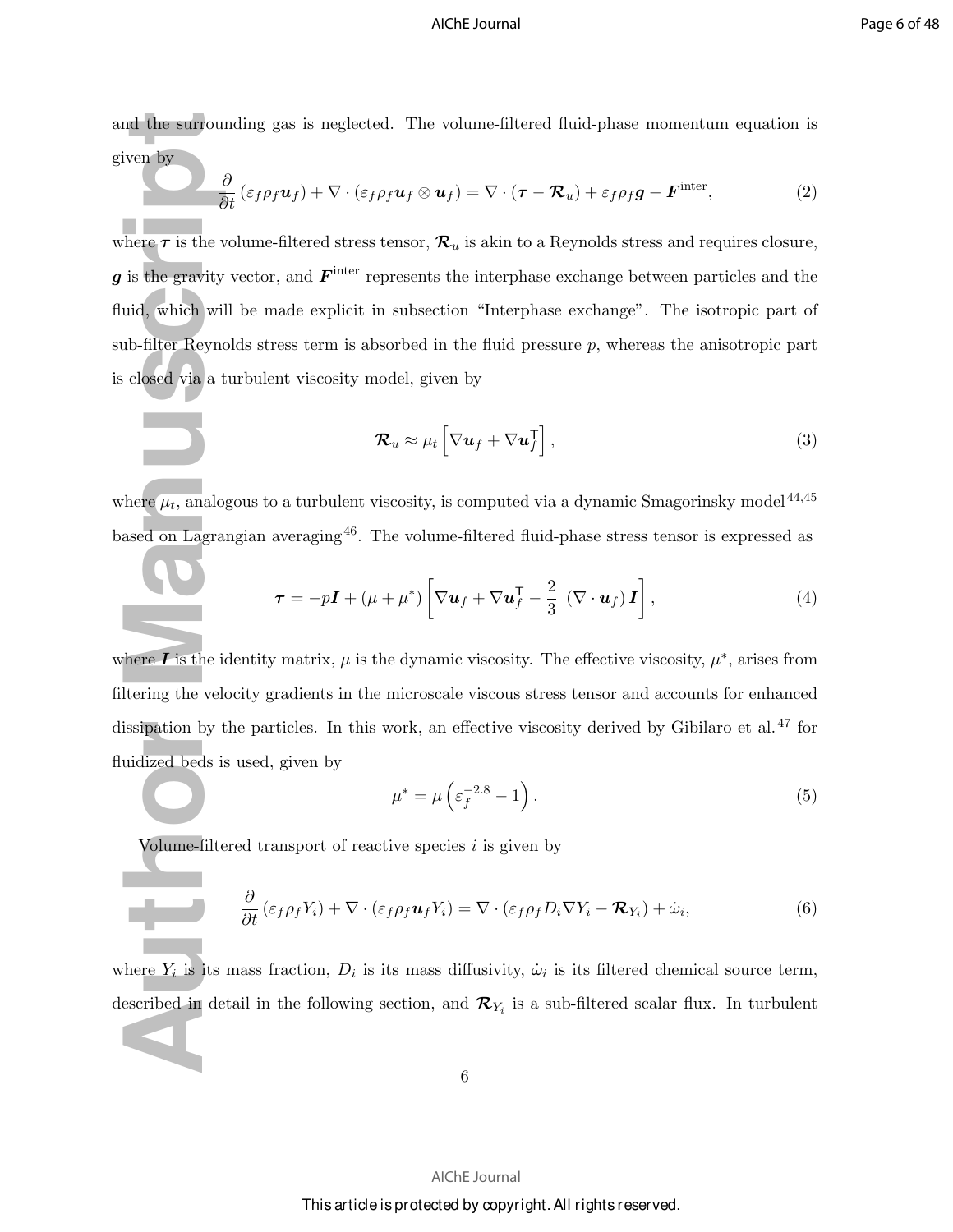combustion, closure for the sub-filter scalar flux is generally obtained by employing a gradient transport assumption and introducing a turbulent-like diffusivity  $D_t$ . Following Moin et al.<sup>48</sup>, we introduce a dynamic formulation for  $D_t$  similar to the dynamic Smagorinsky model used in computing  $\mu_t$  in Eq. (3).

 $\begin{align*} \text{approximation, class} \text{answer} \text{asump} \text{temperature, a d} \text{imputing } \mu_t \text{ in} \text{.} \end{align*} \begin{align*} \text{The riser reac} \text{count for the c} \text{E} \text{is} \text{scaling of the c} \text{secaling of the c} \text{partial} \text{is} \text{.} \end{align*} \begin{align*} \text{The \textbf{mical kiné} \text{he kinetics of the } t \text{uality and occur} \text{preprestrable} \text{the kinetic} \text{of the } t \text{matrix of the c} \text{complexity of the c} \text{in} \text{.} \end{align*} \begin$ The riser reactor is modeled as a vertical pipe with inlet and outlet boundary conditions. To account for the cylindrical geometry on a Cartesian mesh, a conservative immersed boundary (IB) method is employed. The IB method is based on a cut-cell formulation that requires rescaling of the convective and viscous fluxes in these cells<sup>49</sup>. At the reactor walls, no-slip and no penetration boundary conditions are used for the fluid and zero-gradient is enforced for the scalars.

### Chemical kinetics for catalytic conversion

The kinetics of the catalytic conversion process are expected to have a significant impact on the quality and accuracy of the unsteady multiphase simulations, and therefore need to be modeled appropriately. However, the typical size of the reactor, even at laboratory scale, combined with the complexity of the associated multiphase flows, warrants the use of a highly lumped kinetic scheme. In this study, we assume that biomass vapors react with catalysts to form light gases and cracked hydrocarbons, according to a simple one-step reaction

$$
VOL + CAT \longrightarrow \nu_{GAS} GAS + \nu_{HC} HC + CAT,
$$
\n(7)

where  $\nu_i$  is the stoichiometric coefficient of species i, and the gas phase representative species, used to evaluate the gas mixture properties, are defined in Table 1. The reaction assumes that the catalytic conversion process is isothermal and catalyst particles do not deactivate. The reaction coefficient for the decomposition of biomass volatile is prescribed as

$$
k = k_0 \frac{\varepsilon_p}{\varepsilon_{p,0}},\tag{8}
$$

AIChE Journal This article is protected by copyright. All rights reserved.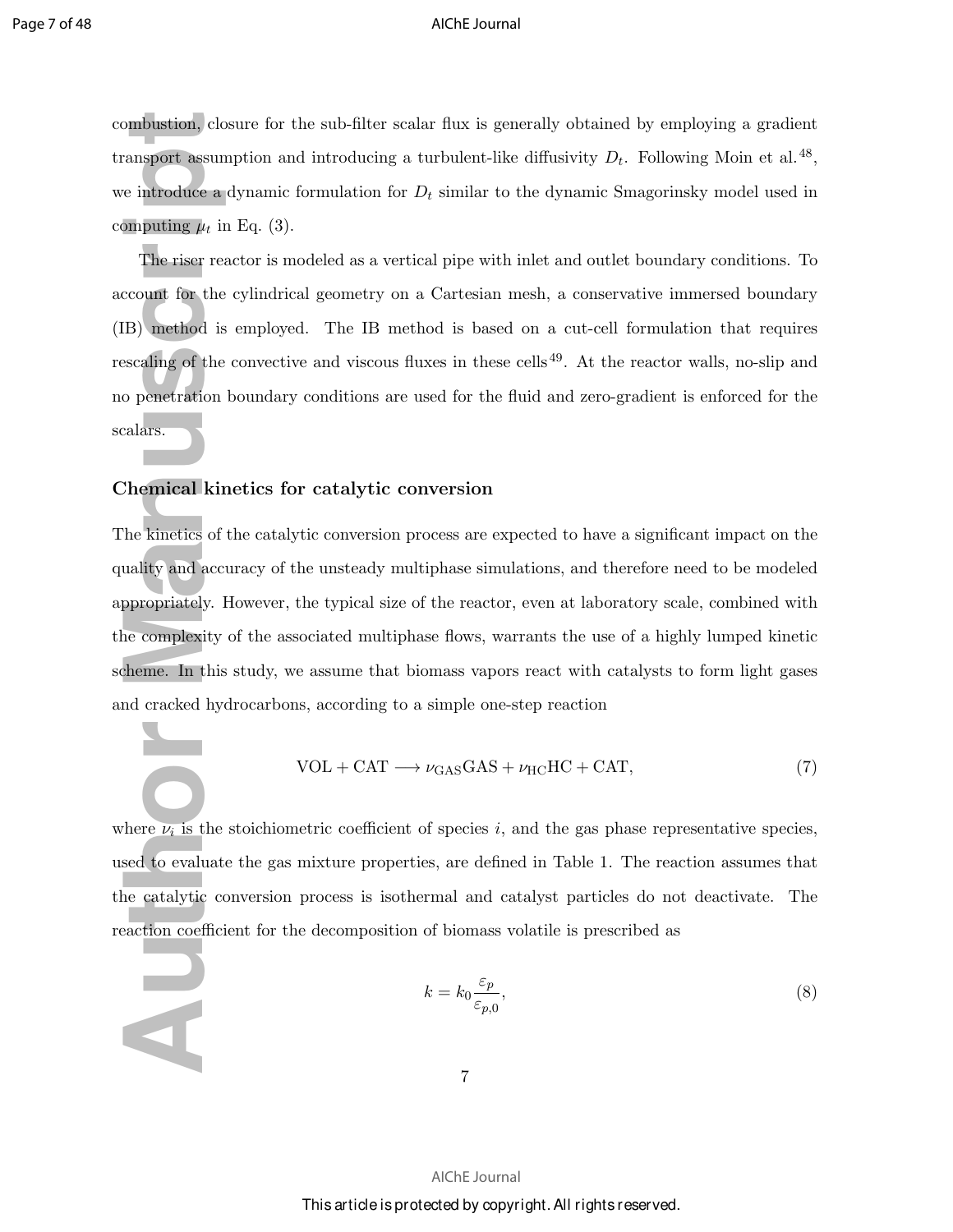where  $\varepsilon_{p,0} = 0.634$  is the random close-packing limit for monodisperse spherical particles<sup>50</sup>, and  $k_0$  is chosen to obtain a specified conversion rate at the reactor exit. The consumption of biomass volatile is then obtained from the chemical source term

$$
\dot{\omega}_i = \nu_i W_i k \text{[VOL]},\tag{9}
$$

where  $W_i$  is the molecular weight of species i, and the concentration of volatile is given by [VOL] =  $\varepsilon_f \rho_f Y_{\text{VOL}}/W_{\text{VOL}}$ .

### Particle-phase description

 $\overline{\mathbf{A}}$ 

there  $\varepsilon_{p,0} = 0.6$ <br>
and  $k_0$  is chosen<br>
iomass volatile is<br>
iomass volatile is<br>
here  $W_i$  is the<br>  $VOL$  =  $\varepsilon_f \rho_f Y_{\text{VC}}$ <br>
article-phase<br>
s described in 1<br>
yrolysis vapors<br>
ented by toluene<br>
alividual particle<br>
presen As described in the previous section, solid particles aid in the decomposition rate of biomass pyrolysis vapors to produce light gases (represented by CO) and cracked hydrocarbons (represented by toluene). In this work, the solid phase is treated in a Lagrangian framework, where individual particle trajectories are solved using Newton's second law of motion. Particles are represented as spheres of diameter  $d_p$  that are much denser than the surrounding fluid  $(\rho_p \gg \rho_f)$ . The equations of motion for the particles are given by

$$
\frac{dx_p}{dt} = \mathbf{u}_p,\tag{10}
$$

$$
m_p \frac{d\boldsymbol{u}_p}{dt} = \boldsymbol{f}_p^{\text{inter}} + \boldsymbol{F}_p^{\text{col}} + m_p \boldsymbol{g},\tag{11}
$$

$$
I_p \frac{d\omega_p}{dt} = \sum_{j \neq p} \frac{d_p}{2} \mathbf{n} \times \mathbf{f}_{t,j \to p}^{\text{col}},\tag{12}
$$

where  $x_p$  is the position of particle p,  $u_p$  is the particle velocity,  $\omega_p$ , its angular velocity,  $m_p = \pi \rho_p d_p^3/6$ , its mass, and  $I_p$ , its moment of inertia given for a sphere by

$$
I_p = \frac{m_p d_p^2}{10}.
$$
\n(13)

8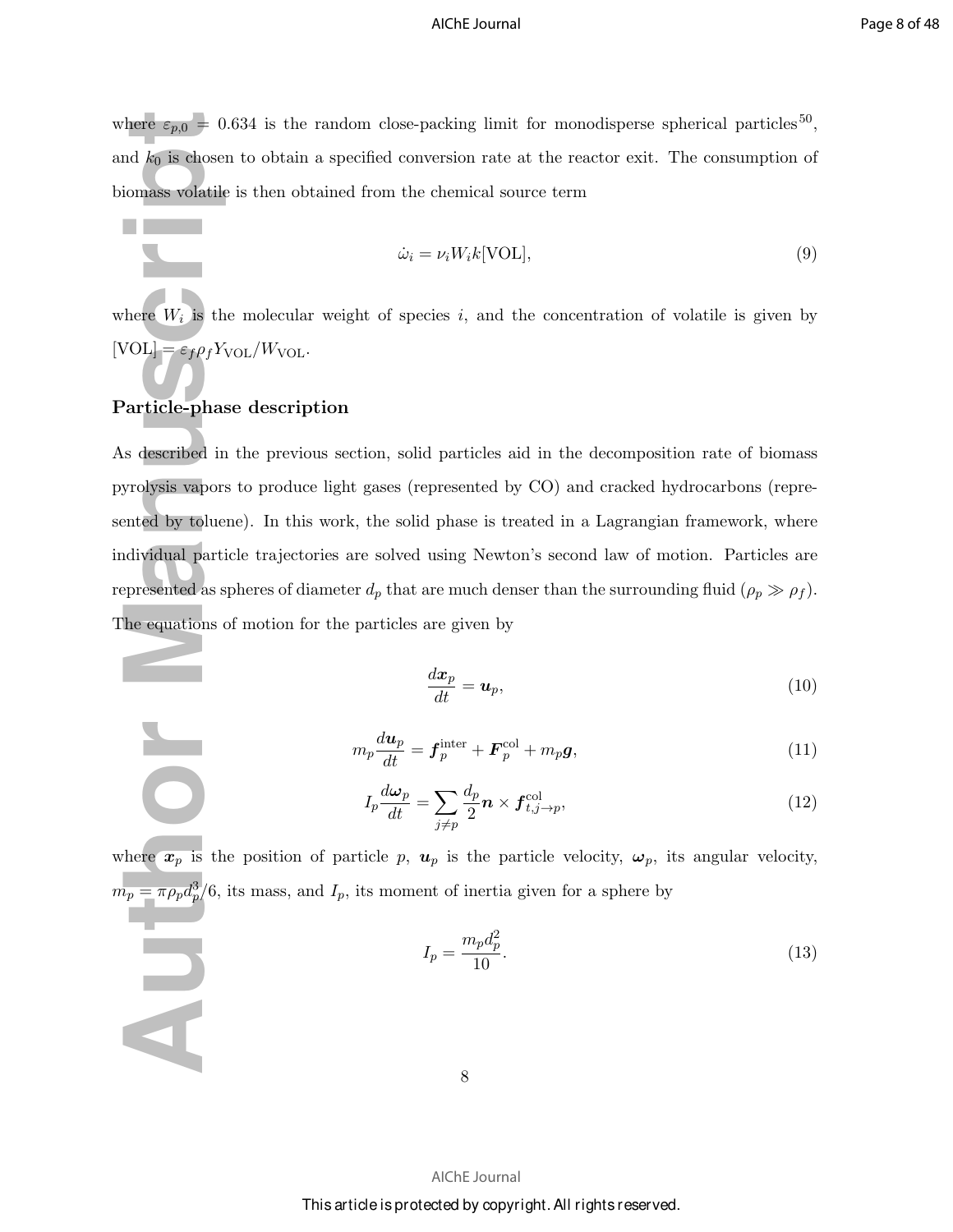**Automagnet 11.5**  $f_p^{\text{int}}$ <br>
allowing sub-sec<br>
articles and the<br>
collisions are harticle rotation<br>
orce,  $f_t^{\text{col}}$ , that<br>
of  $f_t^{\text{1}}$ , that<br>
of  $f_t^{\text{1}}$ <br>
the equations<br>
and interphase exerciting<br>
and interphase exer In Eq. (11),  $f_p^{\text{inter}}$  is the force particle p experiences from the carrier fluid, as described in the following sub-section, and  $\mathbf{F}_p^{\text{col}}$  is the collisional force that particle p experiences with adjacent particles and the walls. Particles rebound at the walls with a coefficient of restitution of 0.8. Collisions are handled via a soft-sphere approach originally proposed by Cundall and Strack<sup>51</sup>. Particle rotation is assumed to be only a function of the tangential component of the collision force,  $f_t^{\text{col}}$ , that is solved based on the Coulomb friction law. Further details can be found in ref.<sup>42</sup> .

### Interphase exchange

Coupling between the gas phase and solid particles arise in the form of gas volume fraction  $\varepsilon_f$ and interphase exchange term  $F<sup>inter</sup>$ , expressed as

$$
\varepsilon_p = 1 - \varepsilon_f \approx \sum_{p=1}^{N_p} G(|\boldsymbol{x} - \boldsymbol{x}_p|) V_p,
$$
\n(14)



$$
\boldsymbol{F}^{\text{inter}} \approx \sum_{p=1}^{N_p} G(|\boldsymbol{x} - \boldsymbol{x}_p|) \, \boldsymbol{f}_p^{\text{inter}}.
$$
\n(15)

In the equations above,  $G$  is the filtering kernel taken to be Gaussian with a characteristic size  $\delta_f = 8d_p$ , and  $f_p^{\text{inter}}$  is given by

$$
\boldsymbol{f}_p^{\text{inter}} \approx V_p \nabla \cdot \boldsymbol{\tau} + \boldsymbol{f}_p^{\text{drag}},\tag{16}
$$

with  $f_p^{\text{drag}}$  the drag force acting on the particle. The first term on the right-hand side of Eq. (16) represents contributions from the resolved fluid stresses that each particle experiences, and the last term accounts for the sub-filtered stresses in the form of drag that depends on the gas-phase velocity and volume fraction. The gas-phase variables are interpolated to the location of the particle via second-order trilinear interpolation and are used in the computation of the drag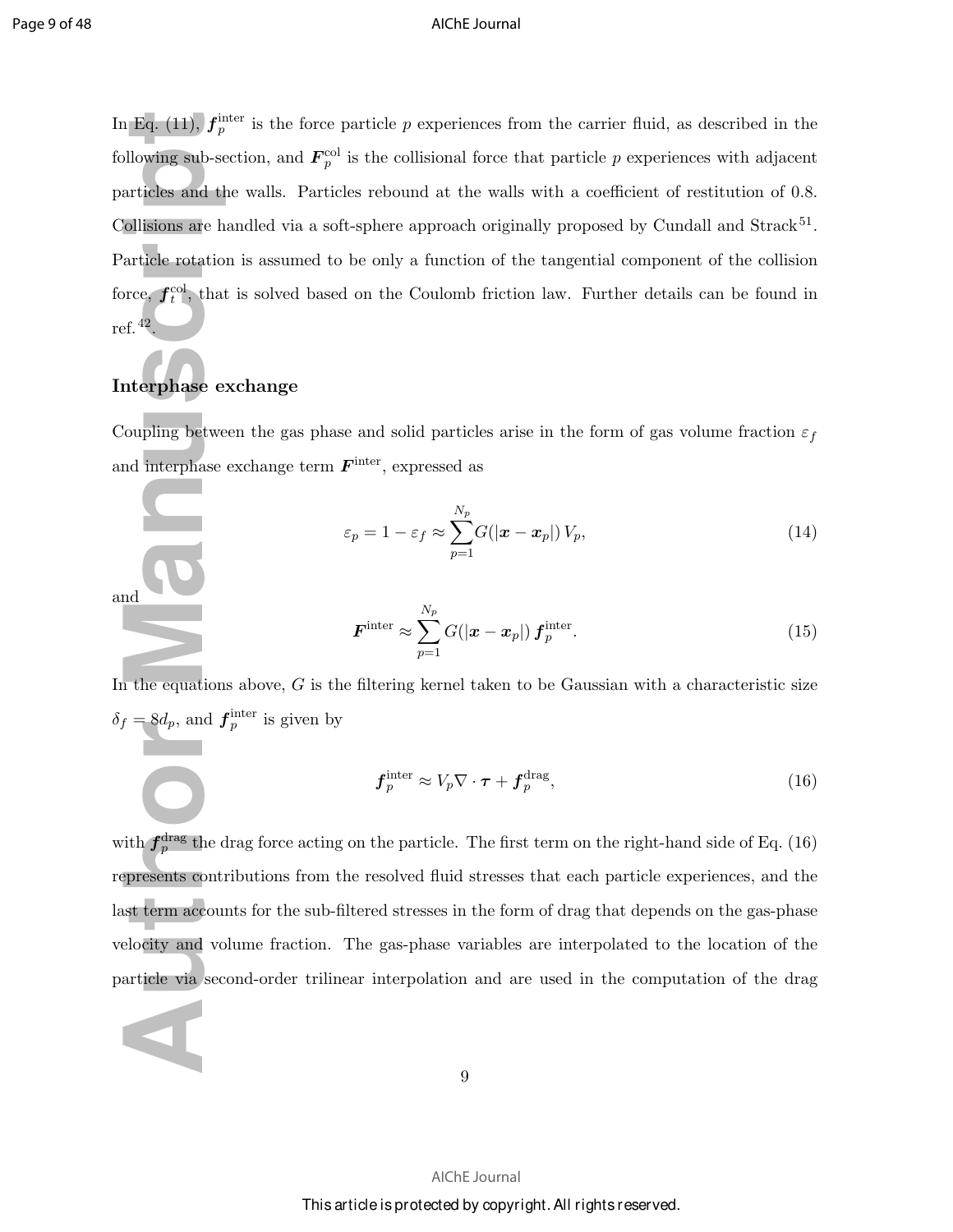force given by

$$
\frac{\mathbf{f}_p^{\text{drag}}}{m_p} = \frac{\varepsilon_f}{\tau_p} (\mathbf{u}_f - \mathbf{u}_p) F(\varepsilon_f, \text{Re}_p),\tag{17}
$$

where  $\tau_p = \rho_p d_p^2/(18\mu)$  is the particle response time derived from a Stokes flow assumption, and the particle Reynolds number is given by

$$
\operatorname{Re}_p = \frac{\varepsilon_f \rho_f |u_f - u_p| d_p}{\mu}.
$$
\n(18)

 $F$  is the dimensionless drag force coefficient of Tenneti et al.<sup>52</sup>, which depends on the particle Reynolds number and fluid volume fraction experienced by the particle. An exhaustive description of the formulation can be found in ref.<sup>42</sup>.

### Numerical Implementation

For  $\tau_p = \rho_p d_p^2$ , the particle Reynolds measuring the dimensional Hauthor Municipal Improvement of the volume-filter fully conservat put in the volume-filter fully conservat put in the volume-filter fully conservat put i The volume-filtered variable density equations are implemented in the framework of  $NGA^{53}$ , a fully conservative CFD code tailored for turbulent flow computations. The Navier-Stokes equations are solved on a staggered grid with second-order spatial accuracy for both the convective and viscous terms, and the second-order accurate semi-implicit Crank-Nicolson scheme of  $ref<sup>54</sup>$  is implemented for time advancement. The details on the mass, momentum, and energy conserving finite difference scheme are available in ref.<sup>53</sup>.

The particles are distributed among the processors based on the underlying domain decomposition of the gas phase. For each particle, its position, velocity, and angular velocity are solved using a second-order Runge-Kutta scheme. To properly resolve the collisions without requiring an excessively small timestep, particles are restricted to move no more than one tenth of their diameter per timestep.

### HU

10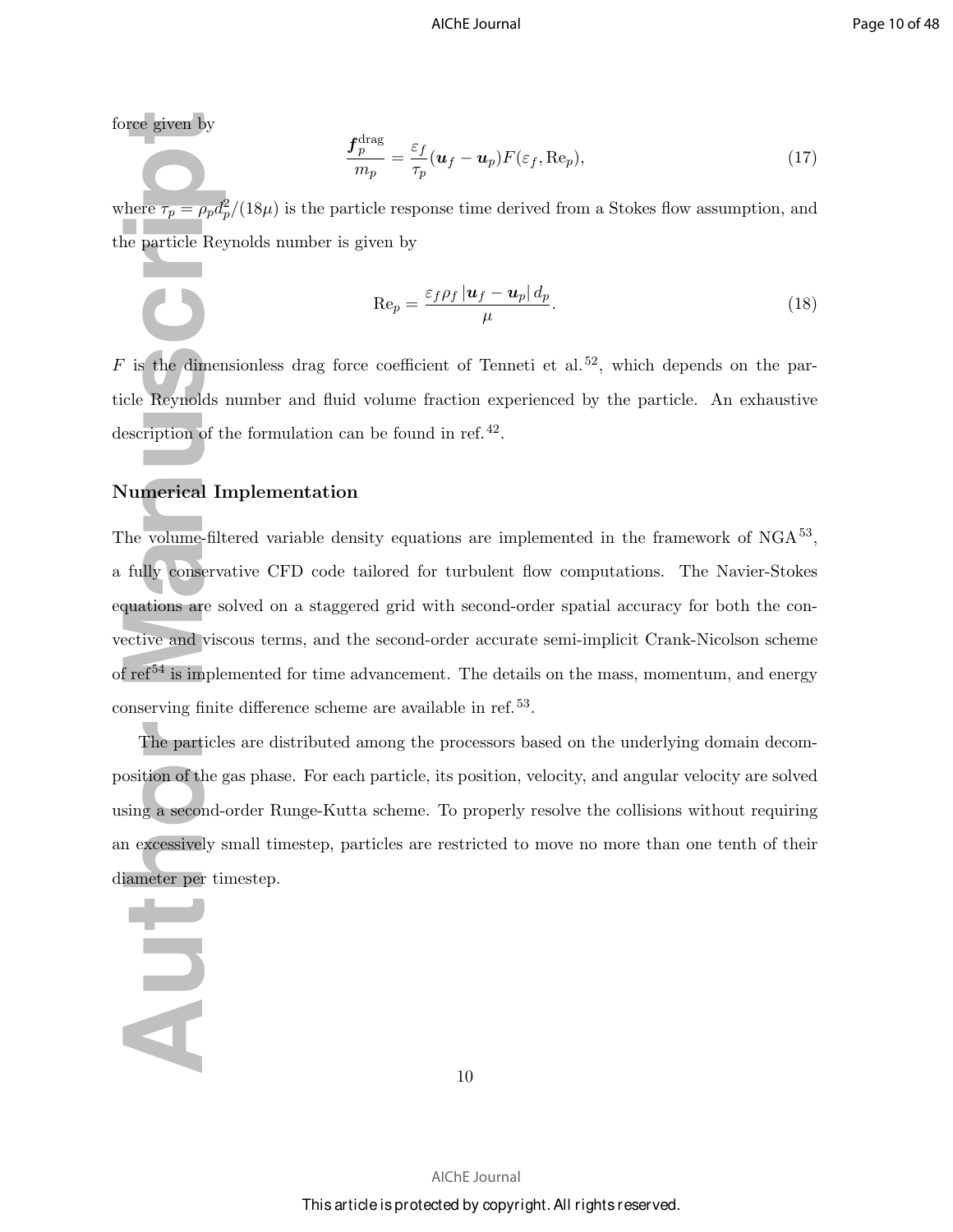### Catalytic upgrading of volatile in a CFB riser

### Simulation configuration

**Authbrack Community (Authbrack)**<br>
The e-dimensions ser shown in Fi<br>
ensity  $\rho_p = 87$ <br>  $f = 0.1$  for part<br>
tuttice with a me<br>
the three-dimens<br>
scatalytic part<br>
tuch that the m<br>
scatalytic part<br>
tuch that the m<br>
action rat Three-dimensional simulations are conducted to study catalytic upgrading of biomass in the CFB riser shown in Fig. 1. The catalysts are assumed to be spherical, with diameter  $d_p = 100 \mu \text{m}$ , density  $\rho_p = 875 \text{ kg/m}^3$ , both coefficient of restitution  $e = 0.8$ , and coefficient of friction  $\mu_f = 0.1$  for particles and walls. The particles are initially uniformly distributed on a Cartesian lattice with a mean concentration  $\bar{\varepsilon}_p = 0.05$ , where  $\bar{(\cdot)}$  denotes an average in space and time. The three-dimensional domain consists of  $1024 \times 72 \times 72$  grid points and  $1.16 \times 10^6$  particles. As catalytic particles leave the riser at the top, new particles are injected at the bottom cells such that the mean particle volume fraction in the reactor remains constant. We vary the reaction rate constant and the inlet gas-phase velocity, and consider three simulation cases,  $S1$ ,  $S<sub>2</sub>$ , and  $S<sub>3</sub>$ , with different combinations of reaction rate constant and inlet gas-phase velocity. The parameters are listed in Table 2. Simulations were carried out on 288 cores of the SDSC supercomputer Comet with Intel Xeon E5-2680v3 2.5 GHz cores. It required 55,000, 76,000, and 100,000 CPU hours for simulation cases  $S_1$ ,  $S_2$ , and  $S_3$ , respectively to obtain converged statistics.

### A note on dimensional analysis

We anticipate reduced mixing between the volatile and catalyst particles due to clustering, and the impact of this reduced mixing on the volatile conversion is linked to the Damköhler number, Da, defined as the ratio of reaction rate to mass transport rate occurring in the system. The base case reactor configuration,  $S1$ , is calibrated such that a 90% conversion is achieved at the exit of the riser by fixing the reaction rate coefficient,  $k$ , under the assumption of flow homogeneity. Therefore, for a convection-dominated riser with an homogeneous particle distribution, the Damköhler number is

$$
\mathrm{Da} = \frac{k}{U/H} \sim 1,\tag{19}
$$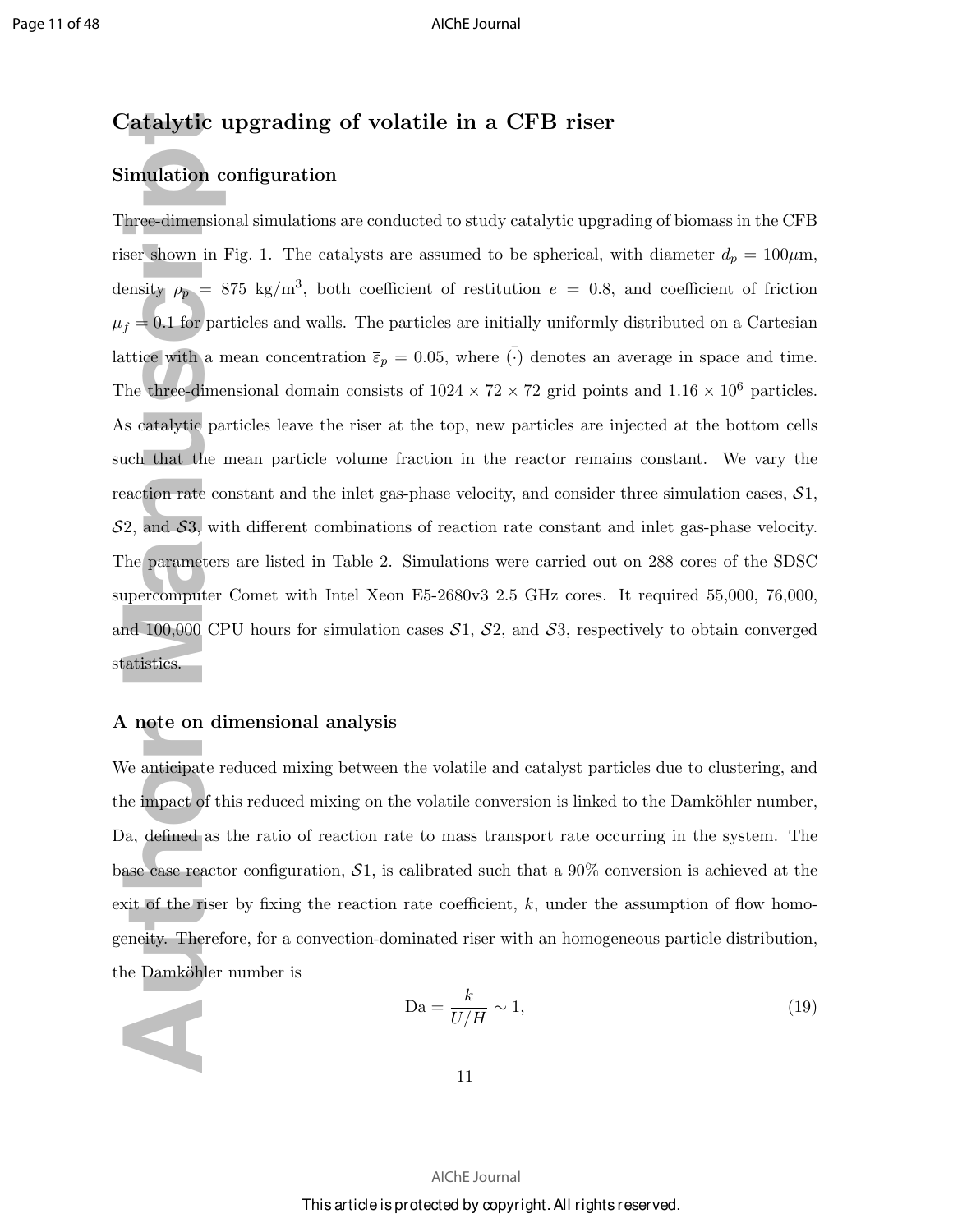where  $H$  is the reactor height and  $U$  is the inflow velocity at the bottom of the riser. However, inhomogeneities are expected to develop within the reactor in the form of clusters. These clusters hinder mixing between the volatile and the particles. As we only consider the catalytic reaction between volatile and particles, the time scale associated with the transport of volatile into the clusters is expected to increase. Therefore, mesoscale processes in the reactor are characterized by a larger Damköhler number. As a result, the chemical kinetics are expected to be fast in comparison to the species transport within the reactor, suggesting that clusters will play an important role in the conversion process.

Another important dimensionless number is the axial Péclet number, Pe, that quantifies the extent of backmixing of the gas caused by the clusters falling near the riser walls. Pe is defined as the ratio of the advective flow to dispersive flow in the axial direction<sup>55</sup>, given by

$$
Pe = \frac{HU}{D},\tag{20}
$$

where  $\mathcal D$  is the axial-dispersion coefficient. A large value of  $\mathcal D$  corresponds to large backmixing of the gas, which is expected to negatively impact the volatile conversion. For the riser simulations considered in this work, we approximate  $\mathcal{D}/H$  as the downward moving gas velocity averaged over the entire riser,  $U_{\text{downward}}$ .

### Results and discussion

here *H* is the reach<br>inder mixing be<br>inder mixing be<br>etween volatile<br>usters is expect<br>y a larger Dam<br>amparison to the<br>mortant role in<br>Another impo<br>xtent of backmi:<br>s the ratio of the mortal of the reached in thi<br>here *D* Simulation results are gathered after the initial transient is complete and the flow reaches a statistically stationary state. From Fig. 2, the instantaneous flow is observed to be highly unsteady with large spatial inhomogeneity in particle concentration. A snapshot of particle position colored by the vertical component of particle velocity is given in Fig. 2(a). Particles tend to fall at the reactor wall and rise in the center, and the lateral distribution of volatile and hydrocarbons is observed to be strongly correlated with particle concentration. As seen in Figs.  $2(c)$  and  $2(d)$ , the volatile is almost entirely depleted at the reactor wall resulting in a high concentration of hydrocarbons. Away from the wall, reduced contact of the volatile with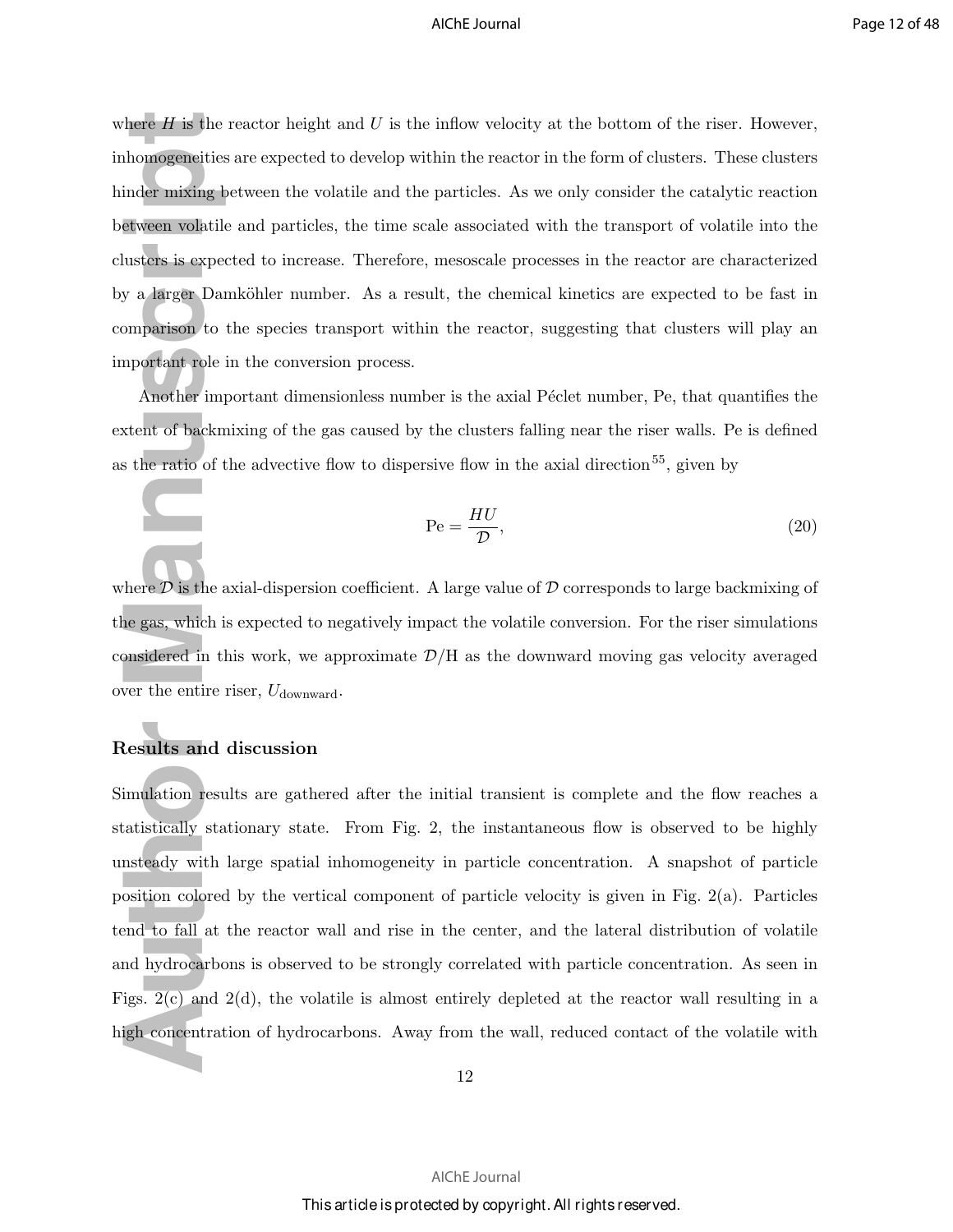catalytic particles results in a low yield of hydrocarbons.

Figure 3 shows the mean particle concentration and mean species mass fractions along the reactor height for simulation cases  $S_1$ ,  $S_2$ , and  $S_3$ . We can make the following comments:

- For  $S1$  and  $S2$ , the particle concentration is maximum near the inlet, and reduces by more than an order of magnitude at the outlet. In  $S_3$ , however, the increased inflow velocity leads to significantly different bed hydrodynamics, with a more uniform axial distribution of particle concentration.
- **Authorize Exercise**<br> **Authorize 3 show**<br> **Authorize 3 show**<br> **Authorize 4 shows**<br> **Authorize 4 shows**<br> **Authorize 6 shows**<br> **Authorize 5 shows**<br> **Authorize 5 shows**<br> **Authorize 5 shows**<br> **Authorize 5 shows**<br> **Authorize 5** • Within five diameters of the inlet, most of the biomass volatile is converted into products for  $S1$  and  $S2$ . Above this height, the conversion rate decreases and the species mass fractions remain approximately constant. In contrast, S3 shows a continuous decrease in the biomass volatile up to the reactor outlet. Each riser is also modeled as an homogeneous reactor with reaction rate constant,  $k_0$  and gas residence time, based on the riser height and the inlet gas velocity, same as that of the riser. In all cases, the volatile mass fractions at the outlet of the riser  $(\mathcal{Y}_{out}^* = 0.131$  for  $\mathcal{S}1$ , 0.054 for  $\mathcal{S}2$ , and 0.185 for  $\mathcal{S}3$ ) are observed to be higher than in the corresponding homogenous cases ( $\mathcal{Y}_{\text{out}} = 0.05$  for  $\mathcal{S}1$ , 0.005 for  $S<sub>2</sub>$ , and 0.158 for S<sub>3</sub>. This discrepancy is attributed to the heterogeneity in the particle phase caused by the two-phase flow dynamics.

A more detailed picture of the riser dynamics can be obtained from the radial profiles at various locations of the riser. Figure 4 shows the radial profiles of the particle concentration normalized by its average over the cross-sectional area, and the volatile mass fraction at various reactor heights. Following observations can be made:

- A similar level of particle concentration inhomogeneity in the radial direction is observed for all simulation cases, with the particle concentration near the wall approximately twice the particle concentration at the center of the riser.
- For  $S_1$  and  $S_2$ , the volatile is quickly depleted and reaches constant value near the riser wall. However, in the  $S_3$  case, a continuous depletion of the volatile is observed near the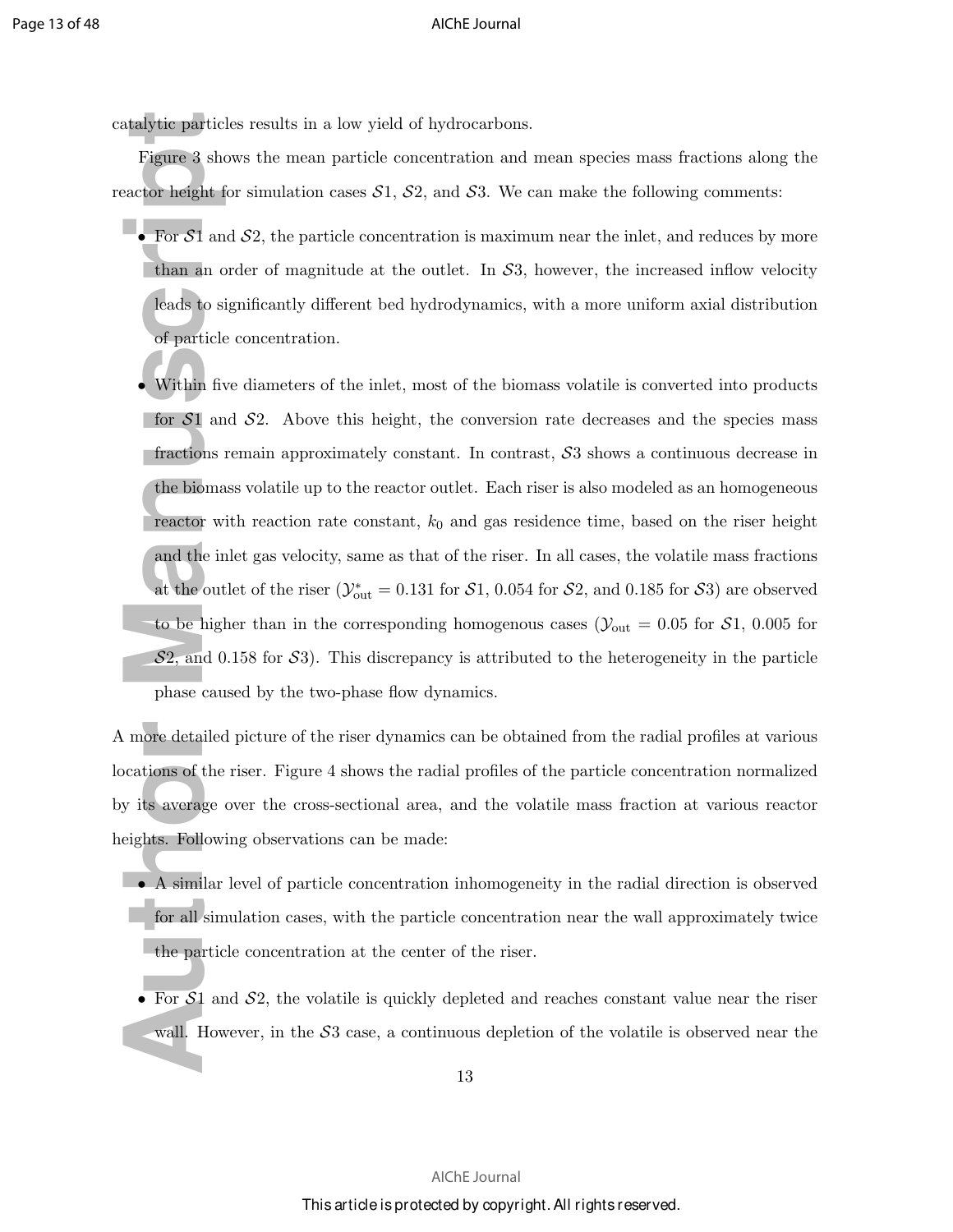riser wall along the reactor height despite the radial distribution of the particle concentration being similar to  $S1$  and  $S2$ . This suggests an enhanced mixing of the volatile between the riser core and the particle clusters due to higher inlet velocity in  $\mathcal{S}3$ .

In summary, a higher inlet velocity (in case  $\mathcal{S}3$ ) significantly modifies the axial distribution of the particle phase, yet does not significantly impact its radial distribution. However, both the axial and radial profiles of the volatile mass fraction are significantly different for S3 in comparison to  $S_1$  and  $S_2$ . Another important effect of inlet velocity is observed on the backmixing of the gas. To quantify the backmixing, we calculate the average velocity of the downward moving gas,  $U_{\text{downward}}$ , which is found to be 0.12 m/s, 0.11 m/s, and 0.04 m/s for  $S1$ ,  $S2$ , and  $S3$ , respectively. It shows that higher inlet velocity significantly reduces the backmixing of the gas.

To further explore the role of the riser hydrodynamics on the catalytic conversion of the volatile, we introduce an effective reaction rate constant,  $k_0^*$ , corresponding to an homogeneous distribution of the particles with the same inlet and outlet volatile mass fractions as the risers simulated in cases  $S_1$  to  $S_3$ . By integrating the rate equations for first order chemical kinetics in an homogeneous system and comparing the reaction rate constants:

$$
k_0^* = k_0 \frac{\ln \left( \mathcal{Y}_{\text{out}}^* / \mathcal{Y}_{\text{in}} \right)}{\ln \left( \mathcal{Y}_{\text{out}} / \mathcal{Y}_{\text{in}} \right)}.
$$
\n(21)

riser wall al<br>
tion being s<br>
the riser co<br>
1 summary, a hig<br>
article phase, ye<br>
nd radial profile<br>  $\sim S1$  and  $S2$ . A<br>
as. To quantify<br>
as,  $U_{downward}$ , v<br>
spectively. It sl<br>
To further ex<br>
olatile, we intro-<br>
istribution of where  $\mathcal{Y}_{in}=0.5$  is the inlet volatile mass fraction,  $\mathcal{Y}_{out}$  is the outlet volatile mass fractions obtained from an homogeneous reactor using a reaction rate constant of  $k_0$  as described above, and  $\mathcal{Y}_{\text{out}}^*$  is the outlet volatile mass fraction of the riser observed in the simulation. The relevant parameters for calculating  $k_0^*$  are provided in Table 3. In each case, we find that  $k_0^* < k_0$ , demonstrating that the reduced mixing between the volatile and catalyst particles and backmixing of the gas due to clustering negatively impacts the catalytic conversion. This impact is quantified by a percentage reduction in reaction rate constant,  $\mathcal{R}_{k_0} = (k_0 - k_0^*)/k_0^*$  shown in Table 3. For different simulation cases, the magnitude of  $\mathcal{R}_{k_0}$  follows:

$$
\mathcal{R}_{k_0, S_2} > \mathcal{R}_{k_0, S_1} > \mathcal{R}_{k_0, S_3}.
$$
\n(22)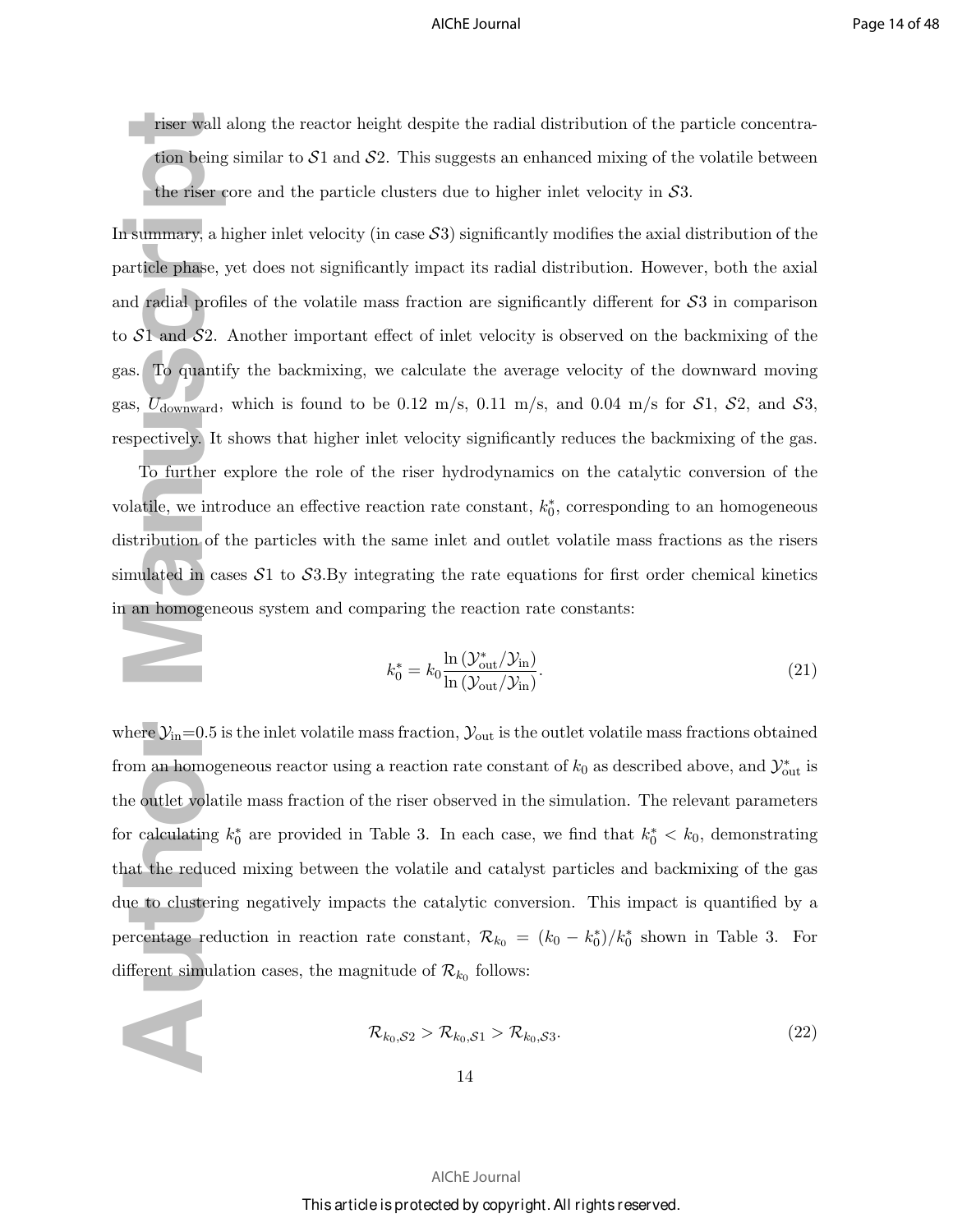As shown in Table 3,  $\mathcal{R}_{k_0}$  for  $\mathcal{S}1$  and  $\mathcal{S}2$  are close and much higher than  $\mathcal{R}_{k_0}$  for  $\mathcal{S}3$ . The trend of  $\mathcal{R}_{k_0}$  can be explained by the following observations:

• The calculated values of bulk Da are provided in Table 4 and follow

$$
Da_{S2} > Da_{S1} > Da_{S3}.
$$
\n(23)

We expect the negative impact of clustering through the reduction of mixing between volatiles and particles to follow the same trend as Da.

• The calculated values of Pe are provided in Table 4 and follow

$$
\text{Pe}_{S3} \gg \text{Pe}_{S1} \sim \text{Pe}_{S2}. \tag{24}
$$

This trend of Pe shows that backmixing of gas is much more prominent in  $S1$  and  $S2$ compared to  $S3$ . Therefore, reduction in the volatile conversion should be much higher in  $S1$  and  $S2$  compared to  $S3$ .

• As pointed out earlier, the axial distribution of particles is much more uniform in S3 compared to  $S_1$  and  $S_2$ , providing a better contact efficiency between the volatile and particles and higher volatile conversion in  $S3$ .

FR $k_0$  can be expect<br>
The calcula<br>
We expect<br>
We expect<br>
We expect<br>
We expect<br>
We expect<br>
Manuscript<br>
This trend<br>
This trend<br>
Compared t<br>
S1 and S2<br>
As pointed<br>
compared t<br>
particles an<br>
Resolvervation<br>
S1 and S2<br>
As poi These observations imply that an increase in velocity leads to a more homogeneous distribution of particles along the riser height and reduces the backmixing of the gas, leading to an improved volatile conversion.

### Reduced-order modeling

Due to the excessive computational expense and time associated with simulating three-dimensional fluidized bed reactors, reduced-order models, often called engineering models, remain a key design tool for predicting the performance of multiphase reactors in a computationally affordable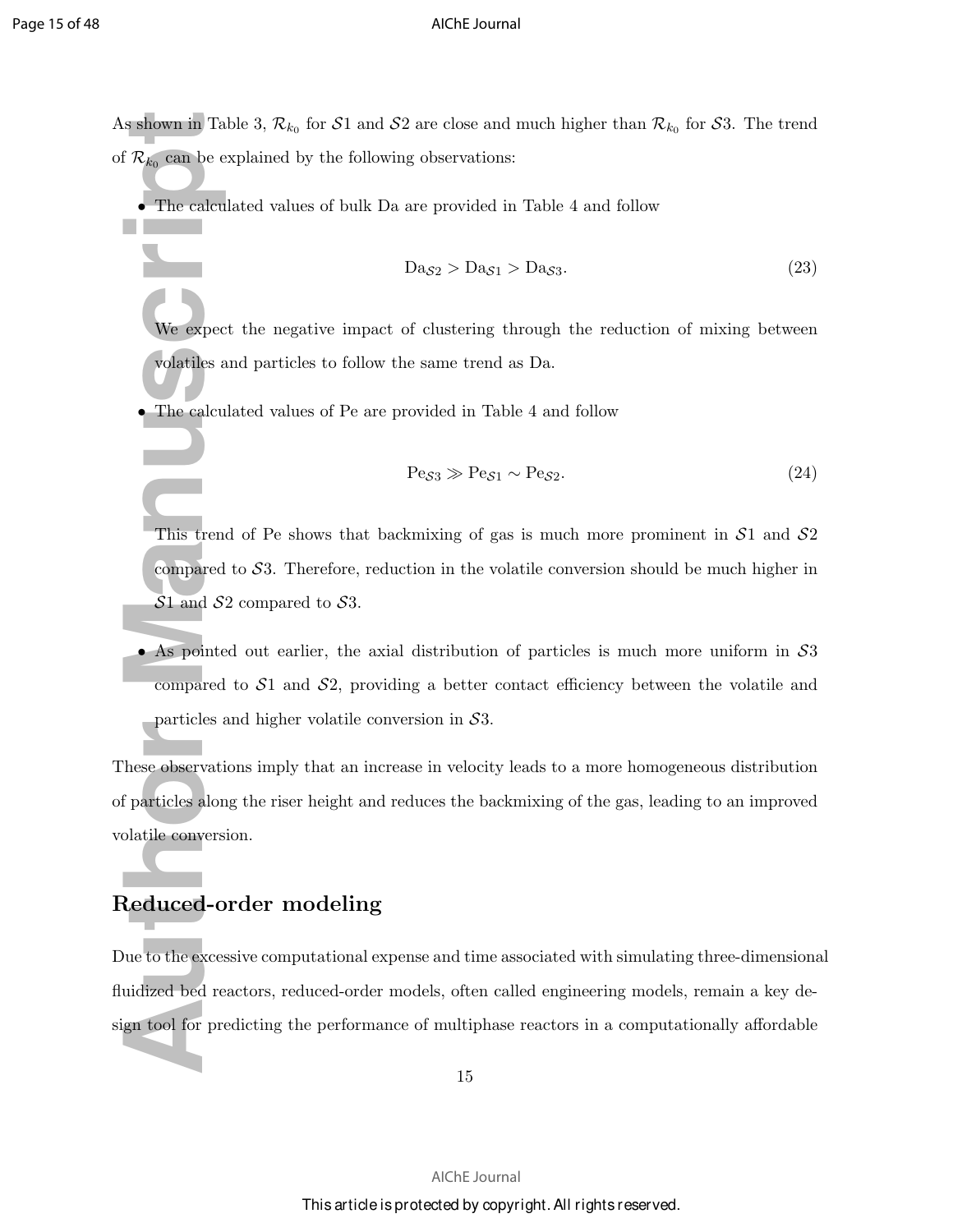**Example:** These multiphase react<br>
multiphase react<br>
multiphase react<br>
multiphase react<br>
multipoly various en<br>
multipoly strateg<br>
multipoly strateg<br>
multipoly this, we plusted by this, we plusted species core<br>
multipoly th manner. These models represent a simplified picture of the complex processes that happen in a multiphase reactor to reduce the computational expense. In literature, several papers<sup>56,57,39,58</sup> employ various engineering models to study biomass thermochemical conversion in fluidized bed reactors. In general, these models divide the fluidized bed reactor into several parts, such as bubble or emulsion phases, and use empirical models to represent each part. Another commonly employed strategy is to use one-dimensional conservation equations neglecting the unclosed terms. It remains a challenge to rigorously derive reduced-order models based on first principles. In the following subsections, we first compare the results of the three-dimensional riser simulations with a representative engineering model and show that the commonly used engineering models do not provide an adequate prediction of the three-dimensional simulation results. To remedy this, we rigorously derive a one-dimensional model by Reynolds-averaging the volumefiltered species conservation equation and validate it by comparing it with the predictions of our three-dimensional simulations.

### Comparison with a representative engineering model

Engineering models typically employ a combination of plug flow reactors (PRFs) and/or continuously stirred reactors (CSTRs) to represent large-scale reactors at minimal cost. For example, Yan et al.<sup>58</sup> recently developed a one-dimensional model for biomass steam gasification in dual fluidized bed gasifiers using the commercial Aspen Plus software<sup>59</sup>, where the riser was modeled as a series of CSTRs and the bubbling fluidized bed was modeled using a series of interacting PFRs and CSTRs. We want to assess the performance and predictive capabilities of such an engineering model for the riser considered in this work. We, therefore, model the riser as a series of  $n$  CSTRs, with  $n$  large enough to ensure smooth volatile mass fraction profiles. In the model, each CSTR is referred to as a stage in the riser. Following Yan et al.<sup>58</sup>, neglecting axial and radial dispersion, the integral form of the molar balance equation for the riser model can be written as

$$
M_{(i-1)} - A_{(i)} \varepsilon_{f,(i)} \int_{Z_{i-1}}^{Z_i} \Omega^j_{(i)} dZ - M_{(i)} = 0,
$$
\n(25)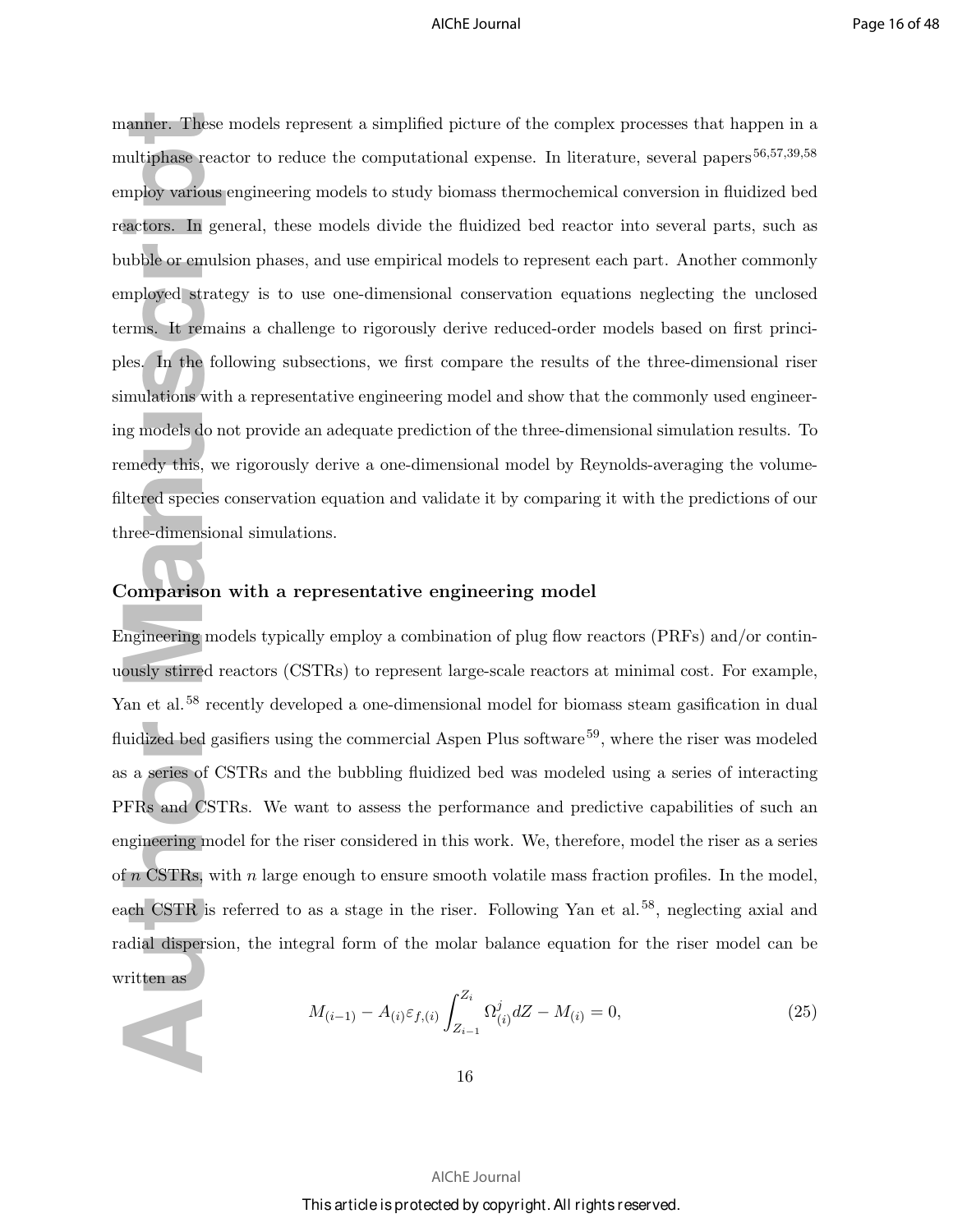there the subscreed and a stage *i*, respersents the condensity of the molar presents the condensities of the right of Fig. 5. The persus fraction usi 3, even though formation is no stead, whose later is simulation is no s where the subscripts i and  $i-1$  denote the outlet and inlet of stage i.  $M_{(i)}$ ,  $A_{(i)}$ , and  $\varepsilon_{f,(i)}$ denote the molar flow rate, the cross-sectional area, and the volume fraction of the gas phase in stage *i*, respectively. Z is the vertical coordinate and n is set to 20 in this case.  $\Omega_{(i)}^j$ represents the consumption rate of species  $j$  in stage  $i$ . In this work, we take advantage of the detailed simulations performed in the previous section and use the  $\varepsilon_{f,(i)}$  obtained from the detailed simulations directly.  $\varepsilon_{f,(i)}$  being fully specified, Eq. (25) can be readily solved. The resulting volatile mass fraction profiles are compared with the three-dimensional simulations in Fig. 5. The percentage error in the prediction of the three-dimensional riser outlet volatile mass fraction using the engineering model is  $\mathcal{E}_{VOL} = 53\%$  for  $\mathcal{S}1$ , 83% for  $\mathcal{S}2$ , and 12% for  $\mathcal{S}3$ , even though the gas volume fraction is set to the correct value. In practice, however, this information is not available, and various empirical relations are typically used to evaluate  $\varepsilon_{f,(i)}$ instead, whose lack of accuracy can further increase the deviation between the predictions of the riser simulations and the engineering model. The engineering model, therefore, appears not capable of satisfactorily predicting the three-dimensional simulation results, highlighting a need for more predictive, yet still computationally cheap models.

To move forward to improving on the CSTR-based engineering model, a one-dimensional model rigorously based on Reynolds-averaging the volume-filtered species conservation equations is presented in the following sub-section along with the closures for the resulting unclosed terms.

### Reduced-order model development

Z

### Reynolds-averaged scalar transport equation

In order to develop a computationally inexpensive model for the catalytic conversion process in a riser, we Reynolds-average Eq. (6) in the angular direction and take cross-sectional average in the radial direction, which leads to a one-dimensional species transport equation in the axial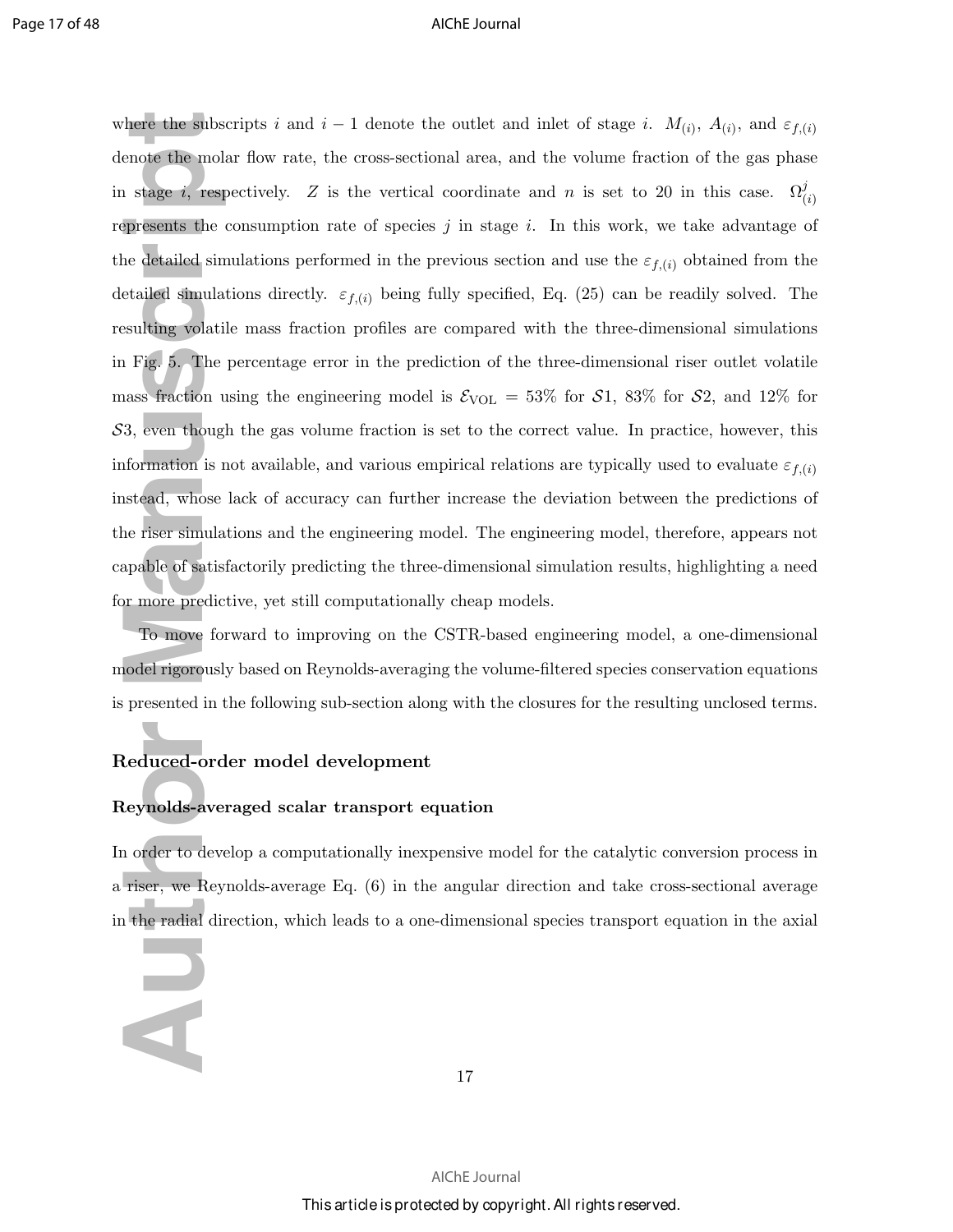direction given by

a.

$$
\frac{\partial}{\partial t} \left( \langle \varepsilon_f \rho_f \rangle \widetilde{Y}_i \right) + \frac{\partial}{\partial x} \left( \langle \varepsilon_f \rho_f \rangle \widetilde{u}_f \widetilde{Y}_i \right) = -\frac{\partial}{\partial x} \left( \langle \varepsilon_f \rho_f \rangle \widetilde{u}_f' \widetilde{Y}_i' \right) + \frac{\partial}{\partial x} \left( \langle \varepsilon_f \rho_f \rangle \widetilde{D_i \frac{\partial Y_i}{\partial x}} \right) + \langle \dot{\omega}_i \rangle, \tag{26}
$$

with the chemical source term given by

$$
\langle \dot{\omega}_i \rangle = \frac{\nu_i W_i k_0}{\varepsilon_{p,\text{max}} W_{\text{VOL}}} \langle \varepsilon_f \rho_f \rangle \left( \widetilde{\varepsilon}_p \widetilde{Y}_{\text{VOL}} + \widetilde{\varepsilon'_p Y_{\text{VOL}}} \right). \tag{27}
$$

In those equations,  $\langle \cdot \rangle$  denotes a quantity averaged over the cross-sectional area and  $\widetilde{(\cdot)}$  represents the density-weighted cross-sectional average known as Favre-average, i.e.,  $\widetilde{(\cdot)} = \langle (\cdot) \varepsilon_f \rho_f \rangle / \langle \varepsilon_f \rho_f \rangle$ . (·) ′ denotes a fluctuation about a Favre-average quantity such that any variable can be decomposed into its density-weighted mean and fluctuation components, i.e.,  $(\cdot) = (\cdot) + (\cdot)'$ .

Fraction given by<br>  $\frac{\delta}{\delta}$ <br>  $\frac{\delta}{\delta}$ <br>  $\frac{\delta}{\delta}$ <br>  $\frac{\delta}{\delta}$ <br>  $\frac{\delta}{\delta}$ <br>  $\frac{\delta}{\delta}$ <br>  $\frac{\delta}{\delta}$ <br>  $\frac{\delta}{\delta}$ <br>  $\frac{\delta}{\delta}$ <br>  $\frac{\delta}{\delta}$ <br>  $\frac{\delta}{\delta}$ <br>  $\frac{\delta}{\delta}$ <br>  $\frac{\delta}{\delta}$ <br>  $\frac{\delta}{\delta}$ <br>  $\frac{\delta}{\delta}$ <br>  $\frac{\delta}{\delta}$ <br>  $\frac{\delta}{\delta}$ In Eq. (26), solving for  $\tilde{Y}_i$  requires closures for the unclosed terms,  $\widetilde{u'_f Y'_i}$  and  $\widetilde{\varepsilon_p Y'_{VOL}}$ , on the right-hand side. The scalar flux term  $\widetilde{u_f'Y_i'}$  arises from averaging the non-linear convective term in Eq. (6), and is expected to have a significant contribution due to strong lateral agitation created by the multiphase dynamics. Because the flow is convectively dominated, fluctuations about the Favre-average diffusion term  $\widetilde{D_i \frac{\partial Y_i}{\partial x}}$  are expected to be small, and are therefore dropped from Eq. (26). The catalyst-volatile covariance term  $\widetilde{\varepsilon'_{p}Y'_{VOL}}$  in Eq. (27) accounts for lateral segregation in particle concentration as a result of clustering. A discussion of both the unclosed terms is provided in the next sub-section.

### Analysis of the unclosed terms

Profiles of the unclosed terms appearing in Eqs. (26) and (27),  $\widetilde{u_f'Y_i'}$  and  $\widetilde{e_p'Y_{\text{VOL}}}$ , are shown in Fig. 6. Top row of Fig. 6 shows that  $\widetilde{u_f'Y_{\text{VOL}}}$  is positive for all simulation cases, implying that the vertical component of the fluid velocity is positively correlated to volatile mass fraction. This can be explained by the fact that near the reactor inlet, the flow resembles that of a bubbling fluidized bed reactor, with strong recirculation and high level of mixing. A downward flow in this region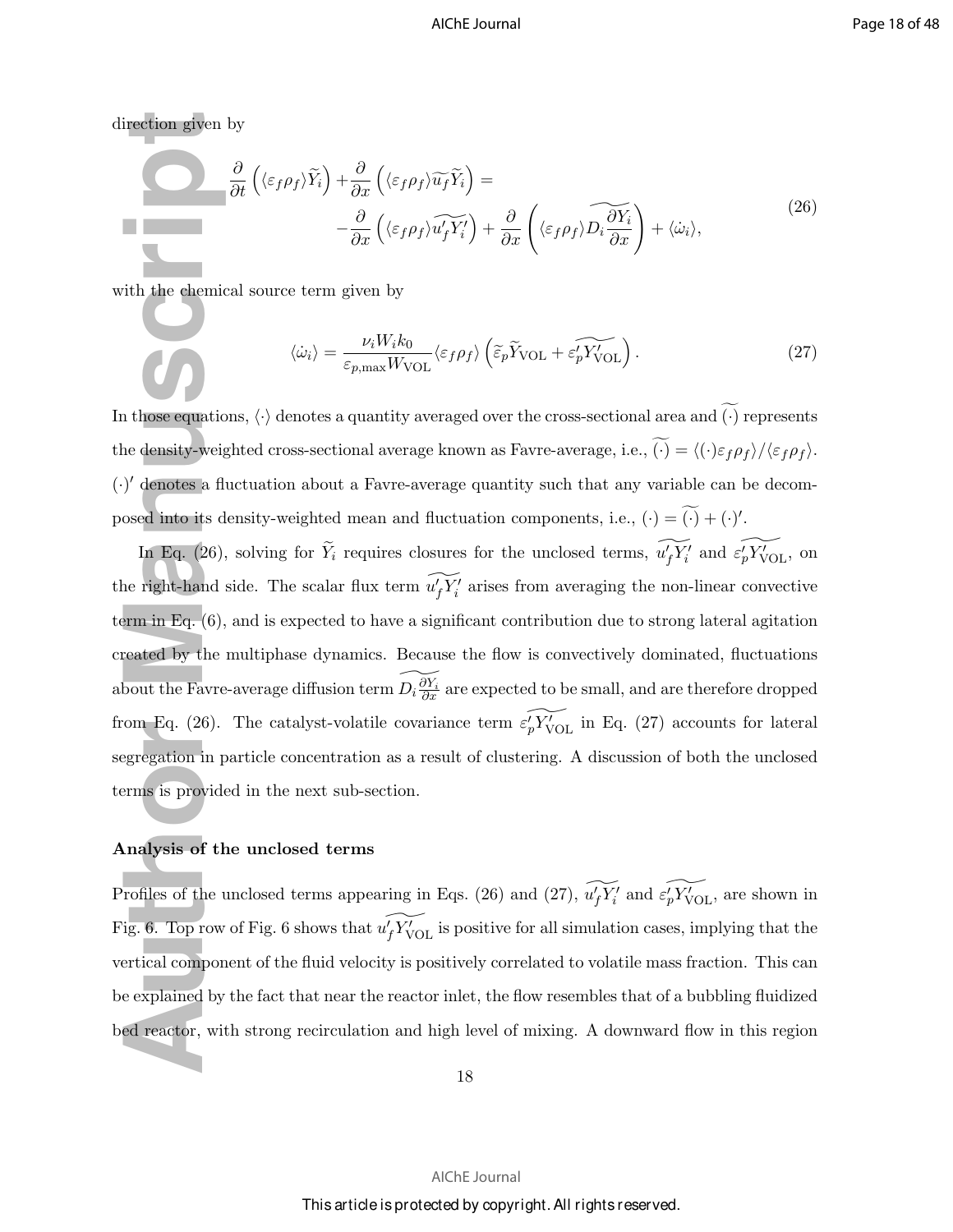is indicative of increased interphase mixing and thus depletion of biomass volatile. Above the fluidized bed region, clusters fall at the walls and entrain the gas downward. Sustained contact between the phases within the clusters results in a low volatile mass fraction. The inverse is true for the products: gas and hydrocarbon. The covariances between the fluctuations of catalyst volume fraction and volatile mass fraction,  $\widetilde{\varepsilon'_{p} Y'_{VOL}}$ , are found to be negative as shown in the bottom row of Fig. 6. It implies that an increase in local particle concentration corresponds to a depletion in the volatile mass fraction, with the greatest effect found near the reactor inlet. Near the exit, the volatile mass fraction and particle volume fraction are significantly lower, with their fluctuations nearly uncorrelated.

indicative of ir<br>
uidized bed regi<br>
etween the phas<br>
or the products:<br>
blume fraction is<br>
ottom row of Fi<br>
depletion in th<br>
fear the exit, th<br>
ith their fluctua<br>
To correctly c<br>
rms in Eqs. (20<br>
llassical gradien<br>
iowever To correctly capture the two-phase dynamic effects on the conversion rate, the unclosed flux terms in Eqs. (26) and (27) need to be closed, that is, we need to develop models for them. Classical gradient diffusion models can be employed to model the scalar flux term  $(u_f' Y'_{VOL})$ . However, these models were designed for single-phase turbulence and are known to provide poor predictions in highly anisotropic flows<sup>60</sup>. We found that the mean scalar gradient is unable to reproduce the unclosed scalar flux profiles shown in Fig. 6, and thus more sophisticated models are needed. In Capecelatro et al.<sup>12</sup>, an equation for  $\widetilde{e'_p Y'_{\text{VOL}}}$  was derived for a zero-dimensional system. However, it was ultimately found that obtaining closures for the unclosed terms that appear in this equation for  $\widetilde{\varepsilon_p' Y'_{\text{VOL}}}$  is challenging.

The first step in deriving appropriate closures for  $\widetilde{u'_fY'_i}$  and  $\widetilde{\varepsilon'_pY'_{\text{VOL}}}$ , is to quantify their role in the dynamics of the system. For this purpose, the volatile mass fraction profiles obtained from the three-dimensional simulations  $S1$ ,  $S2$ , and  $S3$ , are compared with the profiles computed by solving Eq. (26) with

- 1. both unclosed terms neglected and  $\tilde{\varepsilon}_p$  taken to be constant (equal to  $\bar{\varepsilon}_p$ ), and
- 2. both unclosed terms neglected and  $\tilde{\varepsilon}_p$  taken directly from the three-dimensional simulation.

The resulting volatile mass fraction profiles, displayed in Fig. 7, show that neglecting the unclosed terms  $(\widetilde{u'_fY'_i}$  and  $\widetilde{\varepsilon'_pY'_{\text{VOL}}})$  results in an over-prediction of the conversion efficiency. The resulting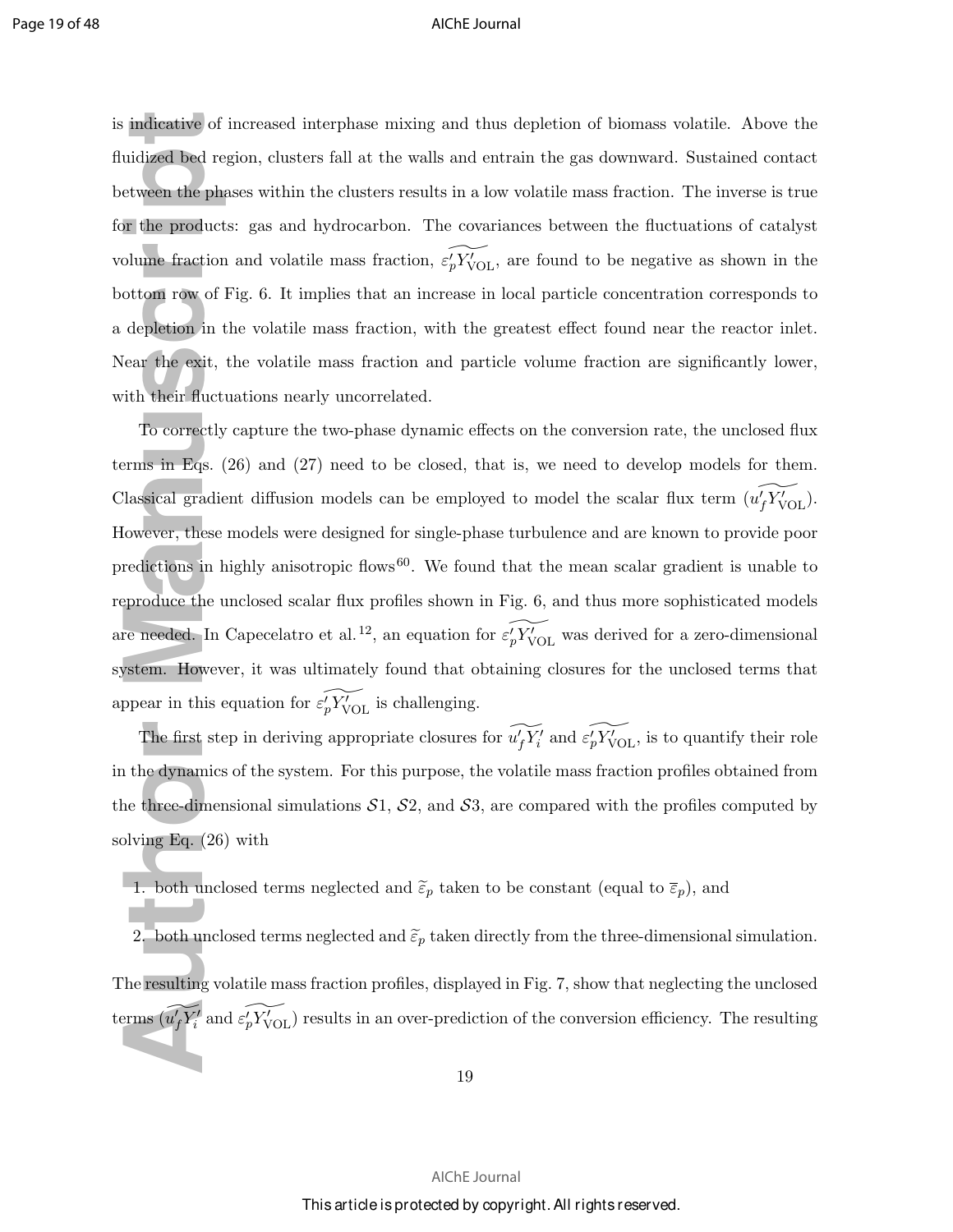errors in the prediction of the outlet volatile mass fractions for  $S1$ ,  $S2$ , and  $S3$  are  $\mathcal{E}_{\text{VOL}} = 62\%$ , 91%, and 15% for the constant  $\tilde{\varepsilon}_p$  case, and  $\mathcal{E}_{\text{VOL}} = 56\%$ , 88%, and 9% for the case where  $\tilde{\varepsilon}_p$  is obtained from the three-dimensional simulations. This demonstrates that Eq. (26) without the unclosed terms can not accurately predict the three-dimensional simulation results, even with the knowledge of particle concentration profile. This observation implies that those engineering models that do not accurately include the impact of heterogeneities in the riser will perform poorly even with an accurate knowledge of axial profiles of particle concentration and fluid velocity.

Next step in analyzing the role of the unclosed terms in the riser dynamics is to compare the impact of the individual unclosed terms on the one-dimensional model. For that, we compute the volatile mass fraction profiles by solving Eq. (26) with:

From the pred<br>1%, and 15% for<br>btained from the<br>nelosed terms c<br>ne knowledge of<br>nodels that do 1<br>oorly even with<br>elocity.<br>Next step in a<br>mpact of the incorporating<br>neparation as<br>2.  $\epsilon'_p Y'_{\text{VOL}}$  obt<br>2.  $\epsilon'_p Y'_{\text{VOL}}$  ob 1.  $u_f' Y_{\text{VOL}}'$  obtained from the three-dimensional simulations while neglecting  $\widetilde{\varepsilon_p' Y_{\text{VOL}}}$ , and 2.  $\widetilde{\epsilon'_{p} Y'_{\text{VOL}}}$  obtained from the three-dimensional simulations while neglecting  $\widetilde{u'_{f} Y'_{\text{VOL}}}$ and compare them with the profiles obtained from the three-dimensional simulations in Fig. 8. Incorporating the scalar flux  $\widetilde{u_f'Y_i'}$  obtained from the three-dimensional simulation significantly improves the prediction of the one-dimensional equation, whereas including  $\widetilde{\varepsilon'_p Y'_{\text{VOL}}}$  has a negligible effect on the prediction of the volatile mass fraction. This implies that lateral inhomogeneities due to clustering are impacting the catalytic conversion of volatile primarily through  $\widetilde{u_f'Y_i'}$ , and thus an accurate prediction of only  $\widetilde{u'_fY'_i}$  is sufficient to correctly capture the catalytic conversion process. This is done in the following sub-section.

### Closure for the scalar flux  $\widetilde{u_f'Y_{\text{VOL}}}$

We first quantify the strength of the correlation between  $u_f$  and  $Y_{VOL}$  by introducing the correlation coefficient  $\rho_{X,Y}$  between two random variables X and Y:

$$
\rho_{X,Y} = \frac{\widetilde{X'Y'}}{X_{\text{RMS}} Y_{\text{RMS}}},\tag{28}
$$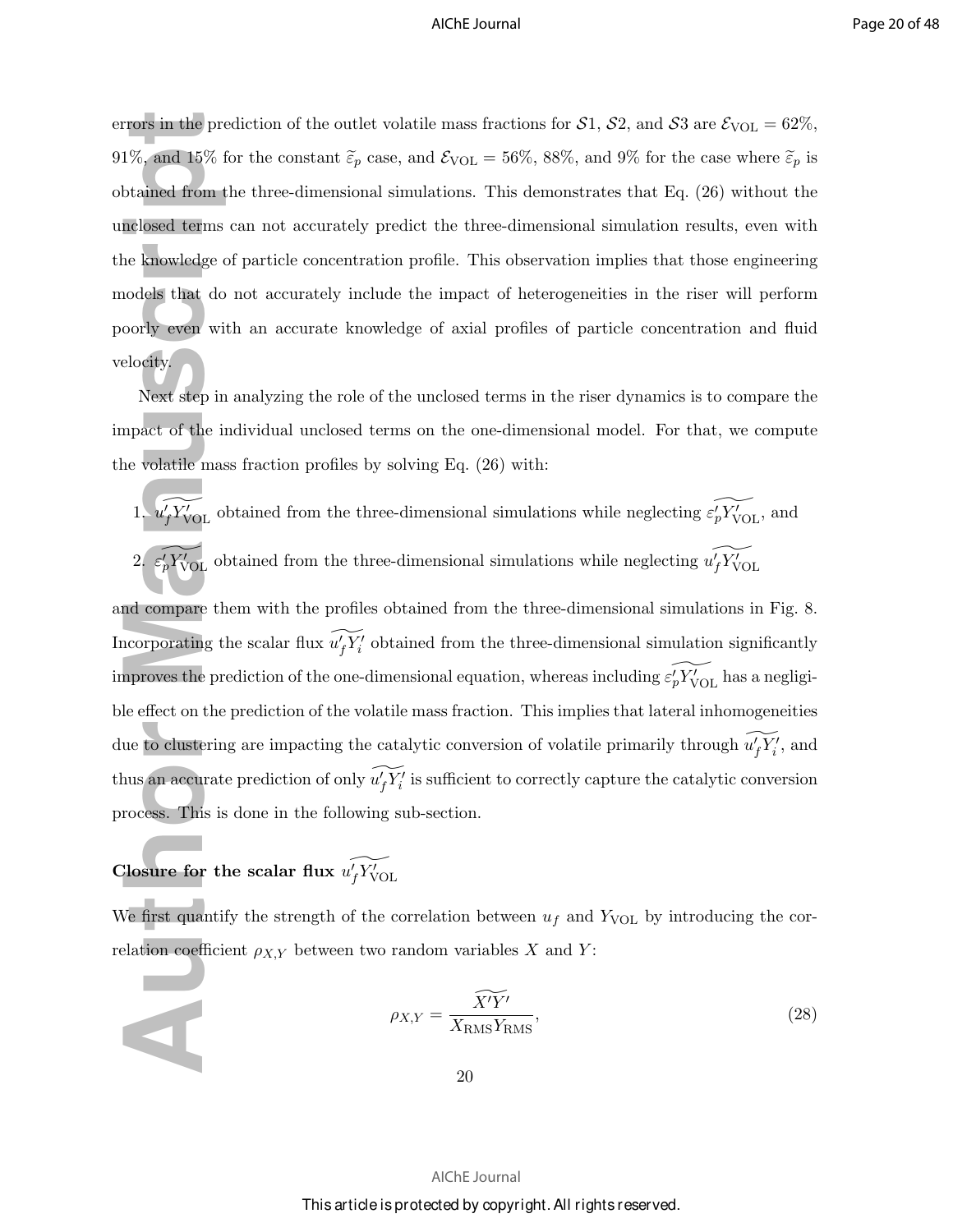where  $\widetilde{X'Y'}$  is the covariance of X and Y, and  $X_{\text{RMS}}$  and  $Y_{\text{RMS}}$  are the root-mean-square (RMS) of X' and Y', respectively.  $\rho_{X,Y}$  being close to 1 implies that X and Y are strongly correlated and  $\widetilde{X'Y'} \sim X_{\rm RMS}Y_{\rm RMS}$ . Figure 9 shows that  $\rho_{u_f,Y_{\rm VOL}}$  is close to 0.8 up to the riser height of  $x/D=11$  in the S1 and S2 cases, whereas in the S3 case, it is close to 0.9 for the entire length of the riser. Using  $\rho_{u_f,Y_{\text{VOL}}}$  equal to 1 in Eq. (28) for all simulation cases, we can model  $\widetilde{u_f'Y_{\text{VOL}}}$ as

$$
\left[\widetilde{u_f'}\widetilde{Y_{\text{VOL}}}\right]_M = u_{f,\text{RMS}}Y_{\text{VOL,RMS}},\tag{29}
$$

where  $\left[\widetilde{u_f'Y'_{\text{VOL}}}\right]_M$  is the modeled value for  $\widetilde{u_f'Y'_{\text{VOL}}}$ , and  $u_{f,\text{RMS}}$  and  $Y_{\text{VOL,RMS}}$  are the RMS values of  $u'_{f}$  and  $Y'_{\text{VOL}}$ , respectively. Figures 10(a), 11(a), and 12(a) compare  $\left[\widetilde{u'_{f}Y'_{\text{VOL}}}\right]_{M}$  with  $\widetilde{u^\prime_f Y^\prime_{\rm VOL}}$  obtained from each of the three-dimensional simulations  ${\cal S}1, {\cal S}2,$  and  ${\cal S}3,$  indeed showing good agreement between the two.

there  $\widetilde{X'Y'}$  is the<br>
f X' and Y', res<br>
and  $\widetilde{X'Y'} \sim X_{\text{R}}$ <br>  $/D=11$  in the  $\mathcal{S}$ <br>
f the riser. Usin<br>
s<br>
here  $\begin{bmatrix} u'_f Y'_{\text{VOL}} \\ u'_f Y'_{\text{VOL}} \end{bmatrix}$ <br>
alues of  $u'_f$  and<br>  $\begin{bmatrix} u'_f Y'_{\text{VOL}} \\ v \end{bmatrix}$ <br>
alues of To fully close this model, RMS variables now need to be defined in terms of the average variables  $\widetilde{(\cdot)}$ .  $Y_{\text{VOL,RMS}}$  is found to strongly follow the particle concentration profile, i.e.,  $Y_{\text{VOL,RMS}} \approx \tilde{\varepsilon}_p$ , for  $S1$ ,  $S2$ , and  $S3$ , as shown in Figs. 10(b), 11(b), and 12(b).  $u_{f,\text{RMS}}$  strongly depends on the deviation of the axial fluid velocity across the riser cross-section from the mean axial fluid velocity,  $\tilde{u}_f$ . Near the riser walls, gas gets trapped in the clusters and moves downward with falling clusters, significantly altering the gas velocity profile from the corresponding homogeneous case. It was found that  $u_{f,\text{RMS}}$  can be accurately computed if the cluster fall velocity,  $U_{cl}$ , is known. In the literature, models exist for  $U_{cl}$ , for example, that of Noymer and Glicksman<sup>10</sup>. Capecelatro et al.<sup>37</sup> performed simulations of a wall-bounded riser for a range of Archimedes numbers and showed that the cluster fall velocity follows the model developed by Noymer and Glicksman<sup>10</sup>. However, those simulations were periodic in the vertical direction and thus represented the fully developed region of a riser. In this work, the riser has strong heterogeneities in the vertical direction, thus the cluster fall velocity model of Noymer and Glicksman<sup>10</sup> can not be used here. In our knowledge, no analytical model exists that can accurately predict  $U_{cl}$  for a strongly heterogenous riser. Therefore, we make the additional assumption that the magnitude of  $u_{f,RMS}$  is proportional to  $\tilde{u}_f$ . Comparisons of  $u_{f,RMS}$  and  $\tilde{u}_f$  for  $S1$ ,  $S2$ , and  $S3$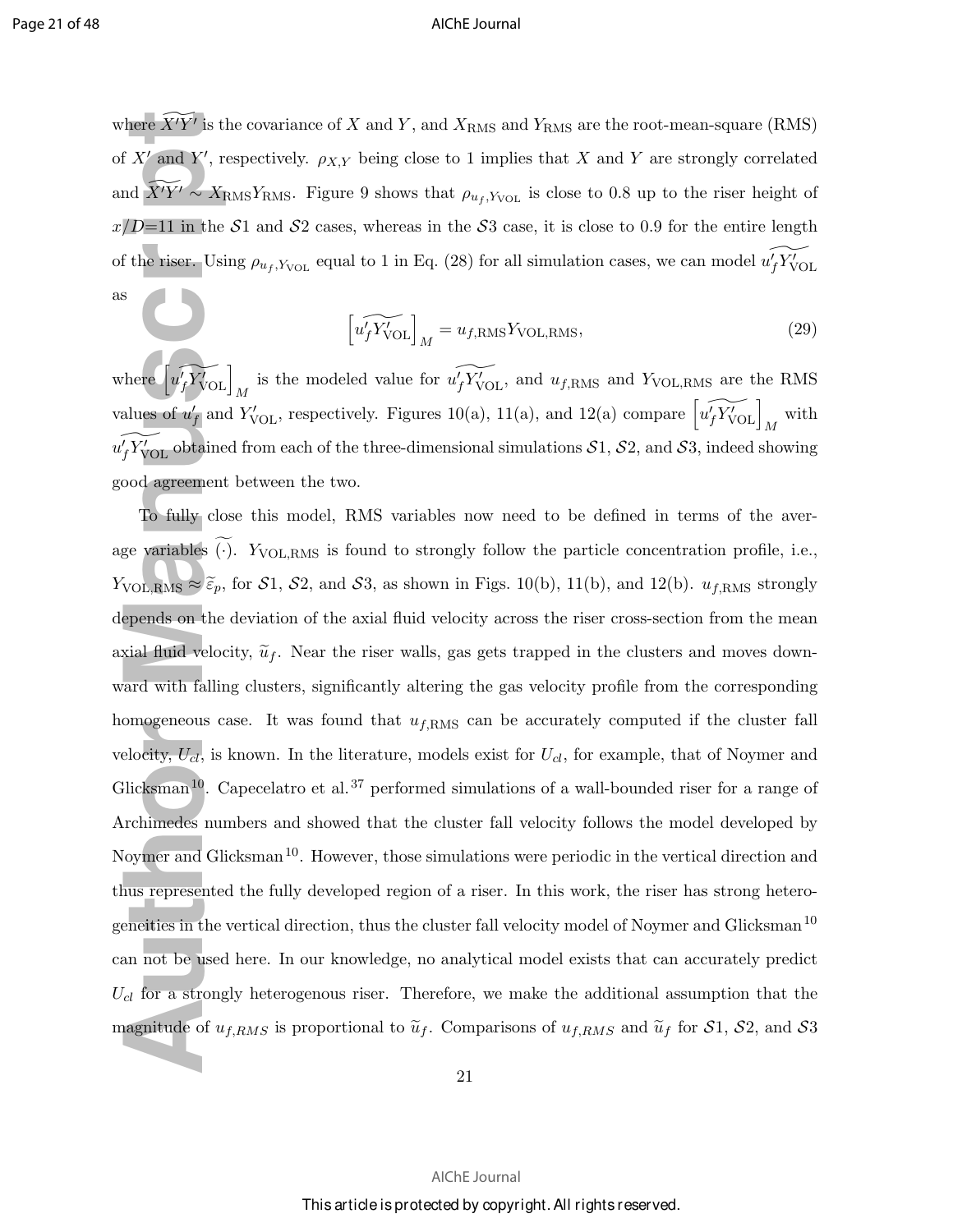are shown in Figs. 10(c), 11(c), and 12(c). Replacing  $u_{f,RMS}$  with  $\widetilde{u}_f$  and  $Y_{\text{VOL,RMS}}$  with  $\widetilde{\varepsilon}_p$  in Eq. (29),  $\widetilde{u_f'}\widetilde{Y'_{\text{VOL}}}$  is modeled as

$$
\left[\widetilde{u_f'Y_{\text{VOL}}}\right]_M \approx \widetilde{u}_f \widetilde{\varepsilon}_p. \tag{30}
$$

Figures 10(d), 11(d), and 12(d) compare  $\widetilde{u_f'Y'_{VOL}}$  with  $\widetilde{u}_f \widetilde{\varepsilon}_p$  for S1, S2, and S3 and show a good agreement between the two quantities. We therefore use  $\tilde{u}_f \tilde{\varepsilon}_p$  as the model for  $\widetilde{u'_f Y'_{\text{VOL}}}$ in Eq.(26) and compare the computed volatile mass fraction profiles with the profiles obtained from the three-dimensional simulations shown in Fig. 13. An error  $\mathcal{E}_{\text{VOL}}$  of 7%, 21%, and 9% is obtained for the outlet volatile mass fractions for  $S_1$ ,  $S_2$ , and  $S_3$ , respectively. It shows significant improvement in the predictions for  $S1$  and  $S2$ , and preserves good performance for S3.

### Conclusions

Fractionary in Fig. 4. (29),  $u_f' Y_{\text{VOL}}'$ <br>igures 10(d), 11<br>igures 10(d), 11<br>igures 10(d), 11<br>coord agreement<br>in Eq. (26) and comment in Fraction<br>of the sum of the sum of the sum of the sum of the sum of<br>interactions in In this work, three-dimensional simulations were conducted to assess the influence of multiphase dynamics on biomass pyrolysis vapor catalytic upgrading in risers. The catalytic bio-vapor conversion is represented by a single step reaction in a volume-filtered Euler-Lagrange framework. The riser reactor was operated with inlet velocities much higher than minimum fluidization velocity. Three simulation cases were considered with different combinations of reaction rate constant and inlet velocity, resulting in different Damköhler numbers. In each case, catalytic particles were observed to form clusters near the walls, resulting in strong heterogeneity in species concentration. This non-homogeneity was found to reduce the catalytic conversion rate of biomass pyrolysis vapors to hydrocarbons by up to  $50\%$ . Here, large Damköhler numbers were considered, such that the catalytic conversion process is limited by the mass transport process. Higher inlet gas velocity improved the catalytic conversion efficiency by enhancing the transport rate and reducing the backmixing of the gas. An engineering model was employed representing the riser as a series of continuously stirred tank reactors (CSTRs), and it was unable to reproduce the trends observed in the three-dimensional simulation. Instead, a one-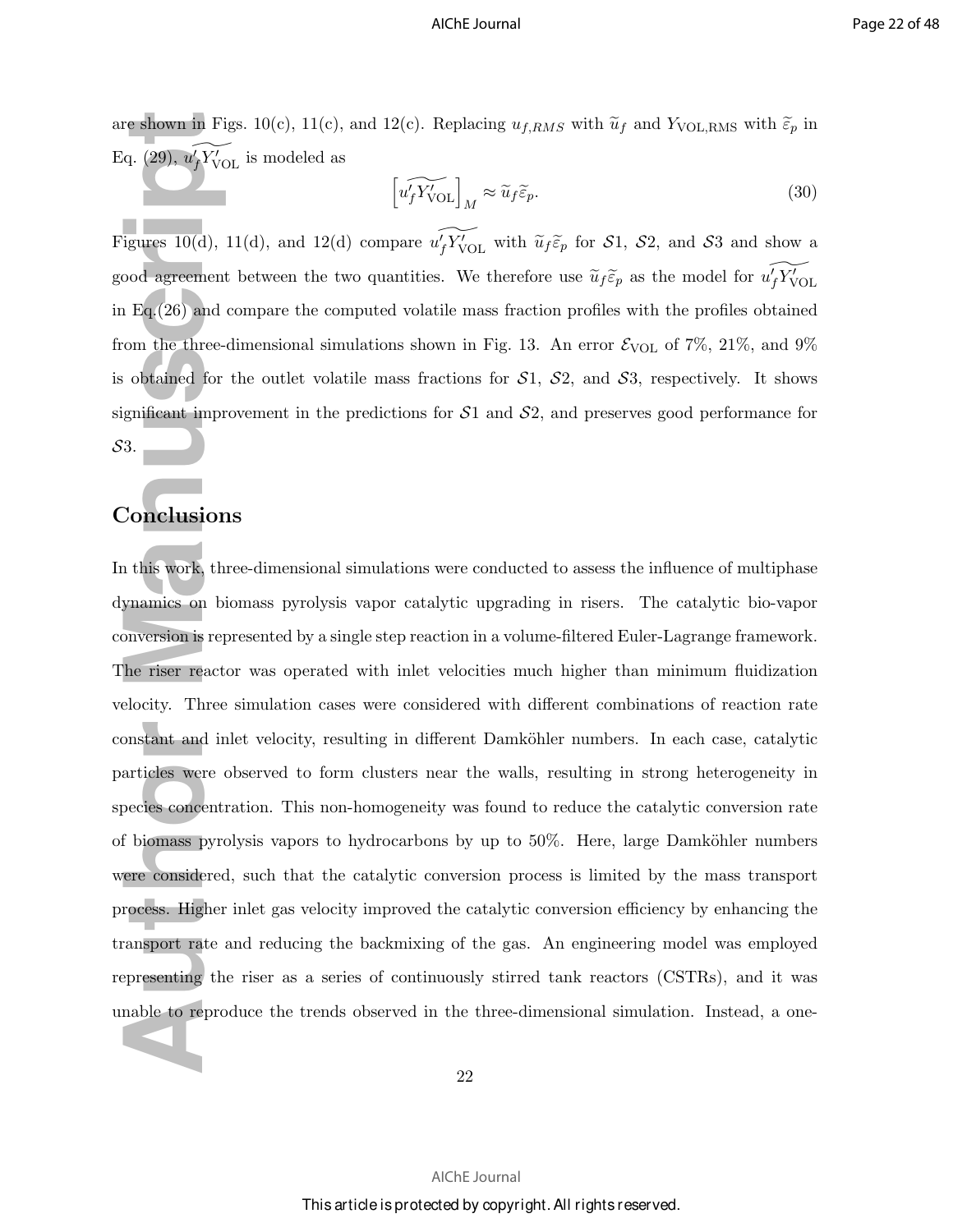imensional Reynator<br>
an catalyst distinct the uniform over inlet velocity<br>
and catalyst distinct the velocity<br>
and the velocity capture of the current comenon is know.<br>
would be neces<br>
be volatile for a seduce the convert<br> dimensional Reynolds-averaged transport equation was derived, and results were obtained by enforcing a uniform catalyst distribution (to model a homogeneous system) in addition to a mean catalyst distribution obtained from the three-dimensional simulations. In both cases, the model predictions of reactor outlet volatile mass fraction resulted in more than 50% error for lower inlet velocity simulations. The non-homogeneity causing this discrepancy was found to be completely captured in the turbulent scalar flux. By including this term, the one-dimensional model was able to reproduce the trends observed in the three-dimensional simulation.

The current conversion model does not account for catalyst deactivation, although this phenomenon is known to be of great importance when operating catalytic reactors. Looking forward, it would be necessary to account for deactivation for catalytic particles that have been exposed to volatile for a sufficiently long period of time. Accounting for this effect is likely to further reduce the conversion efficiency of the reactor, and further amplify the role played by clusters.

### Acknowledgements

The authors gratefully acknowledge funding support provided by the National Science Foundation under Grants CBET 1437903 and CBET 1638837.

### Literature Cited

- 1 REN21. Renewables 2013 Global Status Report. *Paris: REN21 Secretariat*. 2013;.
- 2 Chum H, Faaij A, Moreira J, Junginger H, Patel M. *IPCC special report on renewable energy sources and climate change mitigation*. Cambridge University Press. 2011.
- 3 Fiorese G, Catenacci M, Verdolini E, Bosetti V. Advanced biofuels: Future perspectives from an expert elicitation survey. *Energy Policy*. 2013;56:293–311.
- 4 Demirbas A. Progress and recent trends in biofuels. *Progress in energy and combustion science*. 2007;33(1):1–18.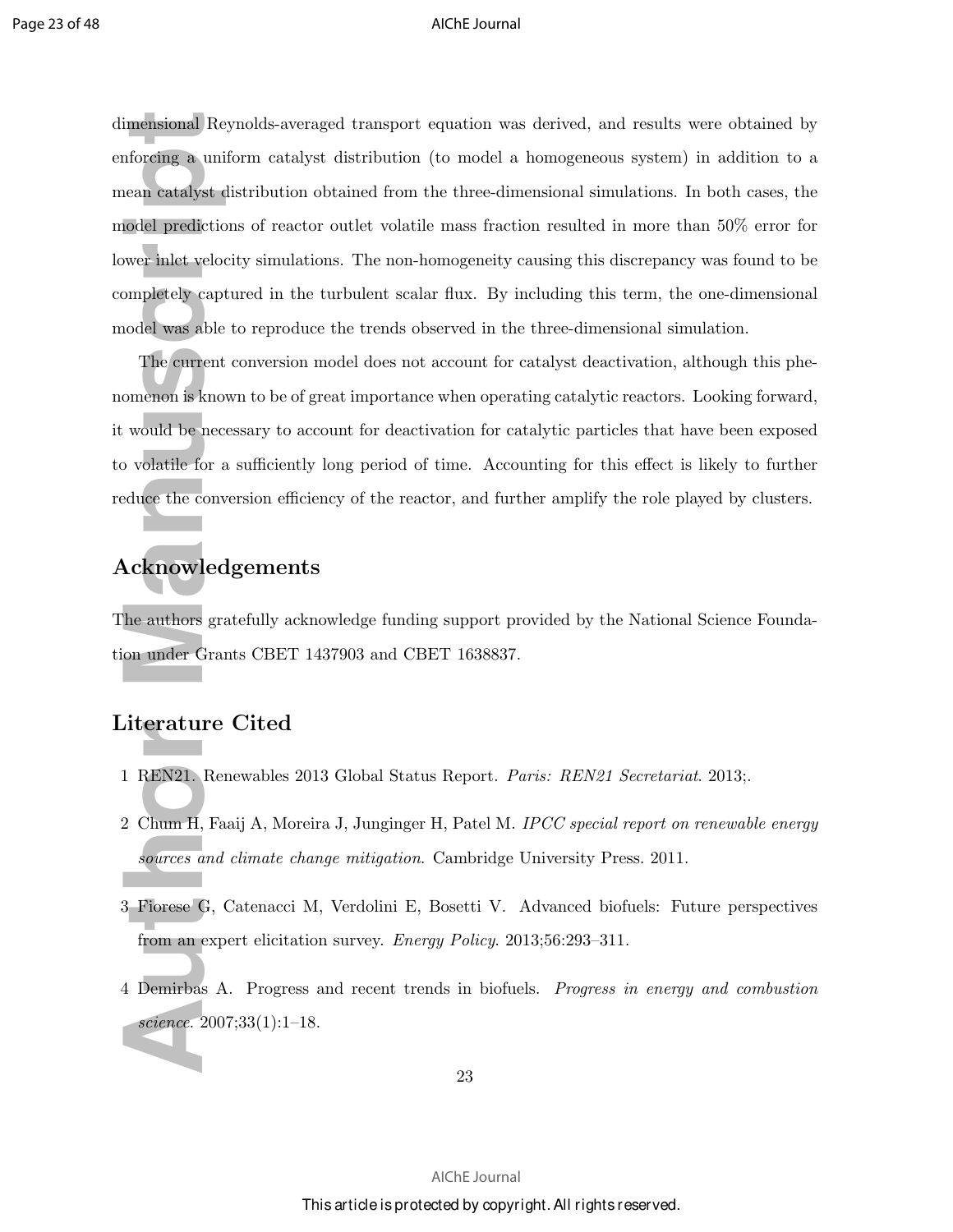- 5 Wright MM, Brown RC. Comparative economics of biorefineries based on the biochemical and thermochemical platforms. *Biofuels, Bioproducts and Biorefining*. 2007;1(1):49–56.
- 5 Wright MM,<br>
and thermoch<br>
6 Foust T, Wal<br>
market and te<br>
2007.<br>
7 Bridgwater A<br>
biomass conve<br>
8 Bridgwater A<br>
Bioenergy. 20<br>
9 Mortensen PN<br>
ing of bio-oil<br>
9 Mortensen PD, (<br>
fluidized bed.<br>
1 Shaffer F, Gc<br>
imaging of 6 Foust T, Wallace R, Wooley R, Sheehan J, Ibsen K, Dayton D. A National Laboratory market and technology assessment of the 30x30 scenario. *Tech. Rep. TP-510-40942*, NREL. 2007.
- 7 Bridgwater A, Czernik S, Piskorz J. An overview of fast pyrolysis. *Progress in thermochemical biomass conversion*. 2001;pp. 977–997.
- 8 Bridgwater A. Review of fast pyrolysis of biomass and product upgrading. *Biomass and Bioenergy*. 2012;38:68–94.
- 9 Mortensen PM, Grunwaldt J, Jensen P, Knudsen K, Jensen A. A review of catalytic upgrading of bio-oil to engine fuels. *Applied Catalysis A: General*. 2011;407(1):1–19.
- 0 Noymer PD, Glicksman LR. Descent velocities of particle clusters at the wall of a circulating fluidized bed. *Chemical Engineering Science*. 2000;55(22):5283–5289.
- 1 Shaffer F, Gopalan B, Breault RW, Cocco R, Karri S, Hays R, Knowlton T. High speed imaging of particle flow fields in CFB risers. *Powder Technology*. 2013;.
- 2 Capecelatro J, Pepiot P, Desjardins O. Numerical investigation and modeling of reacting gas-solid flows in the presence of clusters. *Chemical Engineering Science*. 2015;122:403–415.
- 3 Cui H, Grace JR. Fluidization of biomass particles: A review of experimental multiphase flow aspects. *Chemical Engineering Science*. 2007;62(1):45–55.
- 4 Pepiot P, Dibble C, Foust T. Computational fluid dynamics modeling of biomass gasification and pyrolysis. In: *Computational modeling in lignocellulosic biofuel production. ACS symposium series*, vol. 1052. 2010; pp. 273–98.
- 5 Gidaspow D. *Multiphase flow and fluidization: continuum and kinetic theory descriptions*. Academic Pr. 1994.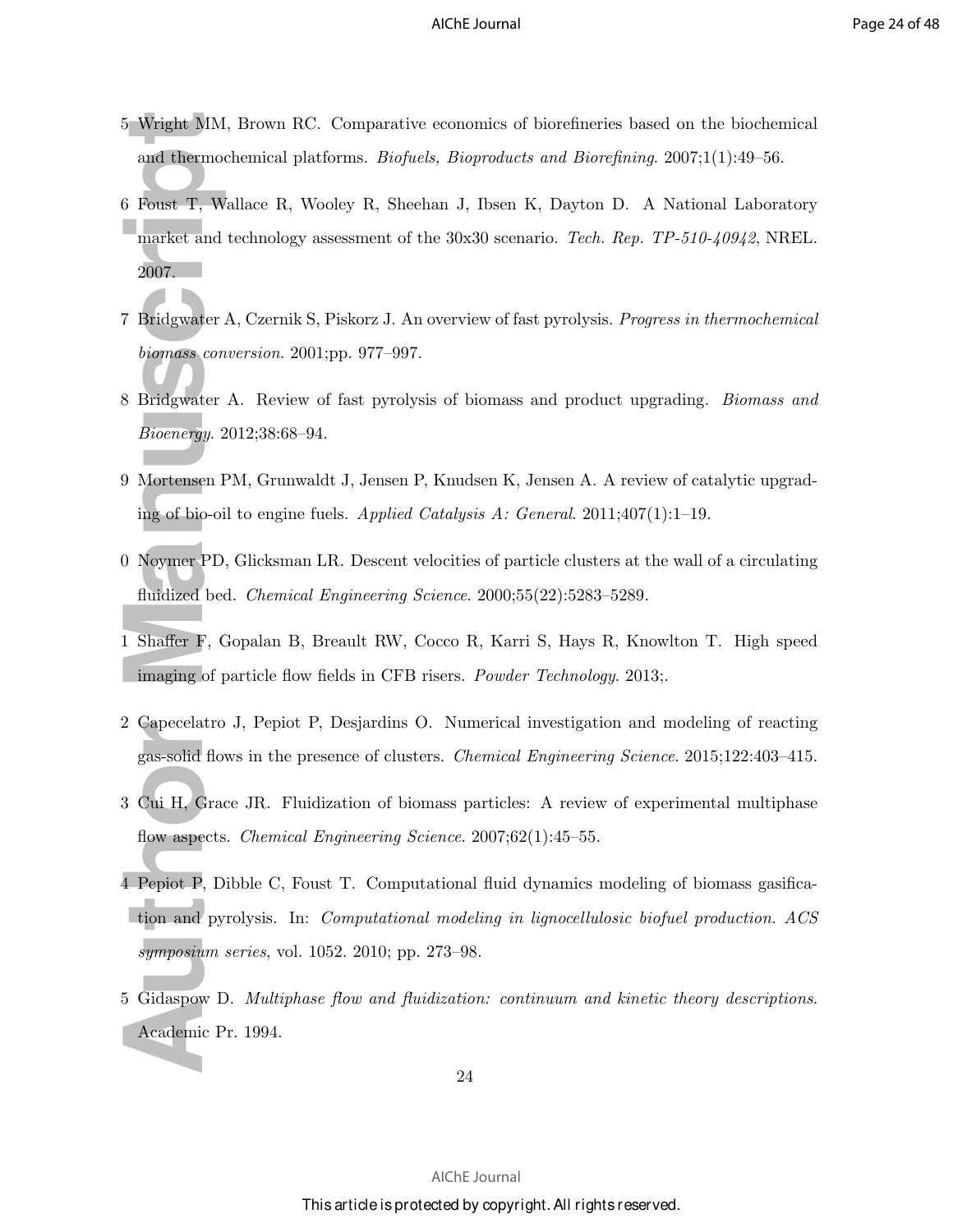- 6 Zhang D, Prosperetti A. Averaged equations for inviscid disperse two-phase flow. *Journal of Fluid Mechanics*. 1994;267:185–220.
- 7 Peirano E, Leckner B. Fundamentals of turbulent gas-solid flows applied to circulating fluidized bed combustion. *Progress in Energy and Combustion Science*. 1998;24(4):259–296.
- 6 Zhang D, Prc<br>
of Fluid Meck<br>
7 Peirano E, L<br>
fluidized bed<br>
8 Lathouwers L<br>
pyrolysis in a<br>
2187.<br>
9 Xue Q, Heind<br> *Chemical Eng*<br>
0 Gerhauser H,<br>
Fluidised Bed<br>
2001;pp. 1281<br>
1 Xue Q, Dallu<sub>g</sub><br>
study of biom<br>
2 Xue Q, 8 Lathouwers D, Bellan J. Modeling of dense gas–solid reactive mixtures applied to biomass pyrolysis in a fluidized bed. *International Journal of Multiphase Flow*. 2001;27(12):2155– 2187.
- 9 Xue Q, Heindel T, Fox R. A CFD model for biomass fast pyrolysis in fluidized-bed reactors. *Chemical Engineering Science*. 2011;66(11):2440–2452.
- 0 Gerhauser H, Generalis S, Hague R, Bridgwater A. CFD for the Modelling of Entrainment in Fluidised Bed Fast Pyrolysis of Biomass. *Progress in Thermochemical Biomass Conversion*. 2001;pp. 1281–1295.
- 1 Xue Q, Dalluge D, Heindel T, Fox R, Brown R. Experimental validation and CFD modeling study of biomass fast pyrolysis in fluidized-bed reactors. *Fuel*. 2012;97:757–769.
- 2 Xue Q, Fox R. Reprint of: Multi-fluid CFD modeling of biomass gasification in polydisperse fluidized-bed gasifiers. *Powder Technology*. 2014;265:23–34.
- 3 Xiong Q, Kong SC. Modeling effects of interphase transport coefficients on biomass pyrolysis in fluidized beds. *Powder Technology*. 2014;262:96–105.
- 4 Zhong H, Zhang J, Zhu Y, Liang S. Multi-fluid Modeling Biomass Fast Pyrolysis in the Fluidized-Bed Reactor Including Particle Shrinkage Effects. *Energy and Fuels*. 2016; 30(8):6440–6447.
- 5 Peng J, Eri Q, Zhao X. Detailed simulations of fast pyrolysis of biomass in a fluidized bed reactor. *Journal of Renewable and Sustainable Energy*. 2018;10(1):013104.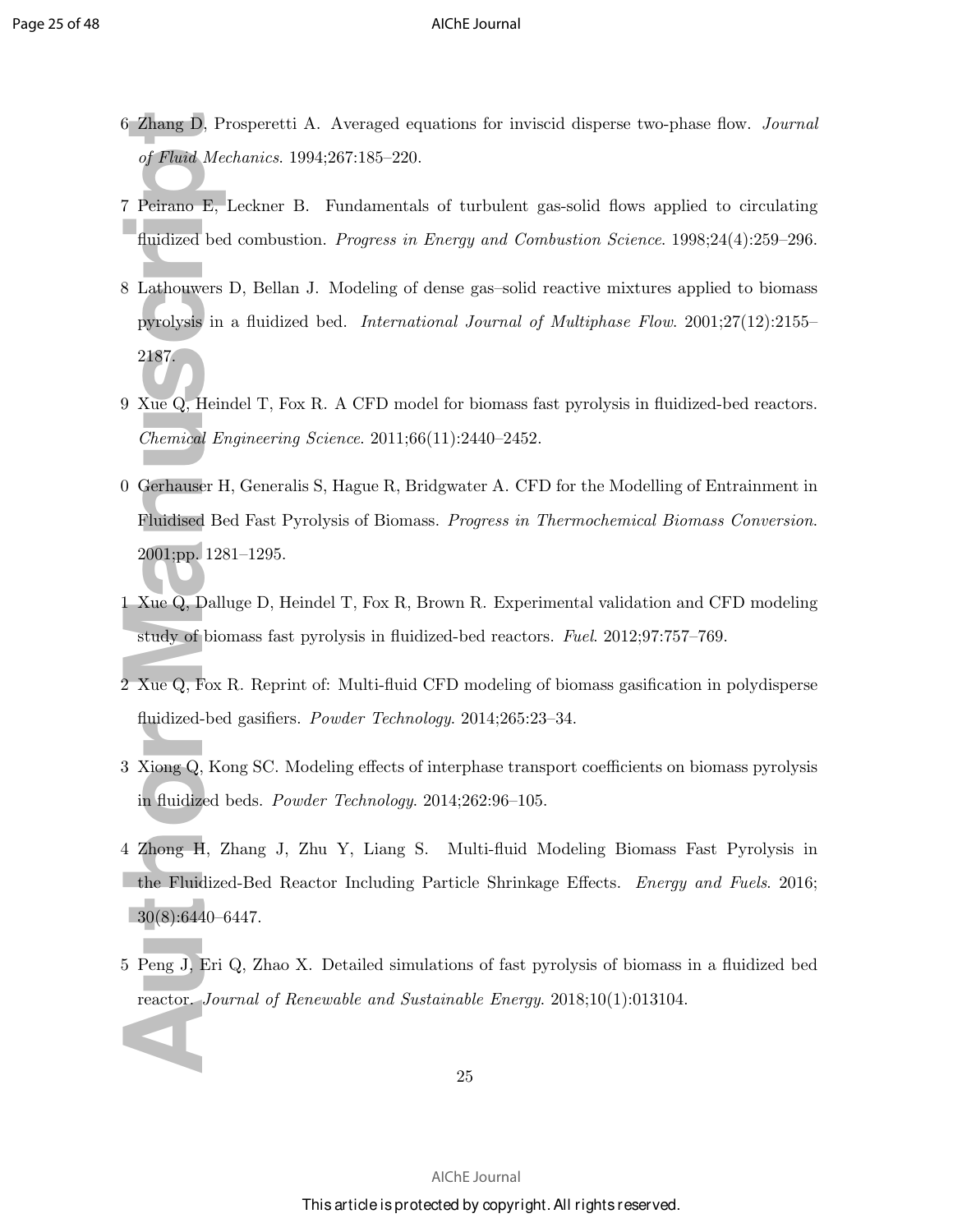- 6 Brand˜ao FL, Verissimo GL, Haikal Leite MA, Leiroz AJ, Cruz ME. Computational Study of Sugarcane Bagasse Pyrolysis Modeling in a Bubbling Fluidized Bed Reactor. *Energy & Fuels*. 2018;.
- 6 Brandão FL,<br>
of Sugarcane<br> *Fuels.* 2018;<br>
7 Lee JE, Park<br>
with Varying<br> *neering.* 2017;<br>
8 Desjardins O.<br>
particle flows.<br>
9 Bruchmüller<br>
degradation c<br>
58(10):3030–3<br>
0 Loha C, Chat<br>
bed biomass g<br>
1 Fletcher D, H<br>
fl 7 Lee JE, Park HC, Choi HS. Numerical Study on Fast Pyrolysis of Lignocellulosic Biomass with Varying Column Size of Bubbling Fluidized Bed. *ACS Sustainable Chemistry & Engineering*. 2017;5(3):2196–2204.
- 8 Desjardins O, Fox R, Villedieu P. A quadrature-based moment method for dilute fluidparticle flows. *Journal of Computational Physics*. 2008;227(4):2514–2539.
- 9 Bruchmüller J, van Wachem B, Gu S, Luo K, Brown R. Modeling the thermochemical degradation of biomass inside a fast pyrolysis fluidized bed reactor. *AIChE Journal*. 2012; 58(10):3030–3042.
- 0 Loha C, Chattopadhyay H, Chatterjee PK. Three dimensional kinetic modeling of fluidized bed biomass gasification. *Chemical Engineering Science*. 2014;109:53–64.
- 1 Fletcher D, Haynes B, Christo F, Joseph S. A CFD based combustion model of an entrained flow biomass gasifier. *Applied mathematical modelling*. 2000;24(3):165–182.
- 2 Papadikis K, Gu S, Bridgwater AV, Gerhauser H. Application of CFD to model fast pyrolysis of biomass. *Fuel Processing Technology*. 2009;90(4):504–512.
- 3 Oevermann M, Gerber S, Behrendt F. Euler–Lagrange/DEM simulation of wood gasification in a bubbling fluidized bed reactor. *Particuology*. 2009;7(4):307–316.
- 4 Rabinovich O, Borodulya V, Vinogradov L, Korban V. Fast pyrolysis of an ensemble of biomass particles in a fluidized bed. *Journal of Engineering Physics and Thermophysics*. 2010;83(4):742–752.
- 5 Goyal H, Pepiot P. Integrating Intra-Particle Processes in Large Scale Simulation of Biomass Thermochemical Conversion. In: *9th US Combustion Meeting, Cincinnati, Ohio*. 2015; .

26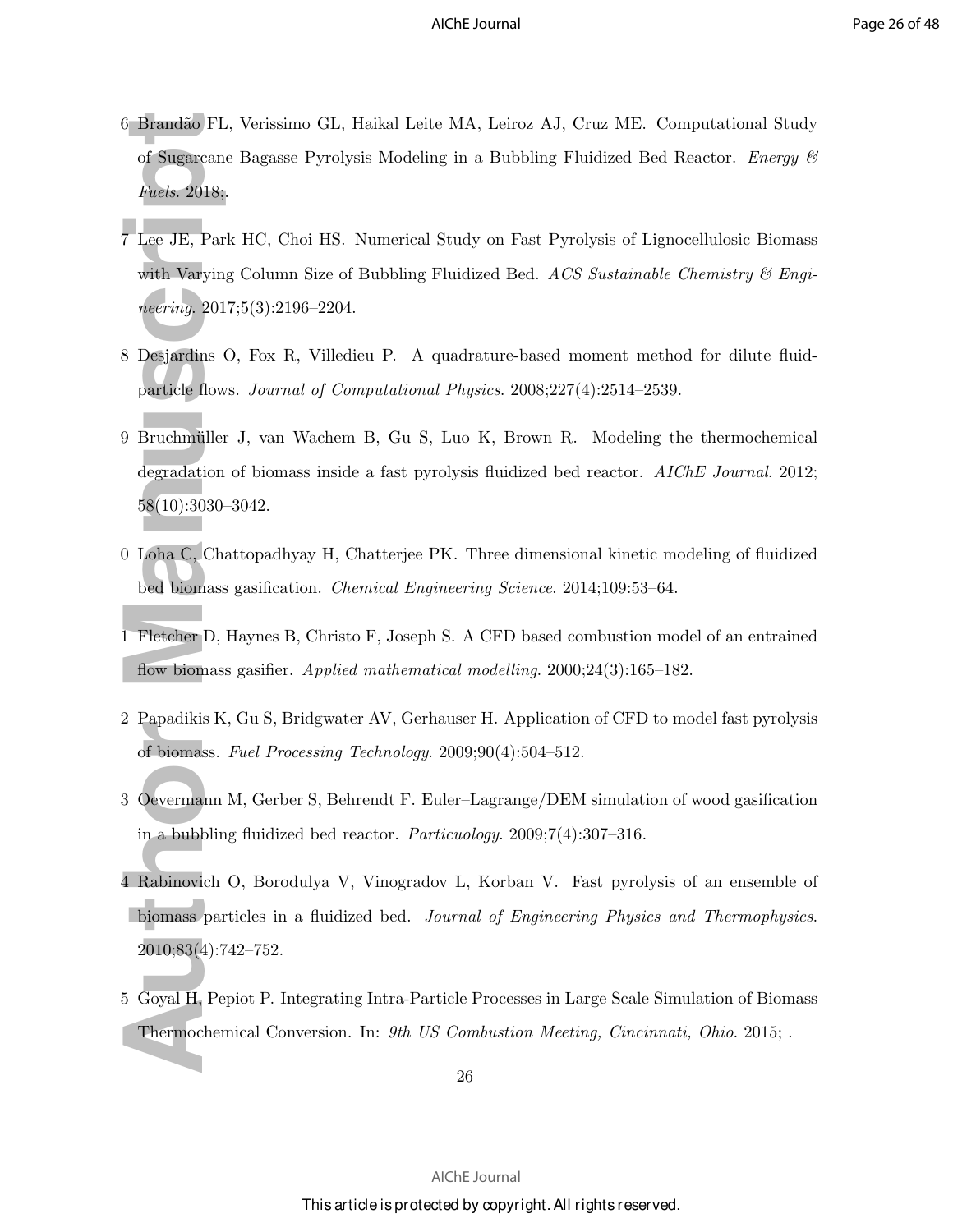- 6 Goyal H, Pepiot P. A compact kinetic model for biomass pyrolysis at gasification conditions. *Energy & Fuels*. 2017;31(11):12120–12132.
- 7 Capecelatro J, Pepiot P, Desjardins O. Numerical characterization and modeling of particle clustering in wall-bounded vertical risers. *Chem Eng J*. 2014;245:295–310.
- 8 Li T, Pannala S, Shahnam M. CFD simulations of circulating fluidized bed risers, part II, evaluation of differences between 2D and 3D simulations. *Powder Technology*. 2014;254:115– 124.
- 9 Trendewicz A, Braun R, Dutta A, Ziegler J. One dimensional steady-state circulating fluidized-bed reactor model for biomass fast pyrolysis. *Fuel*. 2014;133:253–262.
- 6 Goyal H, Pepi<br> *Energy* & Fue<br>
7 Capecelatro J<br>
clustering in v<br>
8 Li T, Pannala<br>
evaluation of<br>
124.<br>
9 Trendewicz A<br>
fluidized-bed<br>
124.<br>
9 Trendewicz A<br>
fluidized-bed<br>
124.<br>
9 Trendewicz A<br>
fluidized-bed<br>
12 Capecelat 0 Xiong Q, Yang Y, Xu F, Pan Y, Zhang J, Hong K, Lorenzini G, Wang S. Overview of computational fluid dynamics simulation of reactor-scale biomass pyrolysis. *ACS Sustainable Chemistry & Engineering*. 2017;5(4):2783–2798.
- 1 Anderson T, Jackson R. Fluid mechanical description of fluidized beds. Equations of motion. *Industrial & Engineering Chemistry Fundamentals*. 1967;6(4):527–539.
- 2 Capecelatro J, Desjardins O. An Euler-Lagrange strategy for simulating particle-laden flows. *Journal of Computational Physics*. 2013;238:1–31.
- 3 Levenspiel O. Chemical reaction engineering. *Industrial & engineering chemistry research*. 1999;38(11):4140–4143.
- 4 Germano M, Piomelli U, Moin P, Cabot WH. A dynamic subgrid-scale eddy viscosity model. *Physics of Fluids A: Fluid Dynamics*. 1991;3:1760.
- 5 Lilly D. A proposed modification of the Germano subgrid-scale closure method. *Physics of Fluids A: Fluid Dynamics*. 1992;4:633.
- 6 Meneveau C, Lund T, Cabot W. A Lagrangian dynamic subgrid-scale model of turbulence. *Journal of Fluid Mechanics*. 1996;319(1):353–385.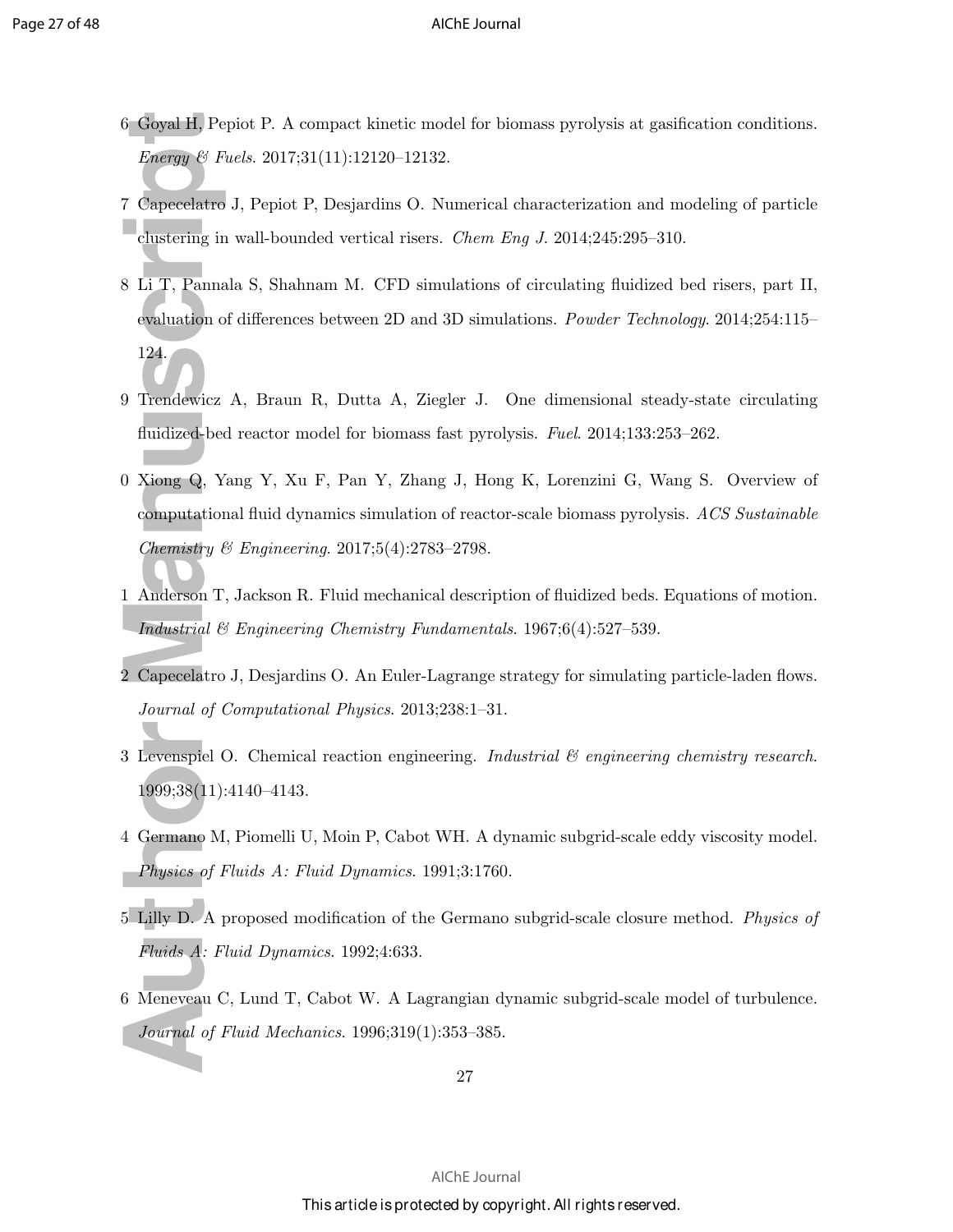- 7 Gibilaro L, Gallucci K, Di Felice R, Pagliai P. On the apparent viscosity of a fluidized bed. *Chemical Engineering Science*. 2007;62(1-2):294–300.
- 7 Gibilaro L, G<br> *Chemical Eng*<br>
8 Moin Pa, Squ<br>
turbulence ar<br>
2757.<br>
9 Meyer M, De<br>
for Large-Edd<br>
229(18):6300-<br>
0 Scott G, Kilg<br> *Applied Physt*<br>
1 Cundall P, St<br>
1979;29(1):47<br>
2 Tenneti S, G;<br>
particle-resoly<br> *natio* 8 Moin Pa, Squires K, Cabot W, Lee S. A dynamic subgrid-scale model for compressible turbulence and scalar transport. *Physics of Fluids A: Fluid Dynamics*. 1991;3(11):2746– 2757.
- 9 Meyer M, Devesa A, Hickel S, Hu X, Adams N. A conservative immersed interface method for Large-Eddy Simulation of incompressible flows. *Journal of Computational Physics*. 2010; 229(18):6300–6317.
- 0 Scott G, Kilgour D. The density of random close packing of spheres. *Journal of Physics D: Applied Physics*. 1969;2:863.
- 1 Cundall P, Strack O. A discrete numerical model for granular assemblies. *Geotechnique*. 1979;29(1):47–65.
- 2 Tenneti S, Garg R, Subramaniam S. Drag law for monodisperse gas-solid systems using particle-resolved direct numerical simulation of flow past fixed assemblies of spheres. *International Journal of Multiphase Flow*. 2011;37(9):1072–1092.
- 3 Desjardins O, Blanquart G, Balarac G, Pitsch H. High order conservative finite difference scheme for variable density low Mach number turbulent flows. *Journal of Computational Physics*. 2008;227(15):7125–7159.
- 4 Pierce C. Progress-variable approach for large-eddy simulation of turbulent combustion. Ph.D. thesis, Stanford University. 2001.
- 5 Davis ME, Davis RJ. *Fundamentals of chemical reaction engineering*. Courier Corporation. 2012.
- 6 Sadaka SS, Ghaly A, Sabbah M. Two phase biomass air-steam gasification model for fluidized bed reactors: Part Imodel development. *Biomass and bioenergy*. 2002;22(6):439–462.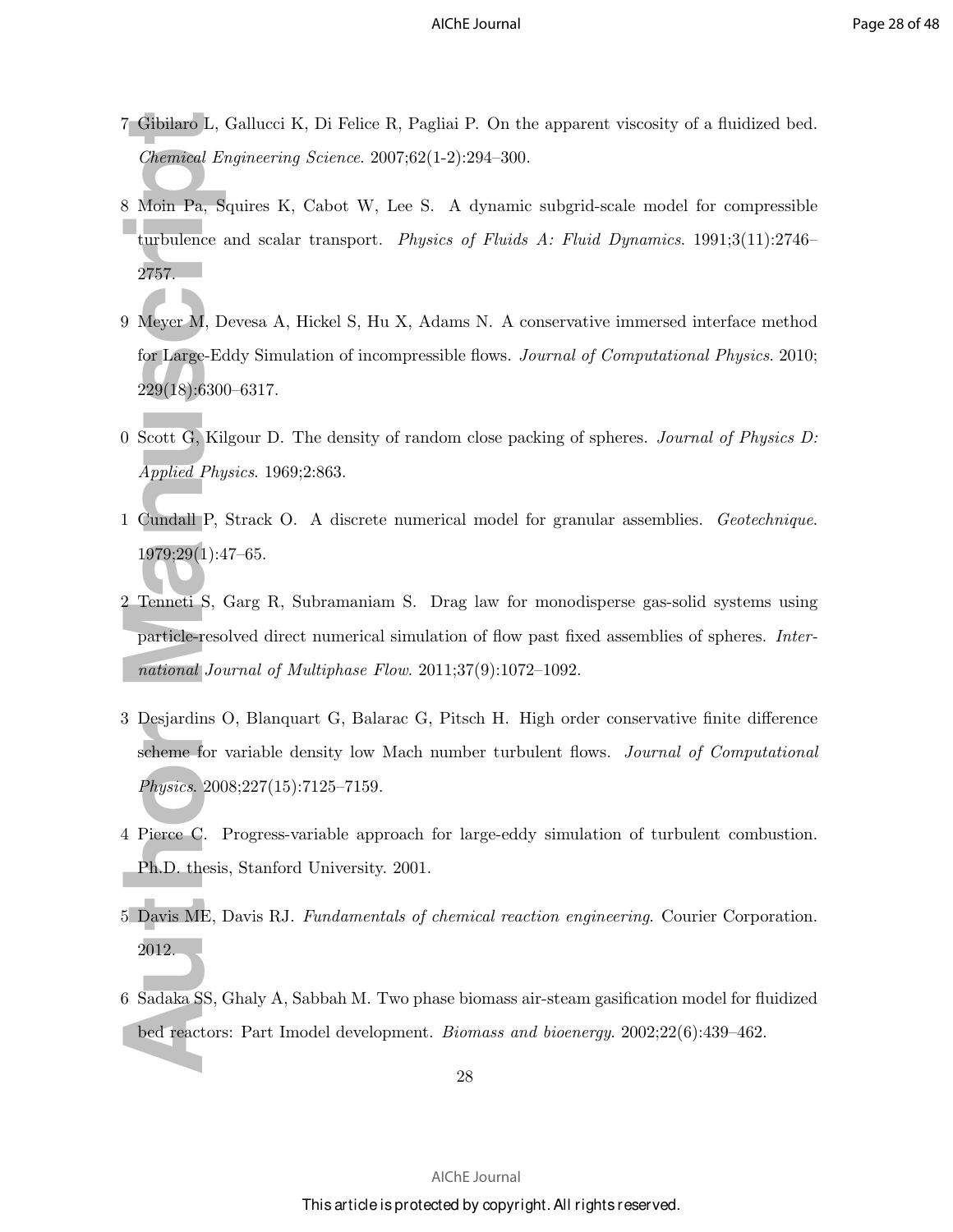- 7 Nikoo MB, Mahinpey N. Simulation of biomass gasification in fluidized bed reactor using ASPEN PLUS. *Biomass and Bioenergy*. 2008;32(12):1245–1254.
- 8 Yan L, Lim CJ, Yue G, He B, Grace JR. One-dimensional modeling of a dual fluidized bed for biomass steam gasification. *Energy Conversion and Management*. 2016;127:612–622.
- 9 Plus A. Aspen Technology Inc. *Cambridge, MA, USA*. 2006;.
- 0 Combest DP, Ramachandran PA, Dudukovic MP. On the gradient diffusion hypothesis and passive scalar transport in turbulent flows. *Industrial & Engineering Chemistry Research*. 2011;50(15):8817–8823.
- 1 Adjaye JD, Bakhshi NN. Catalytic conversion of a biomass-derived oil to fuels and chemicals 1: model compound studies and reaction pathways. *Biomass and Bioenergy*. 1995;8(3):131– 149.
- 2 Adjaye JD, Bakhshi NN. Catalytic conversion of a biomass-derived oil to fuels and chemicals 2: Chemical kinetics, parameter estimation and model predictions. *Biomass and Bioenergy*. 1995;8(4):265–277.

7 Nikoo MB, M<br>ASPEN PLU;<br>8 Yan L, Lim C<br>for biomass st<br>9 Plus A. Aspe<br>9 Combest DP,<br>passive scalar<br>2011;50(15):8;<br>1 Adjaye JD, B.<br>1: model com<br>149.<br>2: Chemical k<br>1995;8(4):265 Nounday

29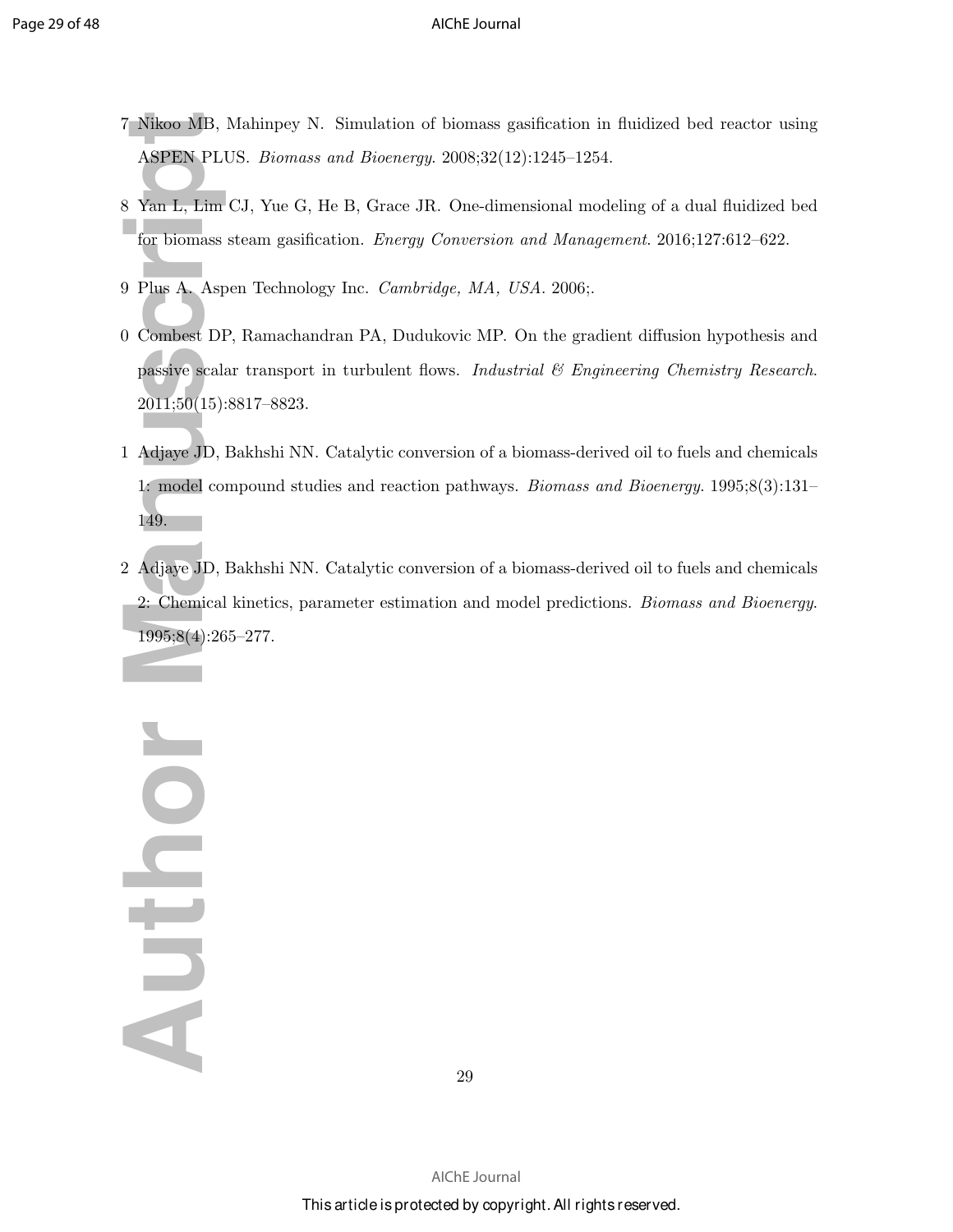### List of Figures

|                | List of Figures                                                                                                             |    |
|----------------|-----------------------------------------------------------------------------------------------------------------------------|----|
| 1              | Three-dimensional riser configuration. $\ldots \ldots \ldots \ldots \ldots \ldots$                                          | 32 |
| $\overline{2}$ | Instantaneous snapshot showing centerline planes of the three-dimensional reactor                                           |    |
|                |                                                                                                                             | 33 |
| $\overline{3}$ | Top row: Particle concentration profiles along the reactor height. Bottom row:                                              |    |
|                | Species mass fraction profiles along the reactor height: VOL (solid line) HC                                                |    |
|                | (dashed line) GAS (dotted line). $\ldots \ldots \ldots \ldots \ldots \ldots \ldots \ldots \ldots \ldots$                    | 34 |
|                | Top row: Radial profiles of the particle volume fraction normalized by the cross-                                           |    |
|                | sectional average at various reactor heights. Bottom row: Radial profiles of the                                            |    |
|                | volatile mass fractions at various reactor heights. $x/D = 1$ (thick line), 4 (thick                                        |    |
|                | dashed line), 7 (thick dotted line), and 12 (thin line).                                                                    | 35 |
| 5              | Comparison of axial volatile mass fraction profiles obtained from the three-dimensional                                     |    |
|                | simulations (solid line) and the CSTR-based engineering model (dashed line) with                                            |    |
|                | $\varepsilon_{f,(i)}$ obtained from the three-dimensional simulations for the configurations in                             |    |
|                | Table 2.                                                                                                                    | 36 |
| $6 -$          | Unclosed terms appearing in Eq. (26). Top row: $u'_{f}Y'_{\text{VOL}}$ (solid line), $u'_{f}Y'_{\text{HC}}$                 |    |
|                | (dashed line), and $u'_f Y'_{\text{GAS}}$ (thin solid line). Bottom row: $\varepsilon'_p Y'_{\text{VOL}} \dots \dots \dots$ | 37 |
|                | Volatile mass fraction profiles computed from the one-dimensional transport equa-                                           |    |
|                | tions using the unclosed terms and volume fraction profile obtained from the three-                                         |    |
|                | dimensional simulation (solid line), neglecting the residual fluxes with $\tilde{\varepsilon}_p = \overline{\varepsilon}_p$ |    |
|                | (dashed line), and neglecting the residual fluxes with $\tilde{\varepsilon}_p$ taken from the three-                        |    |
|                | dimensional simulation (dotted line). $\ldots \ldots \ldots \ldots \ldots \ldots \ldots \ldots \ldots$                      | 38 |
| $8\,$          | Volatile mass fraction profiles obtained from the three-dimensional simulations                                             |    |
|                | (solid line) and computed by solving Eq. (26) by 1) neglecting $\varepsilon'_{p}Y'_{\text{VOL}}$ while                      |    |
|                | using $u'_{f}Y'_{VOL}$ obtained from the three-dimensional simulations (dashed line) and                                    |    |
|                | 2) neglecting $u_f'Y_{\text{VOL}}'$ while using $\varepsilon_p'Y_{\text{VOL}}'$ obtained from the three-dimensional         |    |
|                |                                                                                                                             | 39 |
|                |                                                                                                                             |    |

30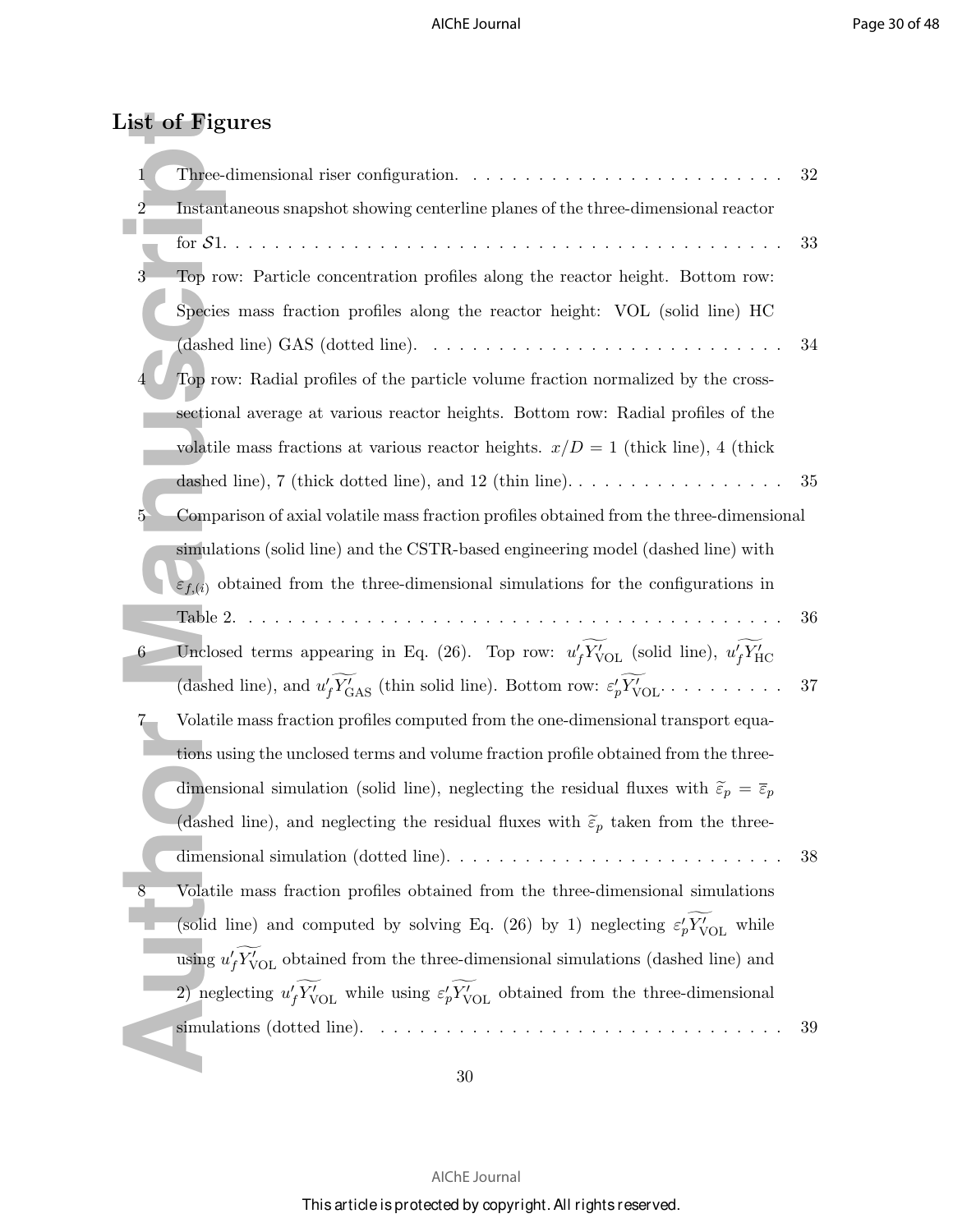| 9            | Correlation coefficient $\rho_{u_f, Y_{\text{VOL}}}$ along the riser height for S1 (solid line), S2                                    |    |
|--------------|----------------------------------------------------------------------------------------------------------------------------------------|----|
|              | (dashed line), and $S3$ (dotted line).                                                                                                 | 40 |
| 10           | For simulation $S1$ , comparison of (a): $u_f' Y_{\text{VOL}}'$ (solid line) and $u_{f,\text{RMS}} Y_{\text{VOL,RMS}}$                 |    |
|              | (dashed line), (b): $Y_{\text{VOL,RMS}}$ (solid line) and $\tilde{\varepsilon}_p$ (dashed line), (c): $u_{\text{f,RMS}}$ (solid        |    |
|              | line) and $\tilde{u}_f$ (dashed line), (d): $u'_f Y'_{\text{VOL}}$ (solid line) and $\tilde{u}_f \tilde{\varepsilon}_p$ (dashed line). | 41 |
| 11           | For simulation $S_2$ , comparison of (a): $u'_f Y'_{\text{VOL}}$ (solid line) and $u_{f,\text{RMS}} Y_{\text{VOL},\text{RMS}}$         |    |
|              | (dashed line), (b): $Y_{\text{VOL,RMS}}$ (solid line) and $\tilde{\varepsilon}_p$ (dashed line), (c): $u_{\text{f,RMS}}$ (solid        |    |
|              | line) and $\tilde{u}_f$ (dashed line), (d): $u'_f Y'_{\text{VOL}}$ (solid line) and $\tilde{u}_f \tilde{\varepsilon}_p$ (dashed line). | 42 |
| 12           | For simulation S3, comparison of (a): $u'_{f}Y'_{\text{VOL}}$ (solid line) and $u_{f,\text{RMS}}Y_{\text{VOL,RMS}}$                    |    |
|              | (dashed line), (b): $Y_{\text{VOL,RMS}}$ (solid line) and $\tilde{\varepsilon}_p$ (dashed line), (c): $u_{\text{f,RMS}}$ (solid        |    |
|              | line) and $\tilde{u}_f$ (dashed line), (d): $u'_f Y'_{\text{VOL}}$ (solid line) and $\tilde{u}_f \tilde{\epsilon}_p$ (dashed line).    | 43 |
| $13^{\circ}$ | Comparison of volatile mass fraction profiles obtained from the three-dimensional                                                      |    |
|              | simulations (solid line) and using the one-dimensional transport equation with the                                                     |    |
|              | modeled $u'_f Y'_{\text{VOL}}$ (dotted line). (a) $S1$ , (b) $S2$ , and (c) $S3$                                                       | 44 |
|              |                                                                                                                                        |    |
|              |                                                                                                                                        |    |
|              |                                                                                                                                        |    |
|              |                                                                                                                                        |    |
|              |                                                                                                                                        |    |
|              |                                                                                                                                        |    |
|              |                                                                                                                                        |    |
|              |                                                                                                                                        |    |
|              |                                                                                                                                        |    |
|              |                                                                                                                                        |    |
|              |                                                                                                                                        |    |
|              |                                                                                                                                        |    |
|              |                                                                                                                                        |    |
|              |                                                                                                                                        |    |
|              |                                                                                                                                        |    |

N JOLDN

31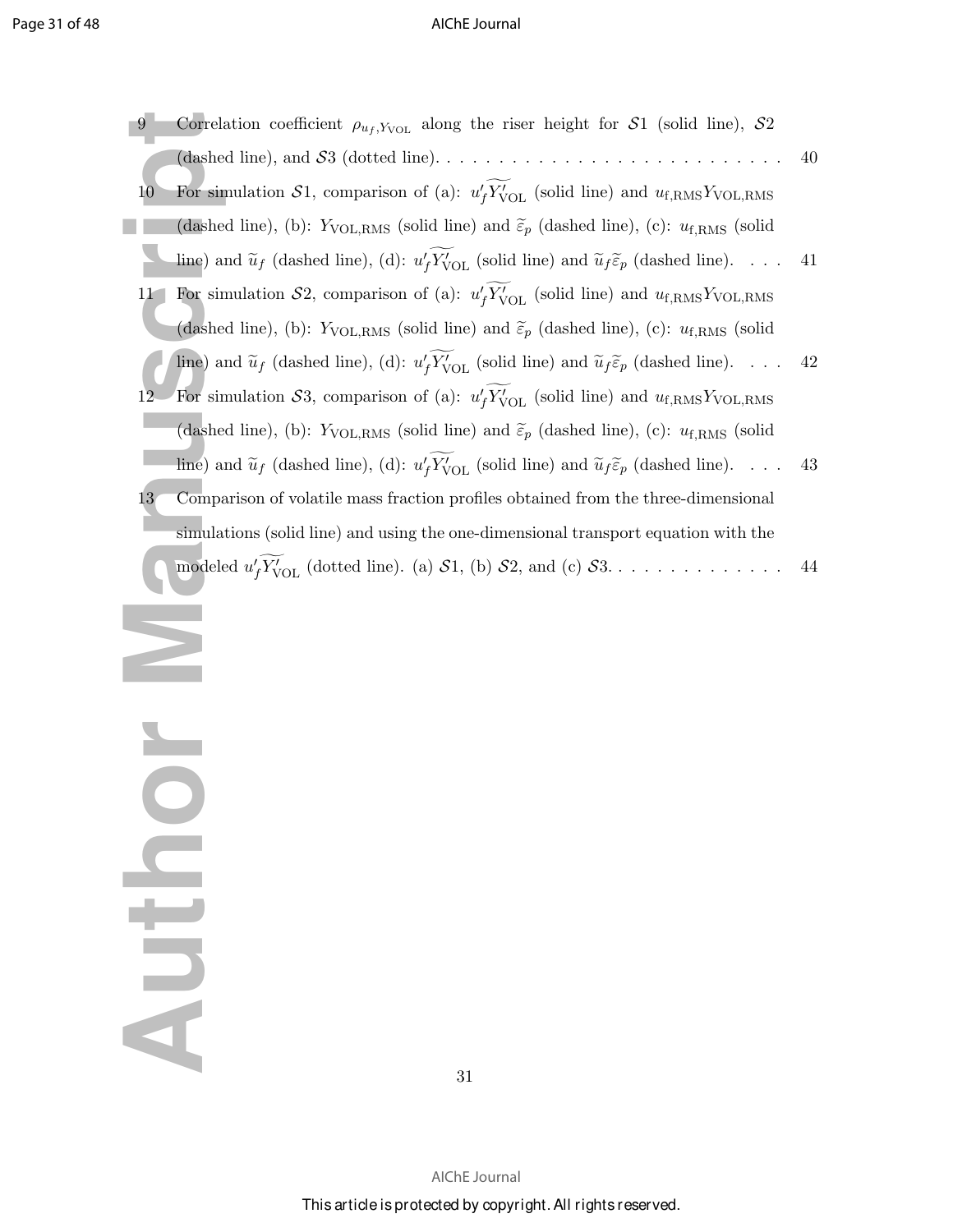**Author Manuscript**  $\bullet$ Frocune  $\blacktriangleright$  $\overline{\mathbf{O}}$ Auth



Figure 1: Three-dimensional riser configuration.

32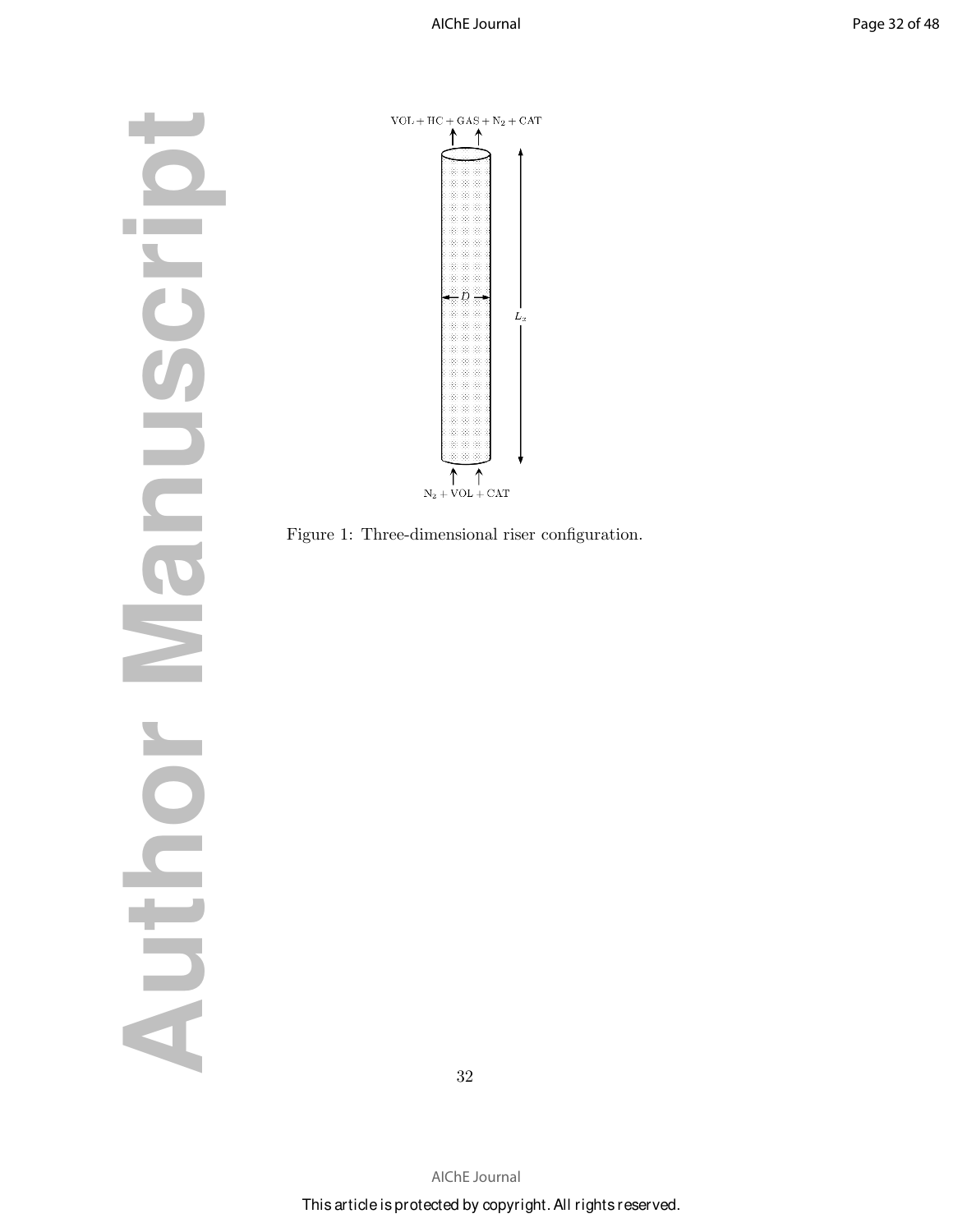

Figure 2: Instantaneous snapshot showing centerline planes of the three-dimensional reactor for S1.

33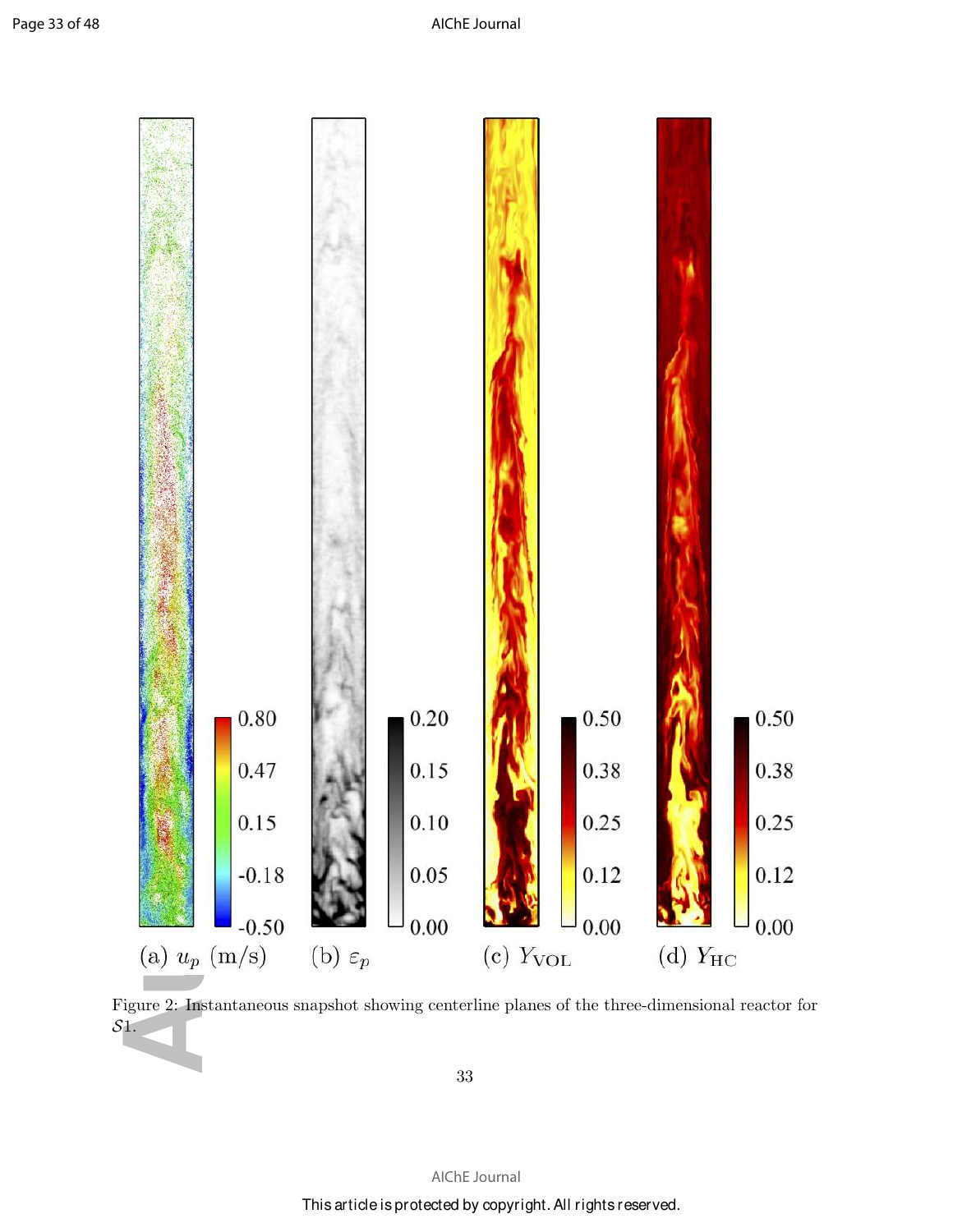

Figure 3: Top row: Particle concentration profiles along the reactor height. Bottom row: Species mass fraction profiles along the reactor height: VOL (solid line) HC (dashed line) GAS (dotted line).

**Author Manuscript** DIED

34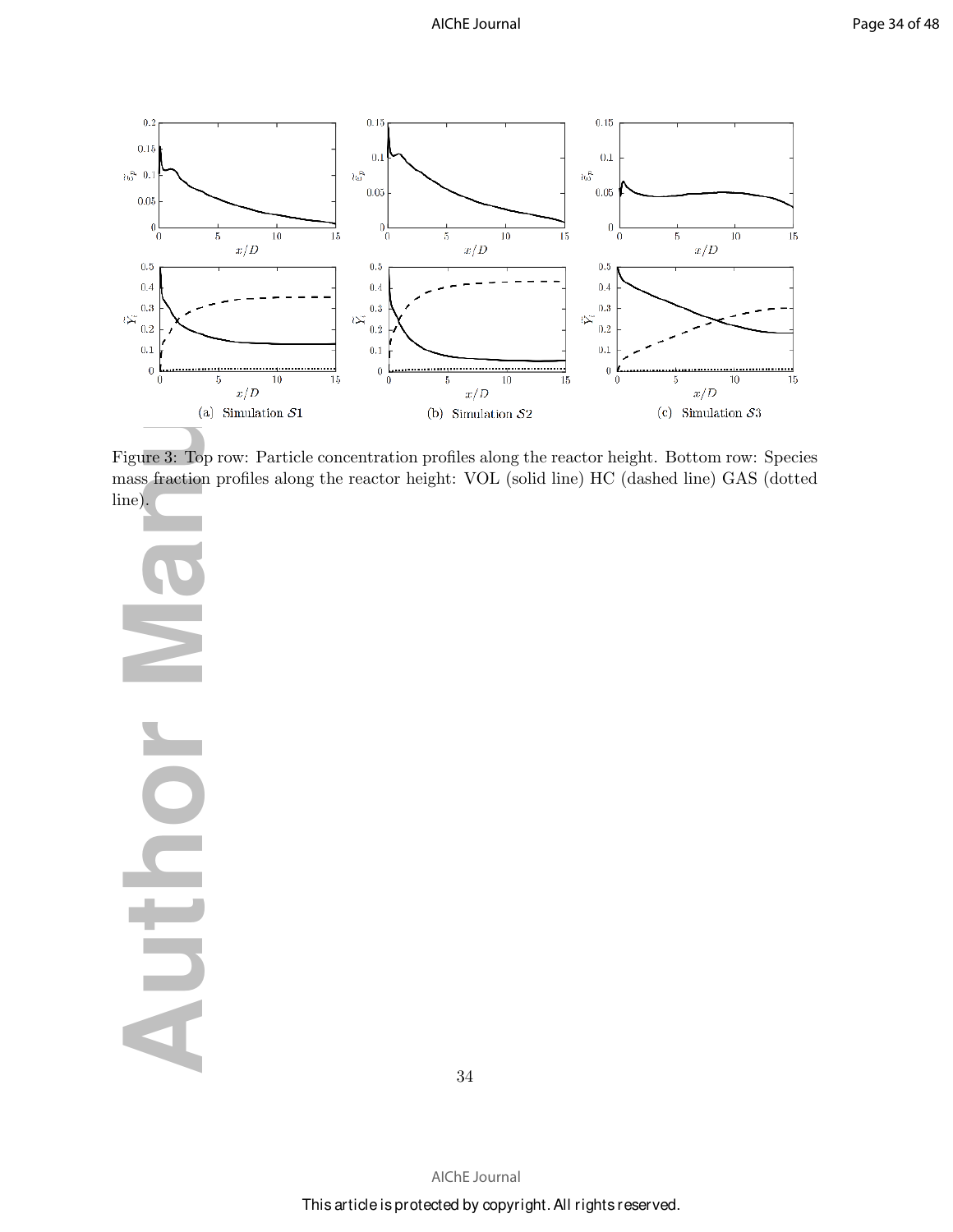

Figure 4: Top row: Radial profiles of the particle volume fraction normalized by the crosssectional average at various reactor heights. Bottom row: Radial profiles of the volatile mass fractions at various reactor heights.  $x/D = 1$  (thick line), 4 (thick dashed line), 7 (thick dotted line), and 12 (thin line).

**Author Manuscript AUTO** 

35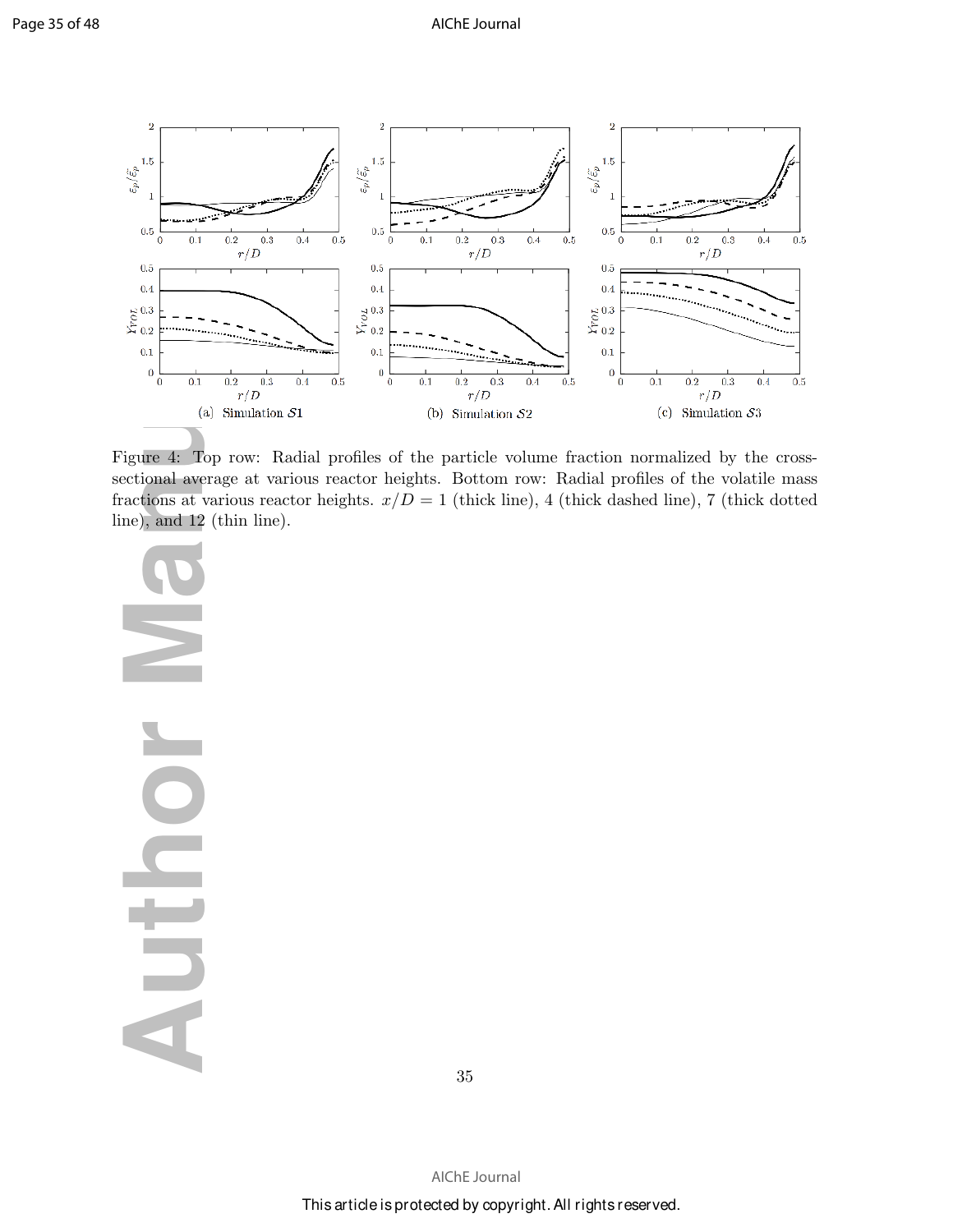

Figure 5: Comparison of axial volatile mass fraction profiles obtained from the three-dimensional simulations (solid line) and the CSTR-based engineering model (dashed line) with  $\varepsilon_{f,(i)}$  obtained from the three-dimensional simulations for the configurations in Table 2.

 $\frac{1}{2}$   $\frac{1}{2}$   $\frac{1}{2}$   $\frac{1}{2}$   $\frac{1}{2}$   $\frac{1}{2}$   $\frac{1}{2}$   $\frac{1}{2}$   $\frac{1}{2}$   $\frac{1}{2}$   $\frac{1}{2}$   $\frac{1}{2}$   $\frac{1}{2}$   $\frac{1}{2}$   $\frac{1}{2}$   $\frac{1}{2}$   $\frac{1}{2}$   $\frac{1}{2}$   $\frac{1}{2}$   $\frac{1}{2}$   $\frac{1}{2}$   $\frac{1}{2}$  **CIP DIFOL** 

36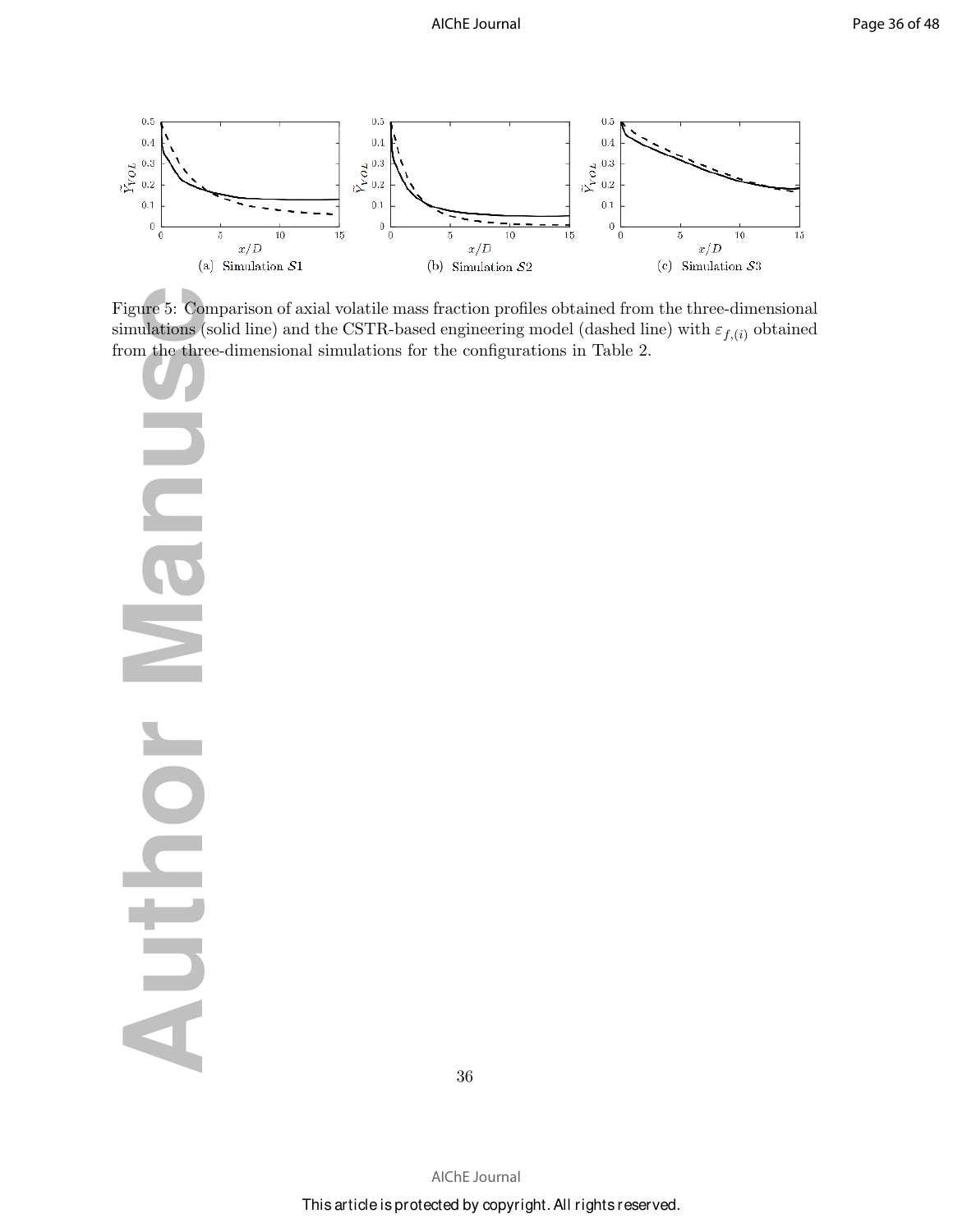

Figure 6: Unclosed terms appearing in Eq. (26). Top row:  $\widetilde{u_f'}\widetilde{Y'_{\text{VOL}}}$  (solid line),  $\widetilde{u_f'}\widetilde{Y'_{\text{HC}}}$  (dashed line), and  $\widetilde{u'_{f} Y'_{GAS}}$  (thin solid line). Bottom row:  $\widetilde{e'_{p} Y'_{VOL}}$ .

 $\frac{0.04}{0.02}$ <br>  $\frac{0.02}{0.02}$ <br>  $\frac{0.02}{0.02}$ <br>  $\frac{0.02}{0.02}$ <br>  $\frac{0.02}{0.02}$ <br>  $\frac{0.02}{0.02}$ <br>  $\frac{0.02}{0.02}$ <br>  $\frac{0.02}{0.02}$ <br>  $\frac{0.02}{0.02}$ <br>  $\frac{0.02}{0.02}$ <br>  $\frac{0.02}{0.02}$ <br>  $\frac{0.02}{0.02}$ <br>  $\frac{0.02}{0.02}$ <br> O **AUTO** 

37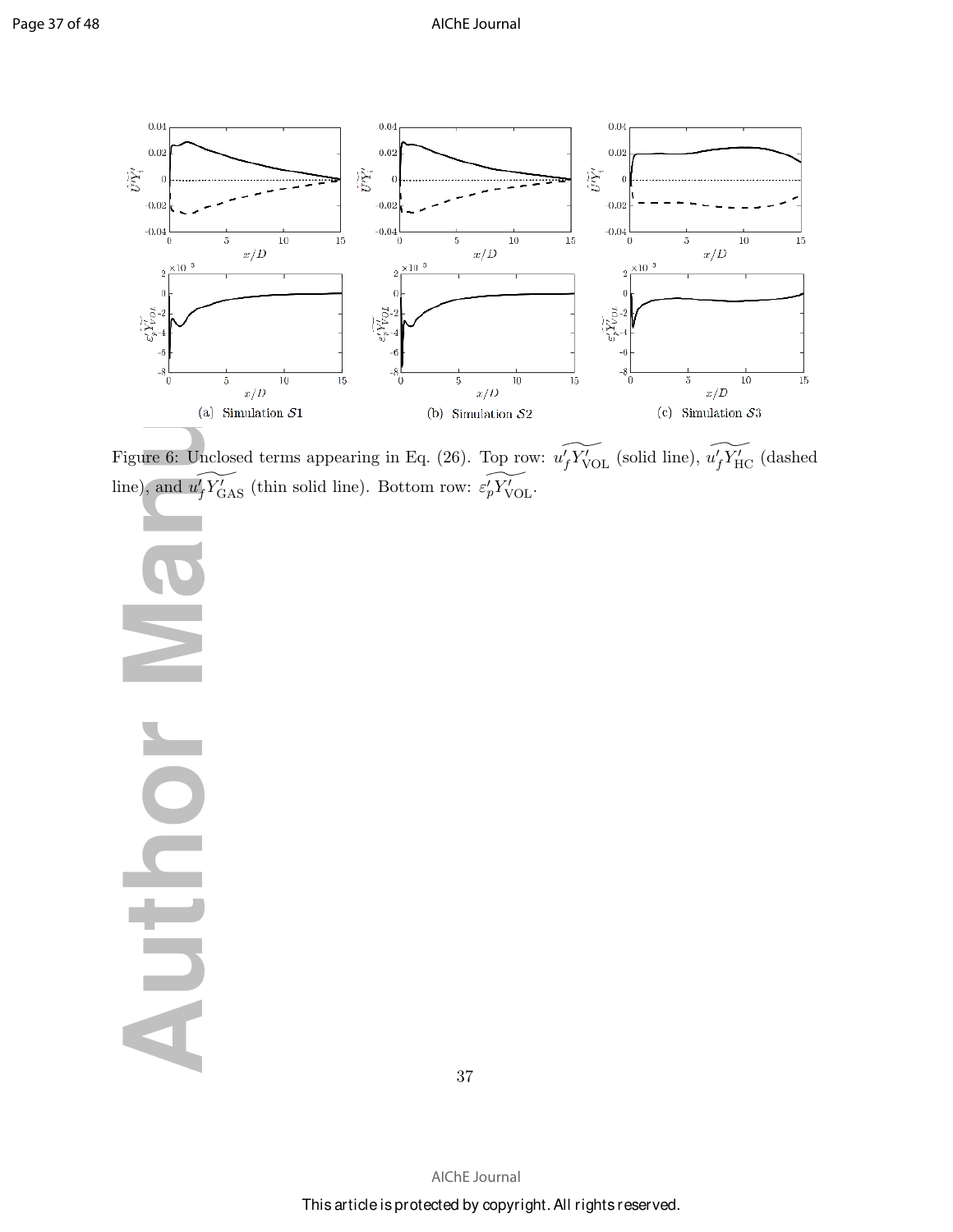

Figure 7: Volatile mass fraction profiles computed from the one-dimensional transport equations using the unclosed terms and volume fraction profile obtained from the three-dimensional simulation (solid line), neglecting the residual fluxes with  $\tilde{\varepsilon}_p = \overline{\varepsilon}_p$  (dashed line), and neglecting the residual fluxes with  $\tilde{\epsilon}_p$  taken from the three-dimensional simulation (dotted line).

**Author Contact Contact Contact Contact Contact Contact Contact Contact Contact Contact Contact Contact Contact Contact Contact Contact Contact Contact Contact Contact Contact Contact Contact Contact Contact Contact Contac**  $\geq$ O AUTO

38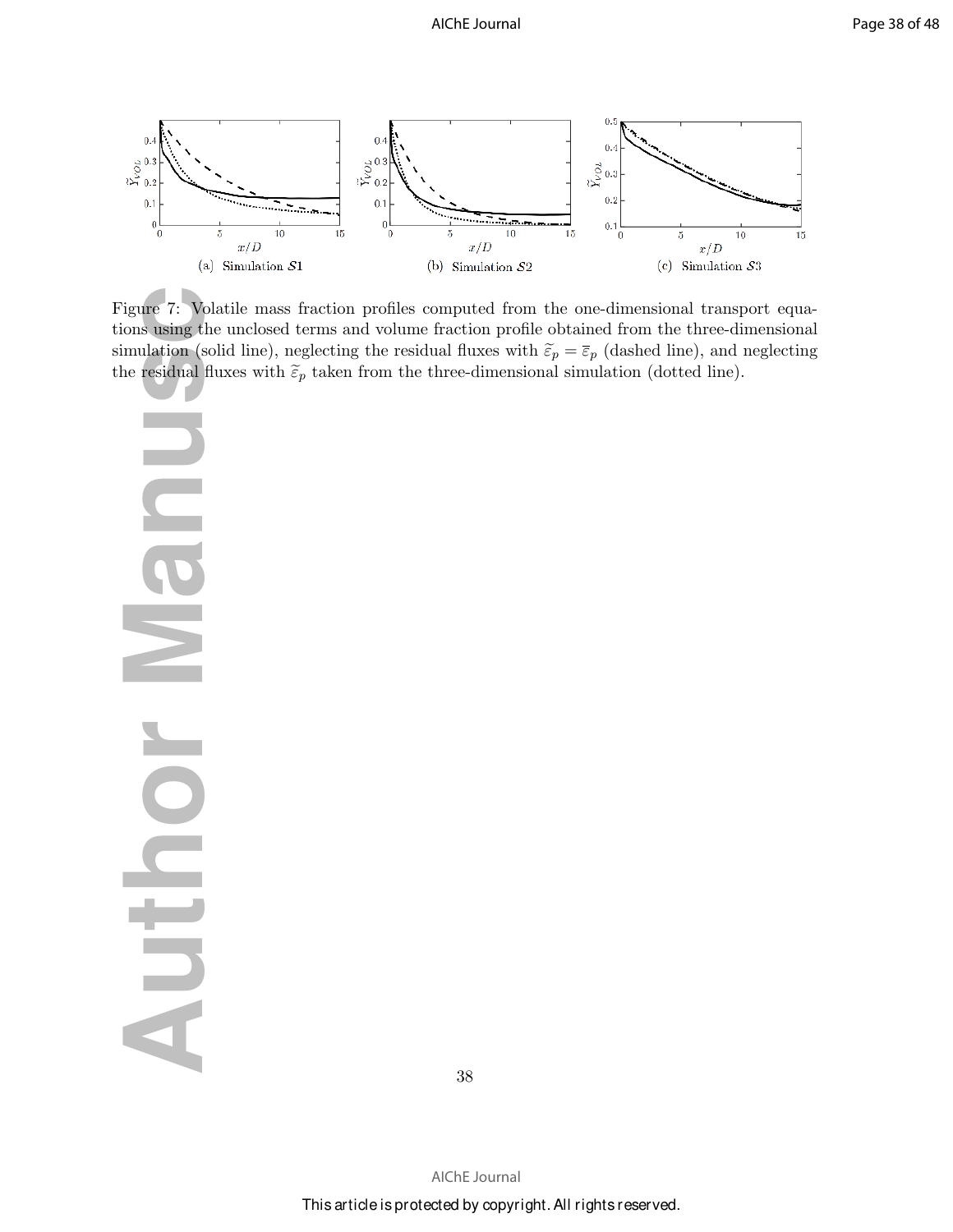

Figure 8: Volatile mass fraction profiles obtained from the three-dimensional simulations (solid line) and computed by solving Eq. (26) by 1) neglecting  $\widetilde{\varepsilon'_{p}Y'_{VOL}}$  while using  $\widetilde{u'_{f}Y'_{VOL}}$  obtained from the three-dimensional simulations (dashed line) and 2) neglecting  $\widetilde{u_f'Y'_{VOL}}$  while using  $\widetilde{\varepsilon_p' Y_{\mathrm{VOL}}'}$  obtained from the three-dimensional simulations (dotted line).

**Author Separate S:** Volatile<br>
igure 8: Volatile<br>
om the three-d<br>
on the three-d<br>
of YvoL obtained<br>
and comput<br>
and Computer S: Volatile<br>
and Computer S: Volatile<br>
and Computer S: Volatile<br>
and Computer S: Volatile<br>
and Co  $\overline{\phantom{0}}$ NUTUR

39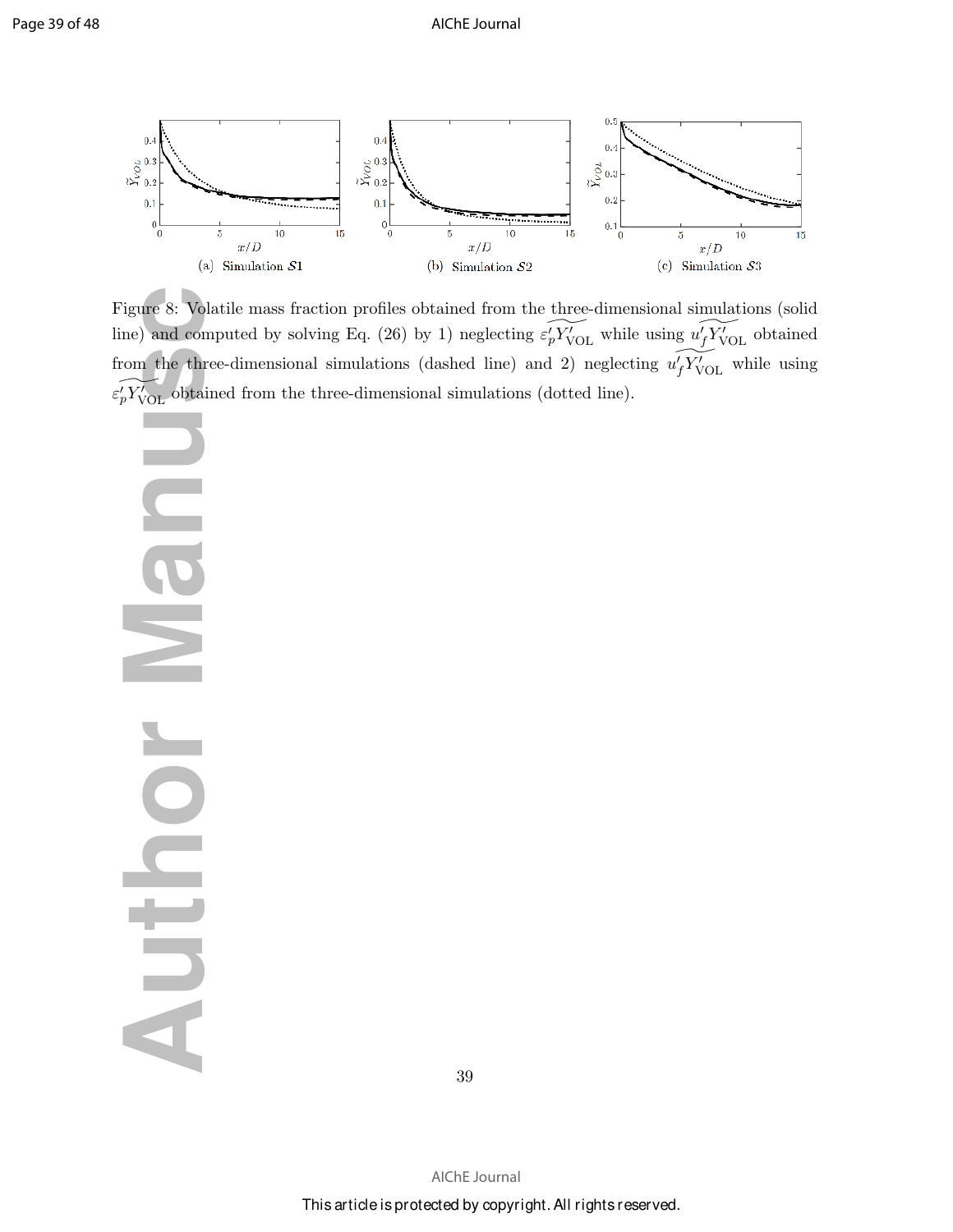

Figure 9: Correlation coefficient  $\rho_{u_f,Y_{\text{VOL}}}$  along the riser height for S1 (solid line), S2 (dashed line), and  $S3$  (dotted line).

**AUTHOR MANUSCRIPT C**<br>C E O NUTUL

40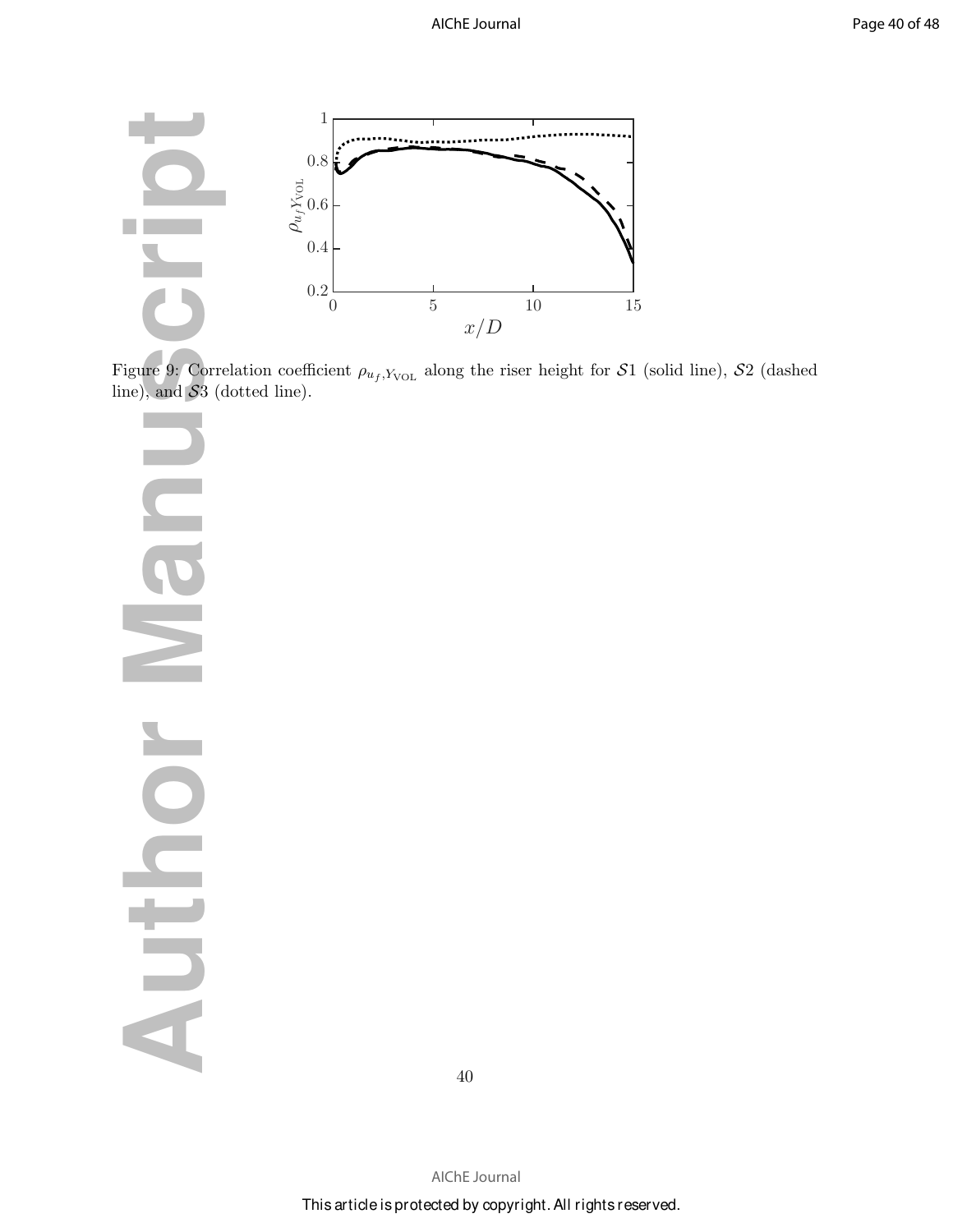

Figure 10: For simulation S1, comparison of (a):  $\widetilde{u_f'Y_{\text{VOL}}}$  (solid line) and  $u_{f,\text{RMS}}Y_{\text{VOL,RMS}}$ (dashed line), (b):  $Y_{\text{VOL,RMS}}$  (solid line) and  $\tilde{\varepsilon}_p$  (dashed line), (c):  $u_{\text{f,RMS}}$  (solid line) and  $\tilde{u}_f$ (dashed line), (d):  $\widetilde{u_f Y'_{\text{VOL}}}$  (solid line) and  $\widetilde{u}_f \widetilde{\varepsilon}_p$  (dashed line).

 $\blacksquare$ E

41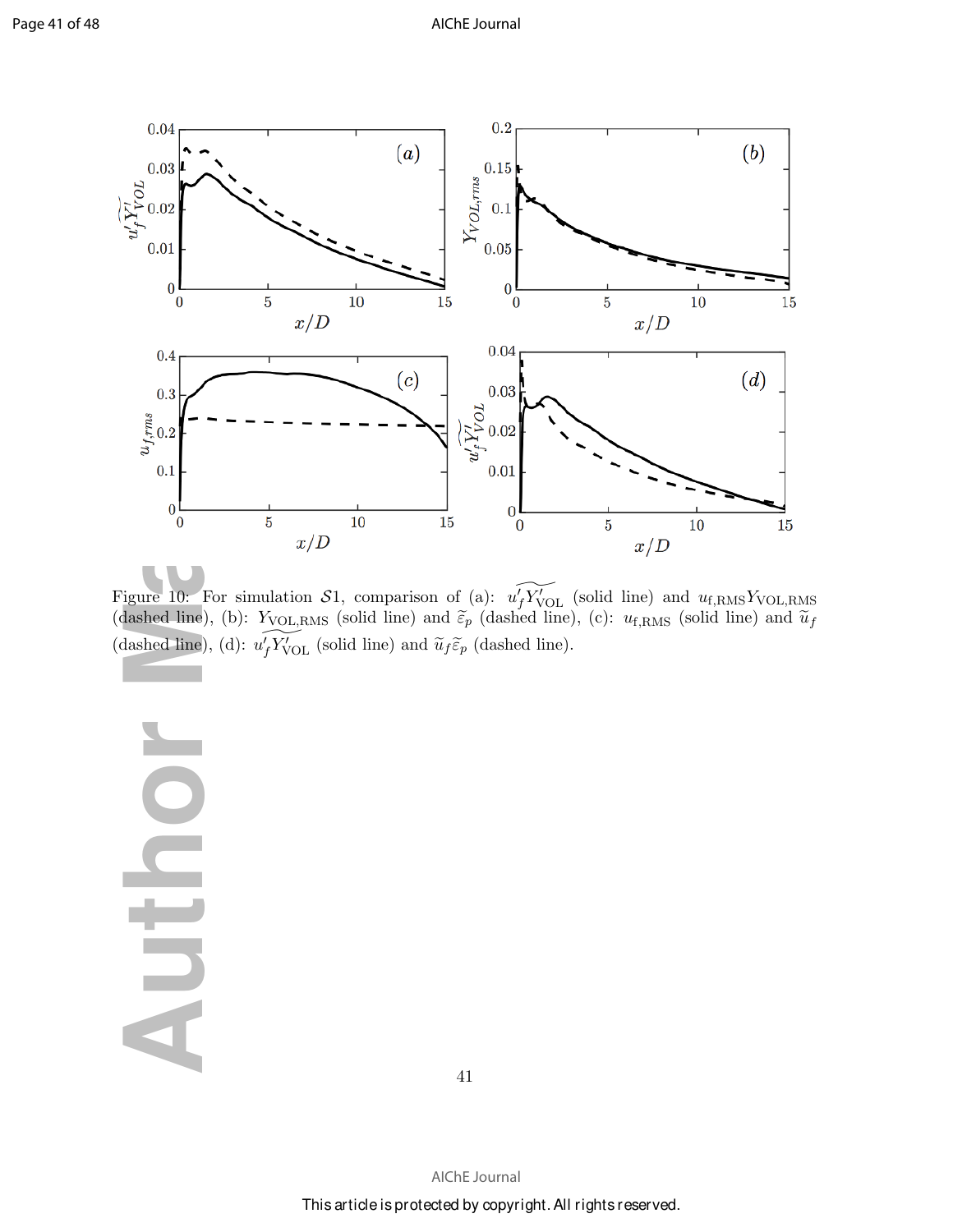

Figure 11: For simulation  $S2$ , comparison of (a):  $\widetilde{u_f'Y'_{VOL}}$  (solid line) and  $u_{f,RMS}Y_{VOL,RMS}$ (dashed line), (b):  $Y_{\text{VOL,RMS}}$  (solid line) and  $\tilde{\varepsilon}_p$  (dashed line), (c):  $u_{\text{f,RMS}}$  (solid line) and  $\tilde{u}_f$ (dashed line), (d):  $\widetilde{u_f Y'_{\text{VOL}}}$  (solid line) and  $\widetilde{u}_f \widetilde{\varepsilon}_p$  (dashed line).

**UILD** 

42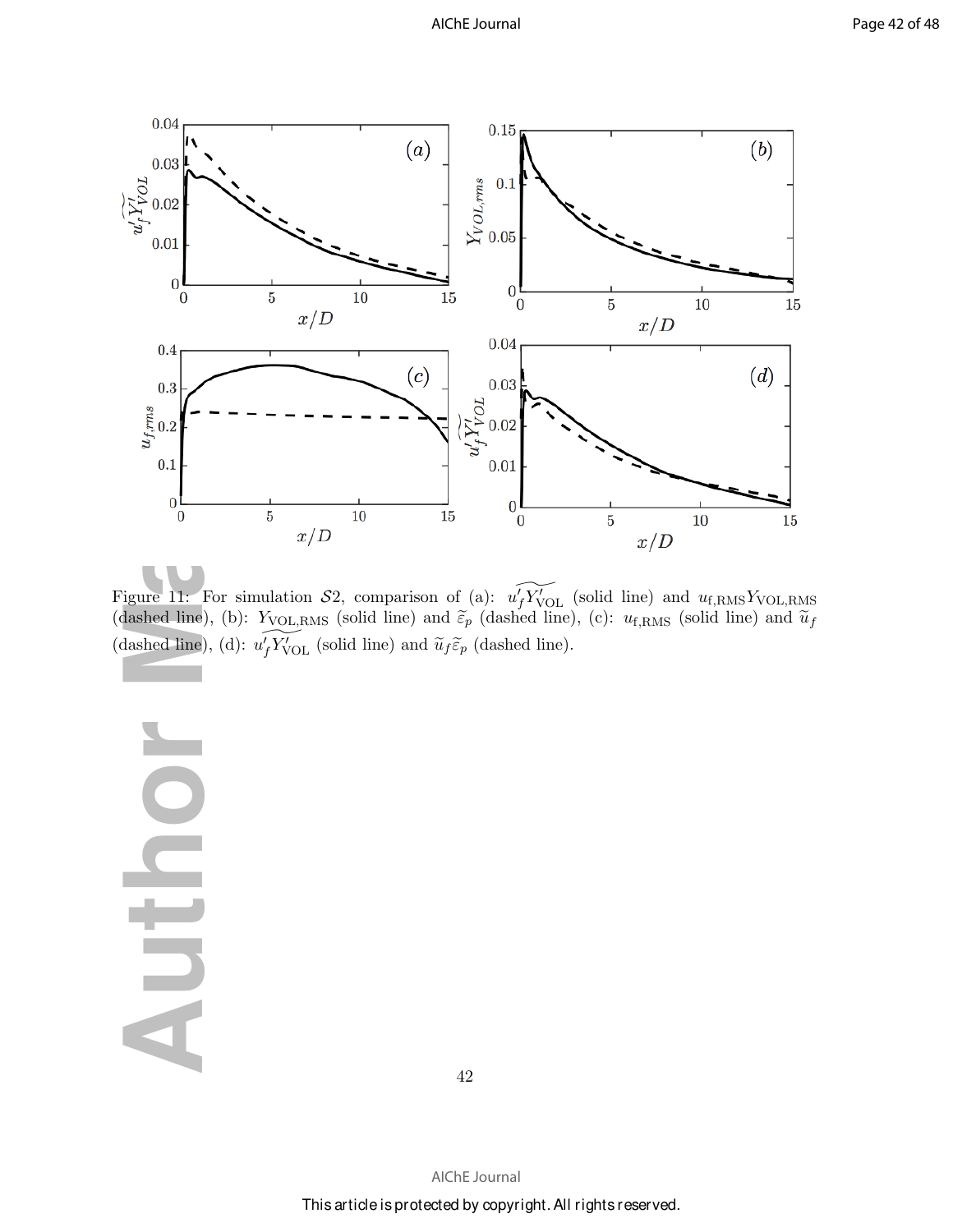

Figure 12: For simulation S3, comparison of (a):  $\widetilde{u_f'Y_{\text{VOL}}}$  (solid line) and  $u_{f,\text{RMS}}Y_{\text{VOL,RMS}}$ (dashed line), (b):  $Y_{\text{VOL,RMS}}$  (solid line) and  $\tilde{\varepsilon}_p$  (dashed line), (c):  $u_{\text{f,RMS}}$  (solid line) and  $\tilde{u}_f$ (dashed line), (d):  $\widetilde{u_f Y'_{\text{VOL}}}$  (solid line) and  $\widetilde{u}_f \widetilde{\varepsilon}_p$  (dashed line).

DIL

43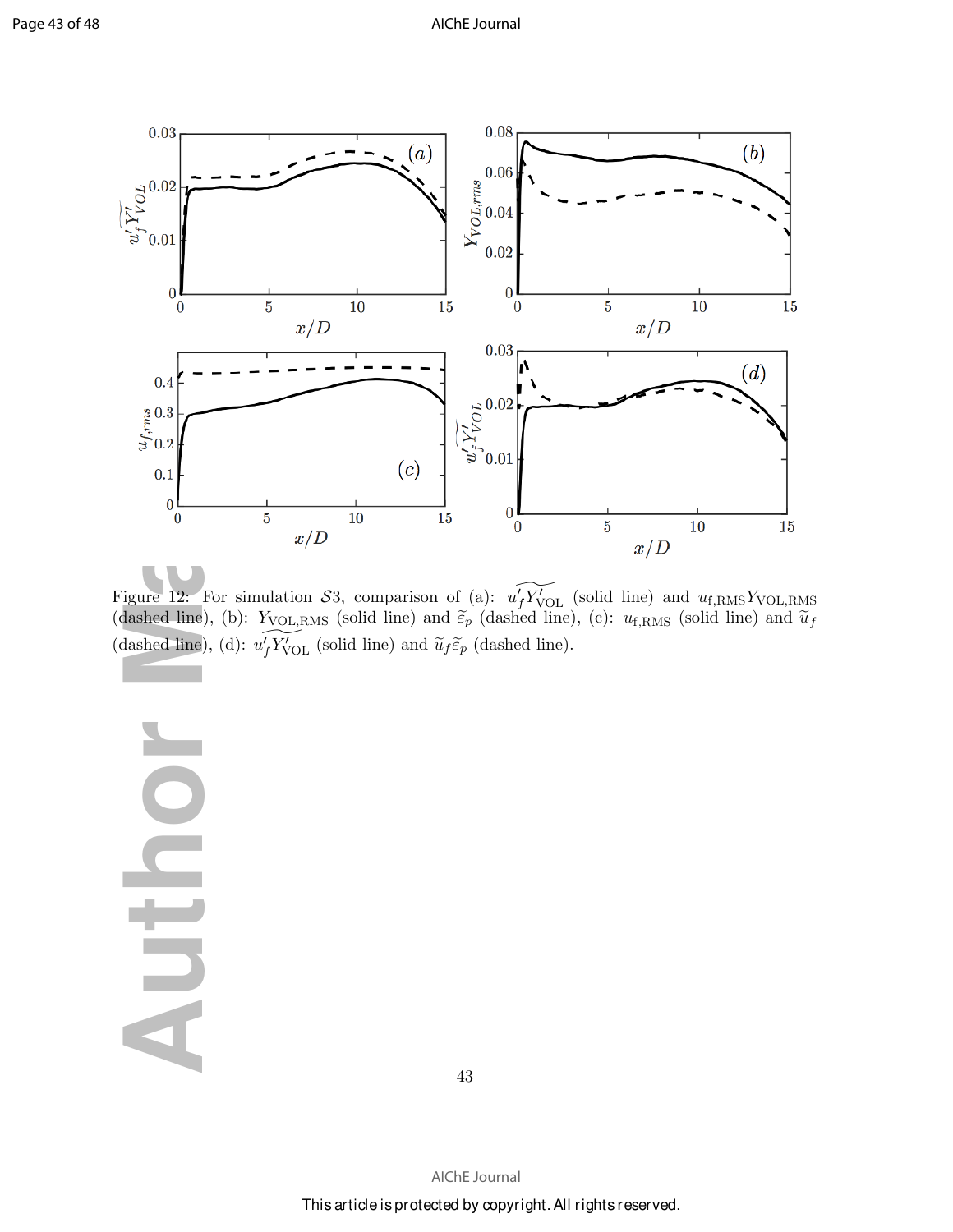

Figure 13: Comparison of volatile mass fraction profiles obtained from the three-dimensional simulations (solid line) and using the one-dimensional transport equation with the modeled  $\widetilde{u_f'Y'_{\text{VOL}}}$  (dotted line). (a) S1, (b) S2, and (c) S3.

 $\frac{1}{\frac{1}{\sqrt{2}}}\sum_{\substack{0.1 \\ 0.2}}\frac{1}{\sqrt{2}}\sum_{\substack{0.2 \\ 0.1}}\frac{1}{\sqrt{2}}\sum_{\substack{0.3 \\ 0.3 \\ 0.4}}\frac{1}{\sqrt{2}}\sum_{\substack{0.3 \\ 0.5 \\ 0.5}}\frac{1}{\sqrt{2}}\sum_{\substack{0.3 \\ 0.3 \\ 0.4}}\frac{1}{\sqrt{2}}\sum_{\substack{0.3 \\ 0.3 \\ 0.4}}\frac{1}{\sqrt{2}}\sum_{\substack{0.3 \\ 0.3 \\ 0.4}}\frac{1}{\sqrt{$ **CO**  $\blacktriangleright$ **CIFIC** 

44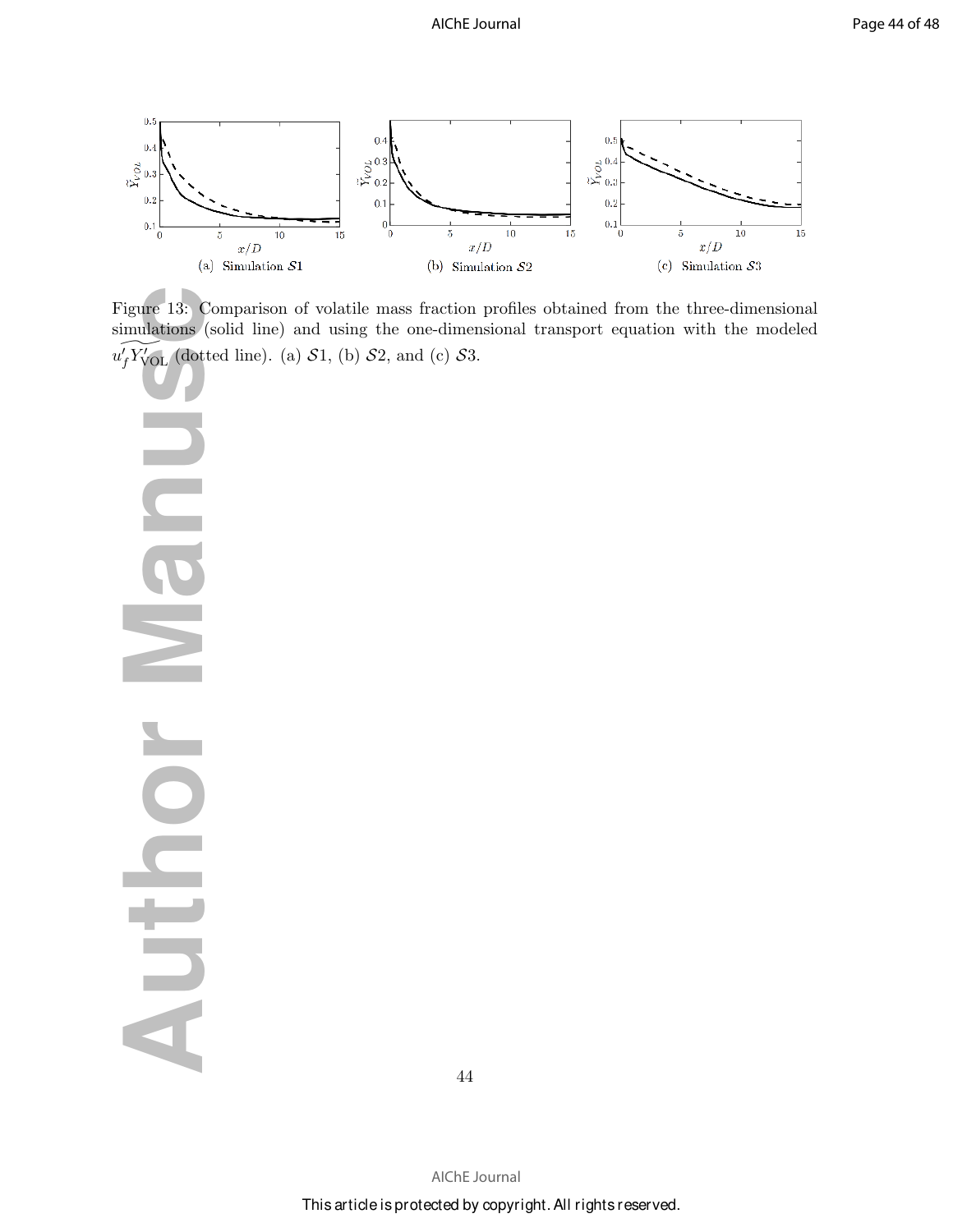# **Author Manuscript Compositer Compositer Compositer**<br> **Author Manuscript School**<br> **Author Mydrocal Product of Light ga**<br> **Author Mydrocal Product of Light gas** SCJ<sub>0</sub>

Table 1: Chemical compounds and their representative species. Elemental composition and molar mass chosen to match average conversion product distribution as listed in  $61,62$ .

| Compound class            | Name | $W$ [g/mol] | $\nu$ - | Representative species |
|---------------------------|------|-------------|---------|------------------------|
| Bio-oil volatile fraction | VOL  | 150         |         | $ad-hoc1$              |
| Light gases               | GAS  | 28          | 0.175   | CO.                    |
| Hydrocarbons              | HС   | 92          | 1.575   | Toluene                |
| Inert medium              | N٥   | 28          |         | Nitrogen               |

<sup>1</sup> Elemental composition and molar mass chosen to match average conversion product distribution as listed in  $61,62$ 

Auth

45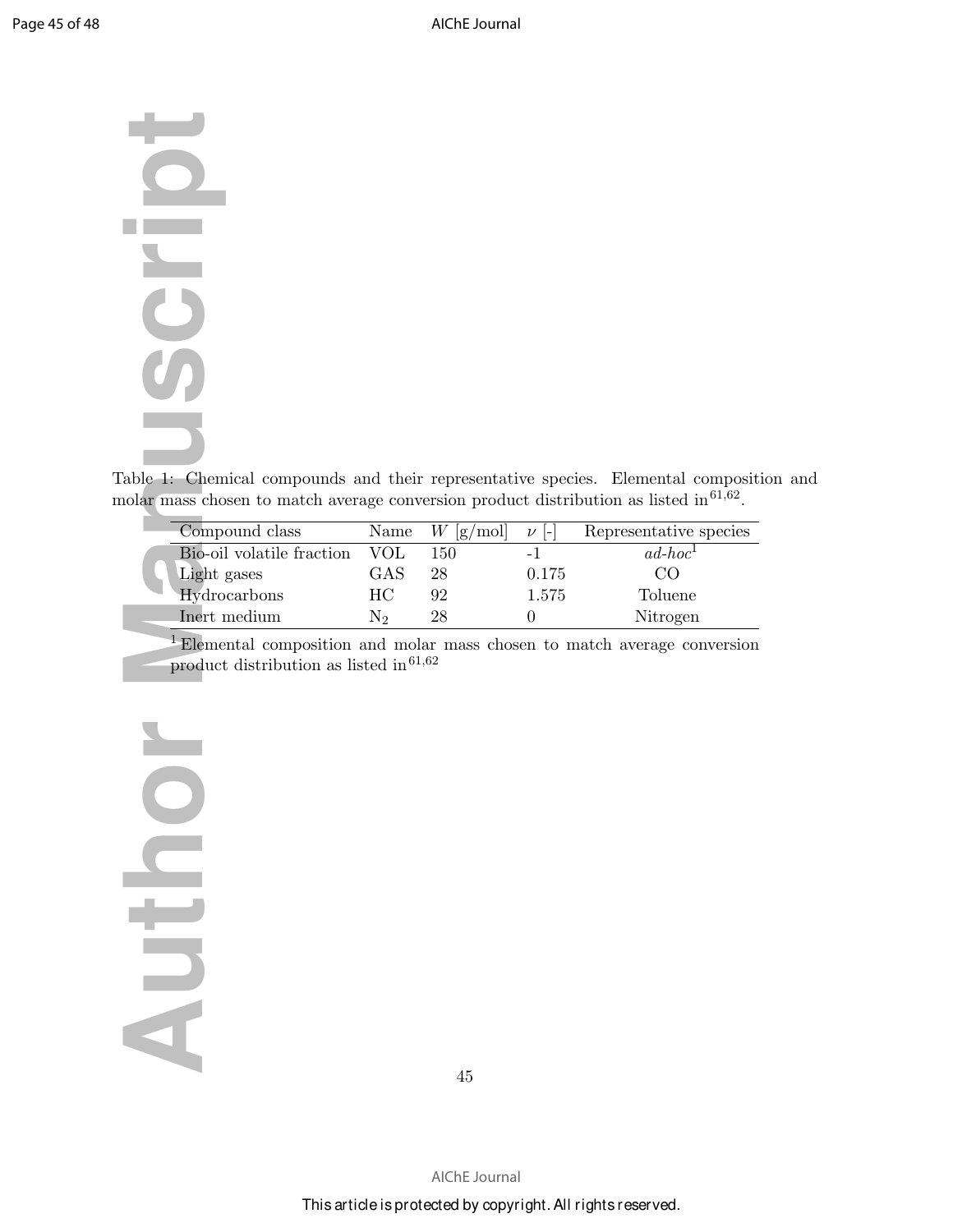# **Author Manuscript**<br> **Author Mesh**  $n_x$ <br>
Number<br>
Reactor<br>
Height o Mean ca<br>
Pressure<br>
Tempera<br>
Catalyst<br>
Catalyst<br>
Inflow co<br>
Simulat<br>
Inlet velous<br>
Rate con  $\bigcirc$ **SEP** U

Table 2: Parameters for three-dimensional riser simulations.

|  | Name                             | Units                  |               | Value                      |       |
|--|----------------------------------|------------------------|---------------|----------------------------|-------|
|  | Mesh $n_x \times n_y \times n_z$ |                        |               | $1024 \times 72 \times 72$ |       |
|  | Number of catalysts $N_p$        |                        |               | $1.16 \times 10^{6}$       |       |
|  | Reactor diameter D               | m                      |               | 0.0102                     |       |
|  | Height of the reactor $L_x$      | m                      |               | 0.1536                     |       |
|  | Mean catalyst volume fraction    |                        |               | 0.05                       |       |
|  | Pressure                         | bar                    |               | 21.7                       |       |
|  | Temperature                      | $\rm ^{\circ}C$        |               | 480                        |       |
|  | Catalyst diameter $d_p$          | $\mu$ m                |               | 100                        |       |
|  | Catalyst density $\rho_p$        | $\text{kg}/\text{m}^3$ |               | 875                        |       |
|  | Inflow composition $Y_i$         |                        |               | $0.5N_2 0.5VOL$            |       |
|  | <b>Simulation cases:</b>         |                        | S1(Base case) | S <sub>2</sub>             | $S_3$ |
|  | Inlet velocity $U$               | $\rm m/s$              | 0.2           | 0.2                        | 0.4   |
|  | Rate constant $k_0$              | $S^{-1}$               | 40            | 80                         | 40    |

 $\bigcirc$ Auth

46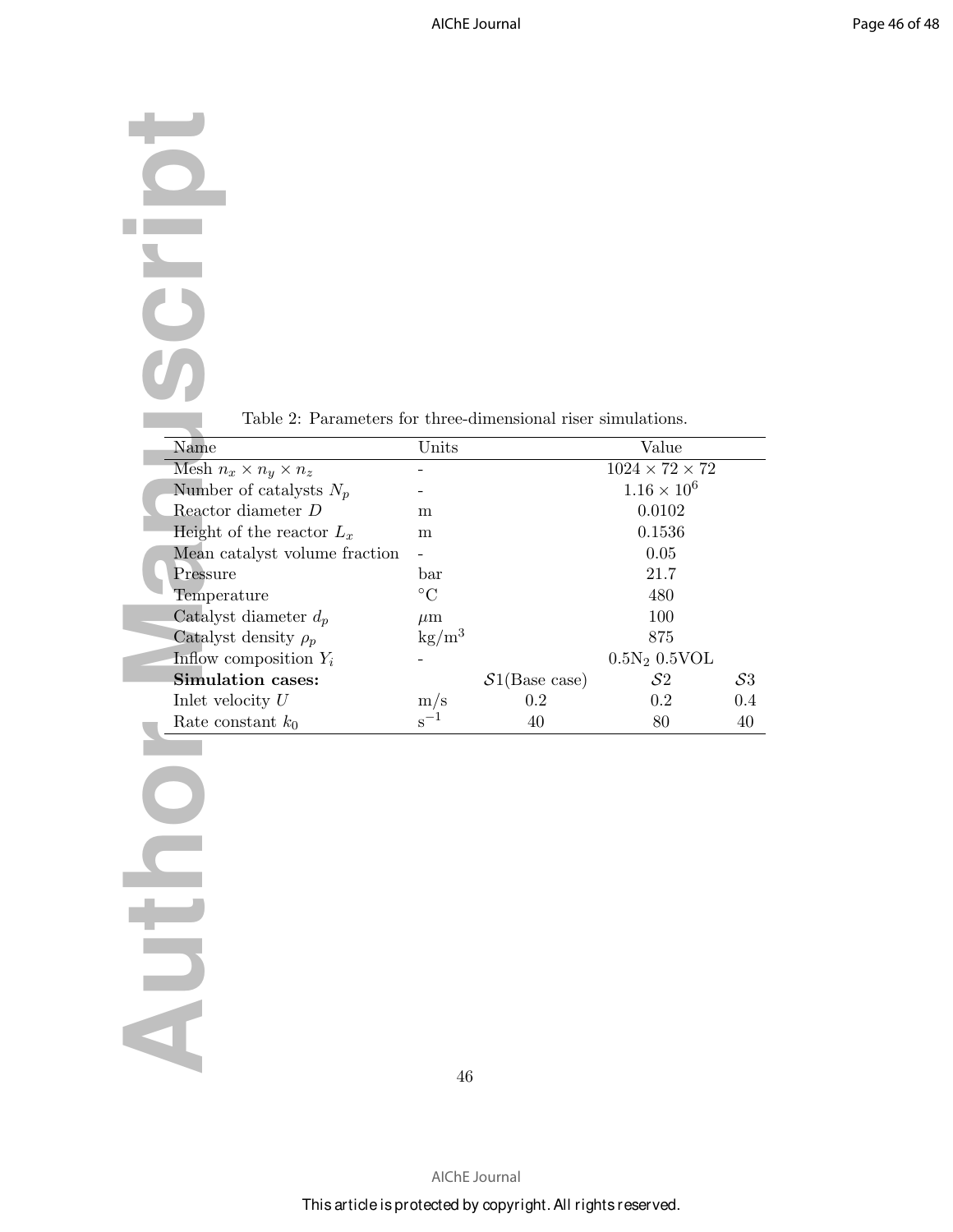# **Author Manuscript** Table 3: Parameter to calculate the effective reaction rate constant.<br>  $\frac{\sqrt{3m}}{2\sqrt{3m}}$   $\frac{1}{\sqrt{3}}$   $\frac{0.121}{0.040}$   $\frac{0.043}{0.188}$ <br>  $\frac{15}{R_{30}}$   $\frac{5}{R_{30}}$   $\frac{1}{\sqrt{3}}$   $\frac{23}{0.04}$   $\frac{30}{0$

|                              | Units    | S1.   | S2    | S3    |
|------------------------------|----------|-------|-------|-------|
| $\mathcal{Y}_{\text{out}}$   |          | 0.050 | 0.005 | 0.158 |
| $\mathcal{Y}_{\text{out}}^*$ |          | 0.131 | 0.054 | 0.185 |
| $k_0$                        | $s^{-1}$ | 40    | 80    | 40    |
| $k_0^*$                      | $s^{-1}$ | 23    | 39    | 35    |
| $\mathcal{R}_{k_0}$          | ℅        | $-43$ | -51   | $-13$ |

47